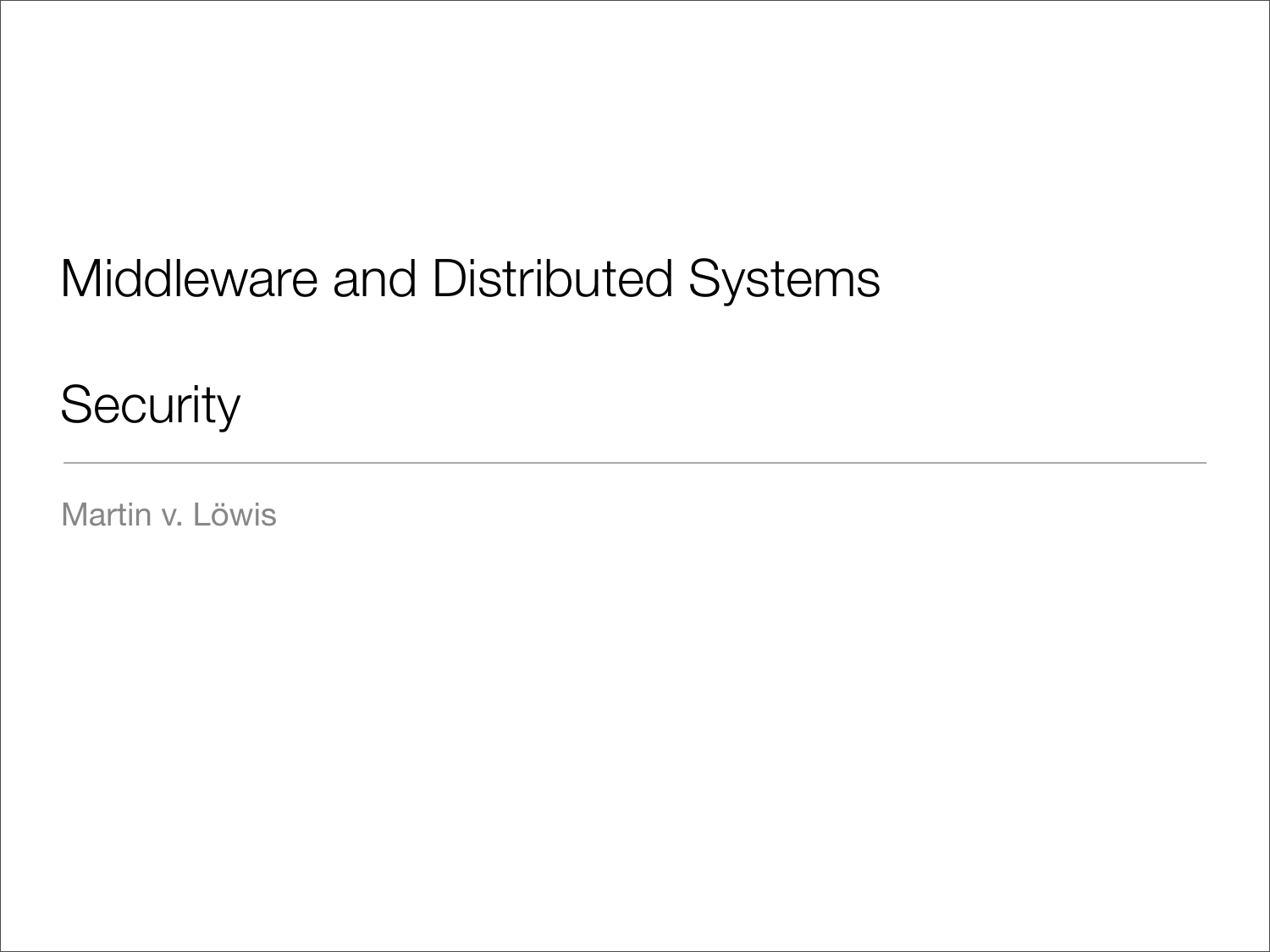## Introduction

- Threat model: shared resources need to be protected against adversaries
- Security Policy: specification defining what operations are on the resources are acceptable
	- Often declared through *access control*
- Security Mechanism: procedure/infrastructure to enforce a security policy
- Design process
- Cryptography: art of encoding information so that only a designated recipient can understand it; distinct from security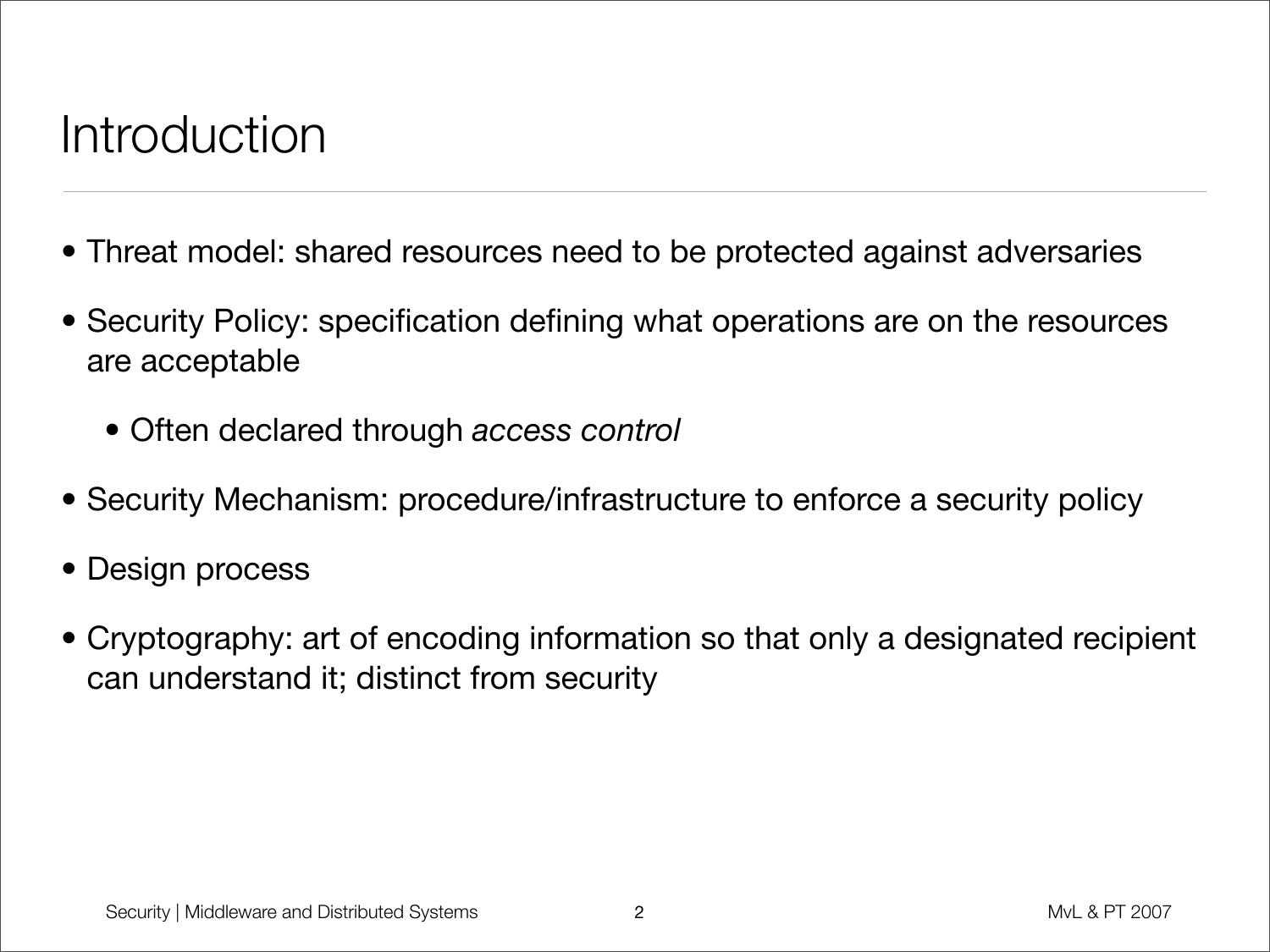## **Cryptography**

- based in military applications (esp. intelligence and counter-intelligence)
- recently also used for other parts of life (esp. industry)
	- opening of cryptography caused better understanding of the concept, more uniform terminology (e.g. usage of common names Alice, Bob, Carol, Dave, Eve, Mallory, Sara
- Literature
	- Schneier, Applied Cryptography
	- Anderson, Security Engineering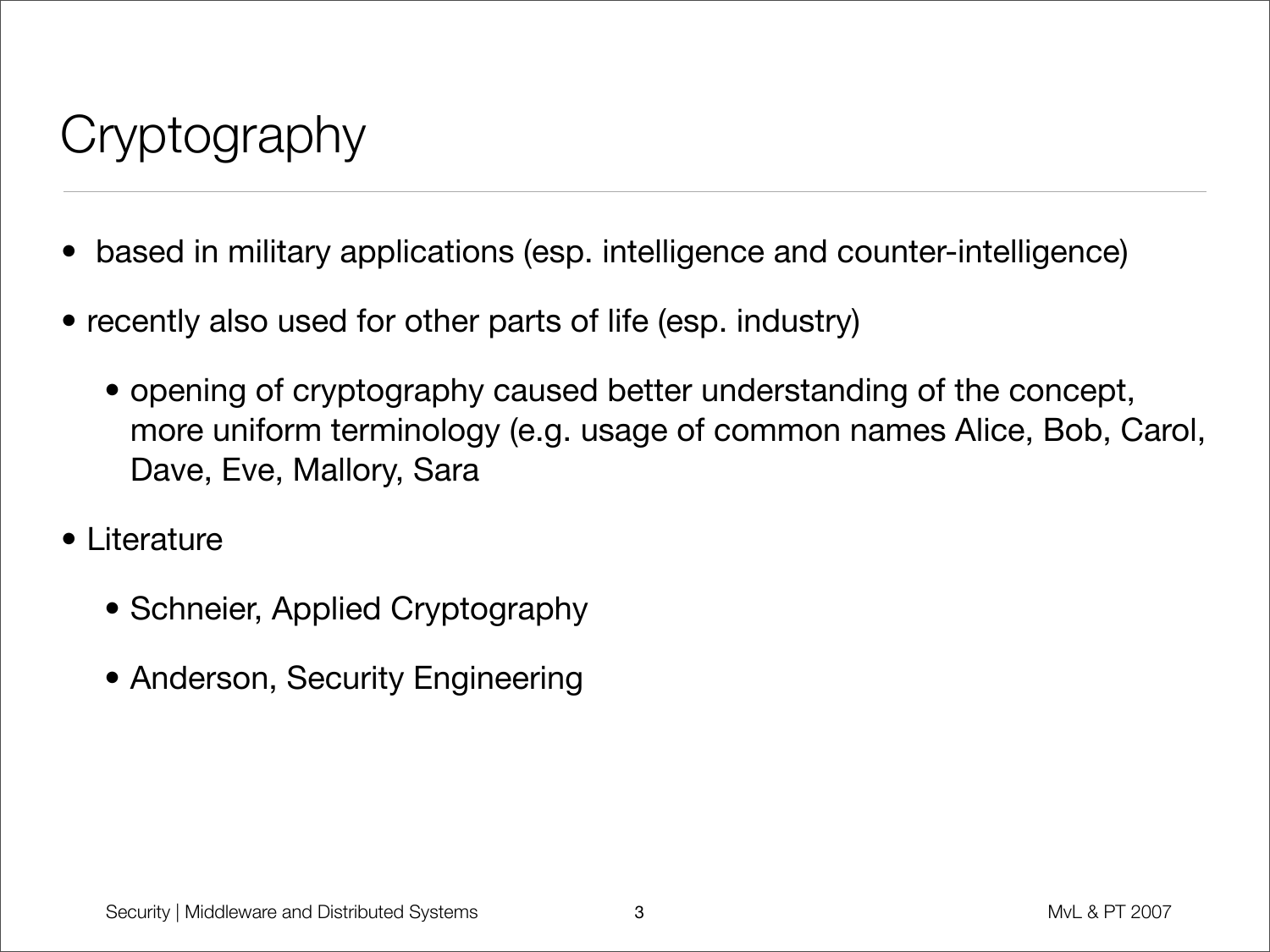### Threats and Attacks

- Threats
	- Leakage: acquisition of information by unauthorized recipients
	- Tampering: unauthorized alteration of information
	- Vandalism: inference with proper operation of a system without gain for the perpetrator
- Attacks depend on gaining access to a channel or a node
	- Eavesdropping: obtaining coies of messages without authority
	- Masquerading: sending or receiving messages using the identity of another participant
	- Replaying: storing intercepted messages and sending them later
	- Denial of service: flooding a channel or node so that access to others is denied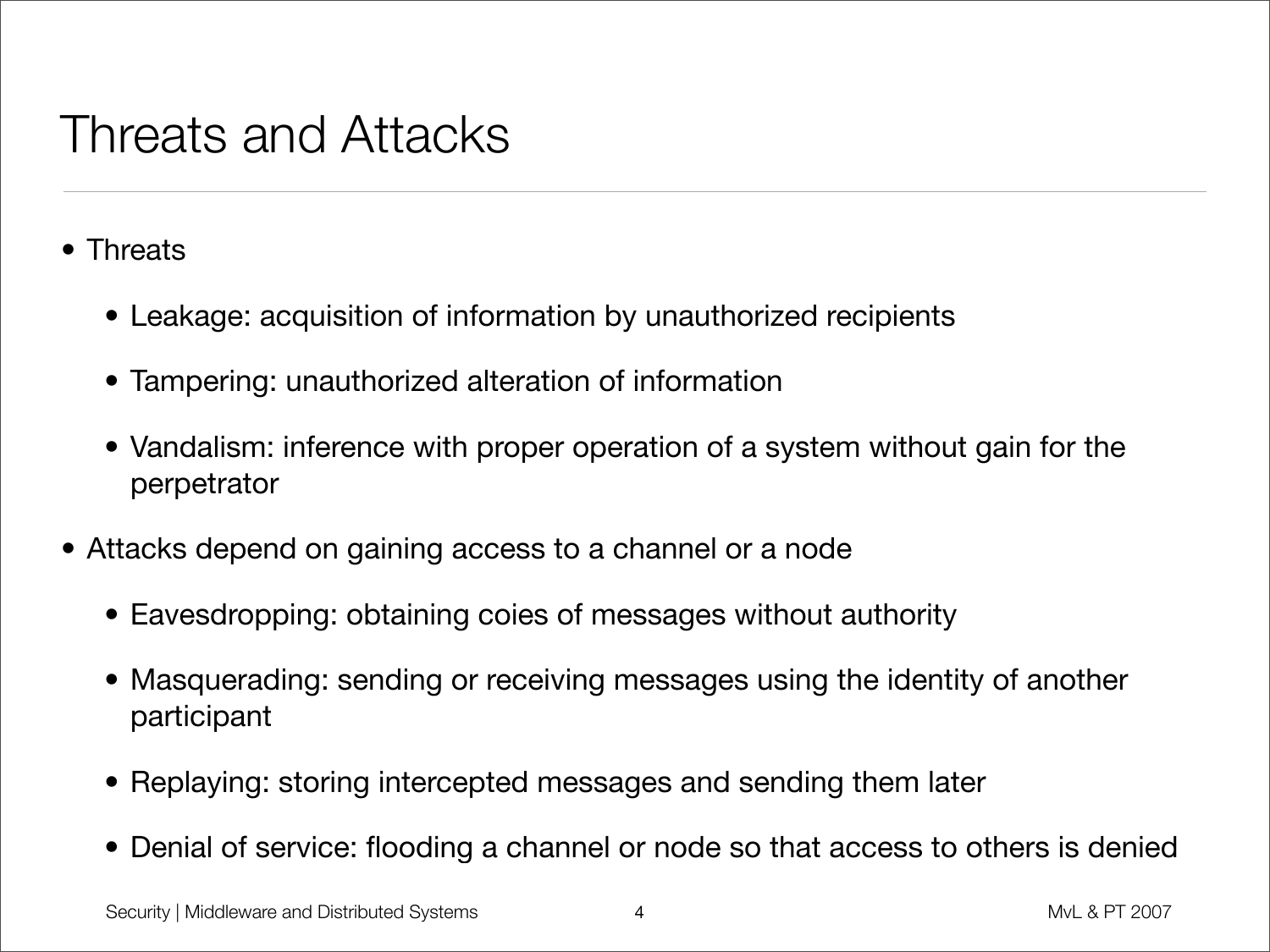### Design process for secure systems

- Assume for the worst
	- interfaces are exposed to attackers
	- networks are insecure
	- algorithms are available to attackers
	- attackers may have access to large resources
- Define policies
- Define list of threat
- Specify how each threat is prevented through mechanism built into the system
	- ideally: formally proof properties
- employ auditing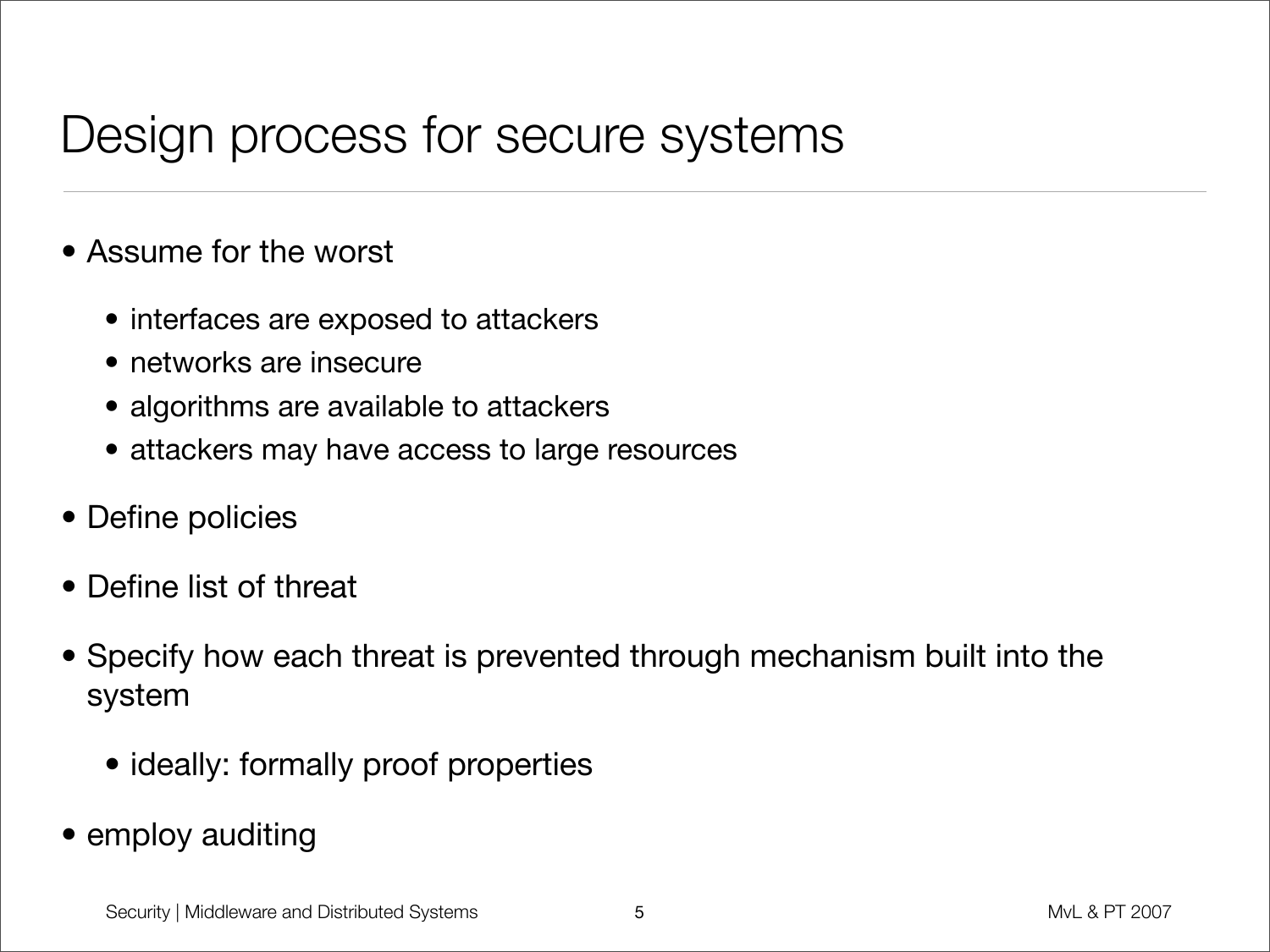## **Cryptography**

- Only consider "advanced" techniques here (e.g. no substitution algorithms)
	- Algorithm should have a secret key as its parameter  $(K_A, K_B)$
	- Encryption E(K, M), decryption D(K, M)
- Shared-key algorithms: KAB used both for encryption and decryption
- public/private key algorithms: each participant has a pair of keys
- Applications of cryptography:
	- Secrecy and integrity of messages
	- Authentication
	- Digital Signatures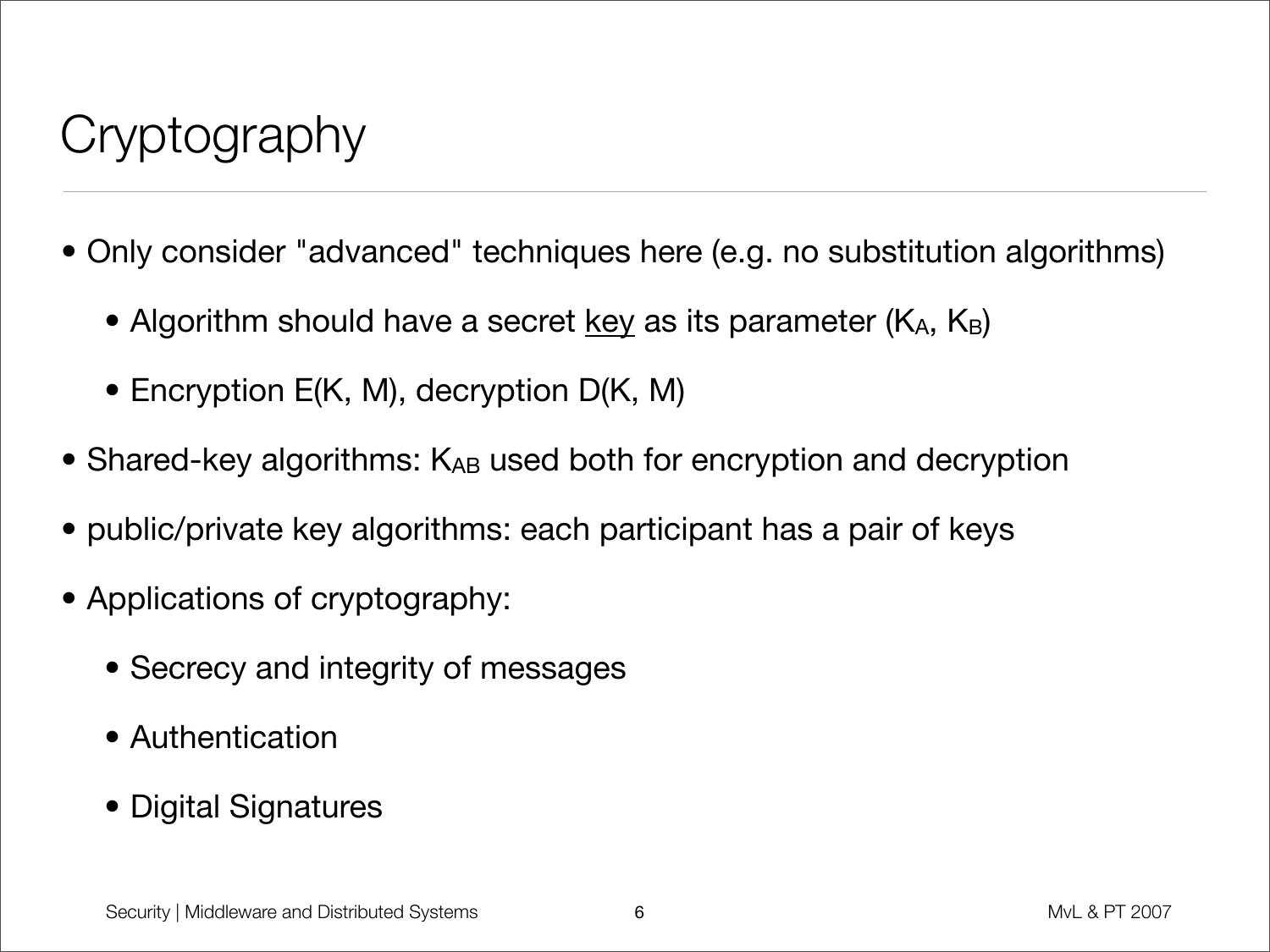### Secrecy and Integrity

- Secrecy: Alice sends Bob E(K, M); Bob applies D(K, E(K, M))
	- Problem: How can Alice and Bob exchange the key securely? (*key exchange*)
	- Problem: How can Bob know that Alice just send the message, as Mallory might have captured a message and replayed it? (*replay attack*)
- Integrity: may just use encryption; if D yields a meaningful result, it is authentic
	- better: use Message Authentity Codes MAC(M):
		- Alice sends encrypted MAC along with the message
		- Bob decrypts received MAC, computed MAC(M), and compares them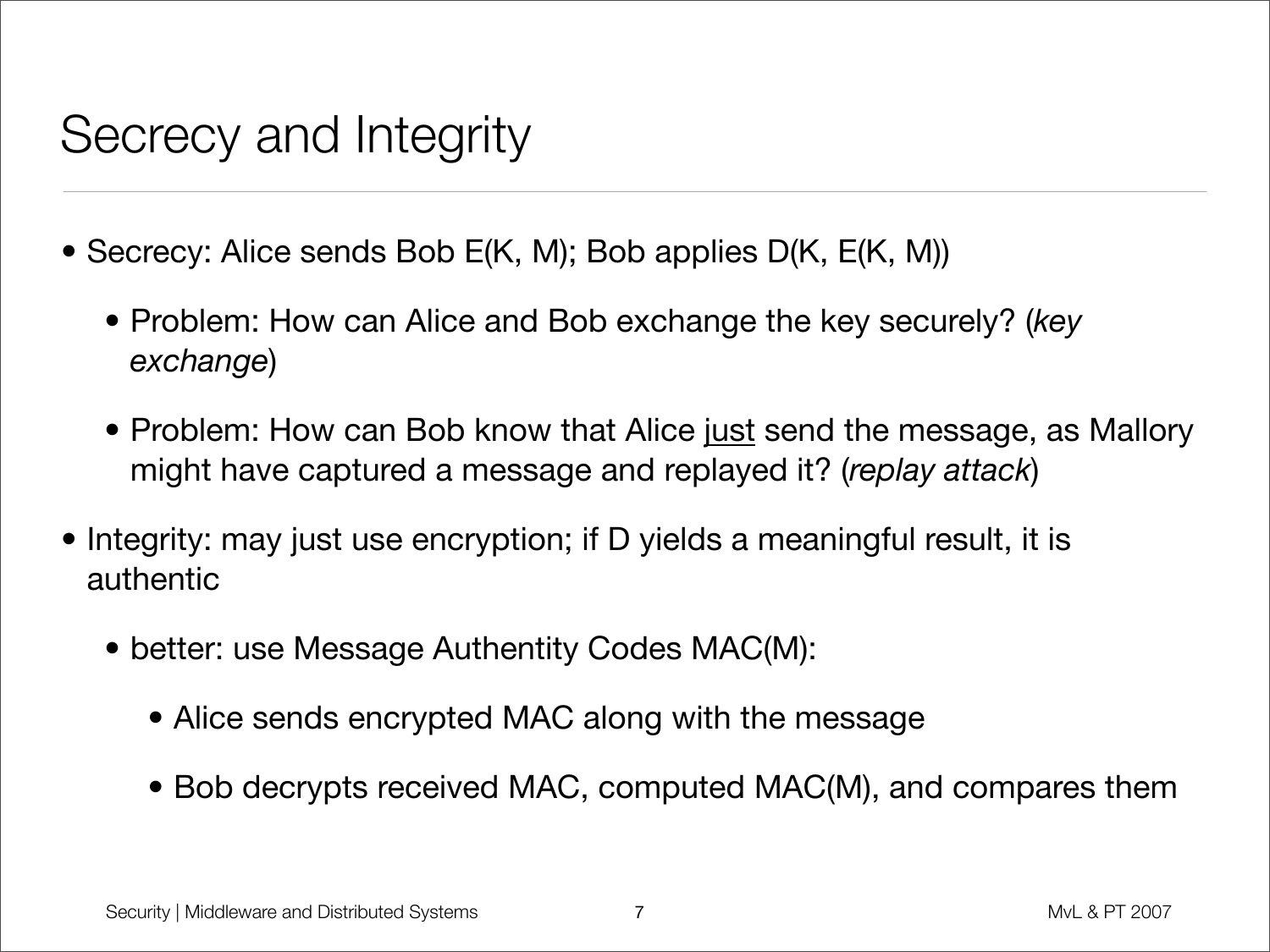### Authentication

- Needham, Schroeder (1978): Using Encryption for Authentication in Large Networks. Communications of the ACM, Vol. 21, pp. 993-999
- Authentication against a central server: Sara has shared secrets with both Alice and Bob
- Alice sends a plain-text message to Sara requesting a ticket for authentication to Bob
- Sara generates a new random secret key  $K_{AB}$ , and puts  $E(K_{B}, K_{AB})$  into the ticket
- Sara sends to Alice:  $E(K_A, t)$  ticket+ $K_{AB}$ )
- Alice decrypts the message, and extracts  $E(K_{B}, \text{ ticket})$  and  $K_{AB}$
- Alice sends to Bob: ticket,  $E(K_{AB}, M)$
- Bob decrypts the ticket, verifies it really is from Sara, retrieves KAB, and decodes the message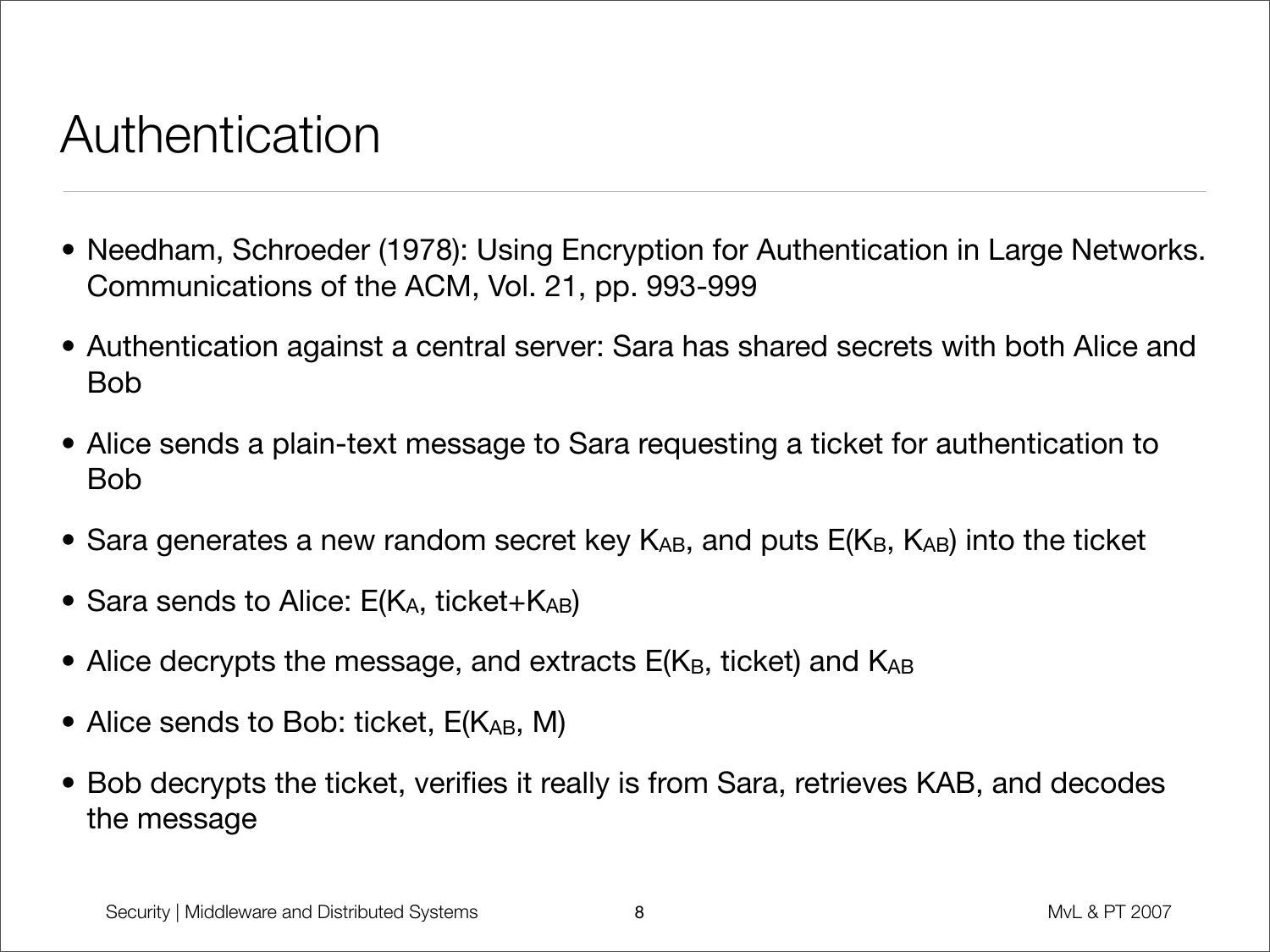## Authentication (2)

- Needham/Schroeder algorithm uses concept of a *challenge*: Alice can only use the ticket for B if she really possesses KA
	- sending her password to Sara is not necessary for authentication
- Problem with that algorithm: a central server is needed which shares a secret key with each user
	- Problem later solved through public/private key cryptography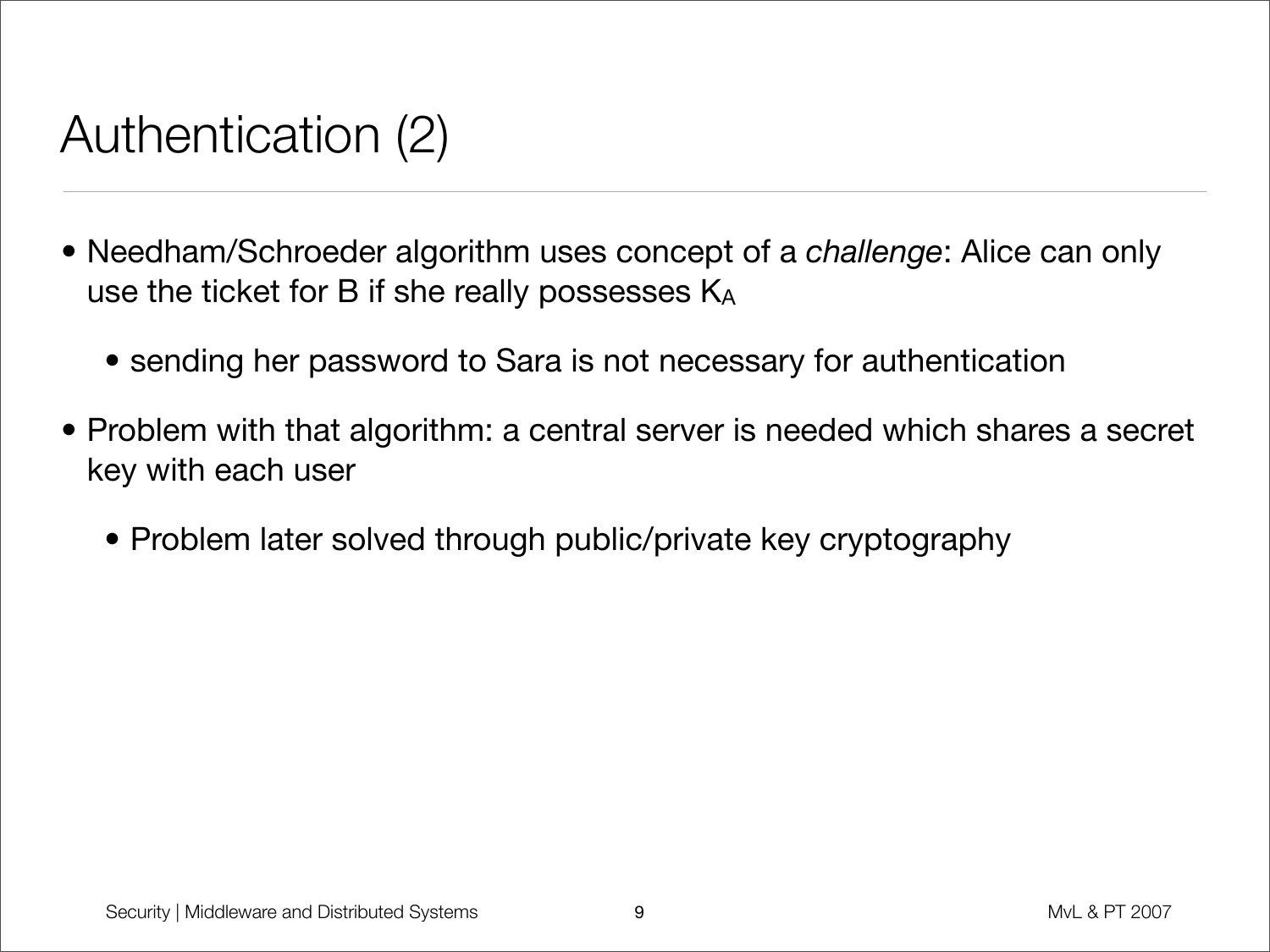## Digital Signatures

- Scenario 1: Bob wants to make sure the message really originates from Alice
	- Can use MAC as discussed earlier
	- MAC is sometimes also called *message digest*
- Scenario 2: Bob wants to prove to Carol that the message is from Alice
	- Cannot use shared keys anymore, since Bob would need to reveal the key to Carol
	- Solution 1: Alice provides K<sub>Apub</sub> to Bob in advance, then sends M, E(KApriv, digest(M)); Bob and Carol both decrypt the digest and verify it
		- Problem: How can Carol be sure about KApub?
	- Solution 2: Digital Certificates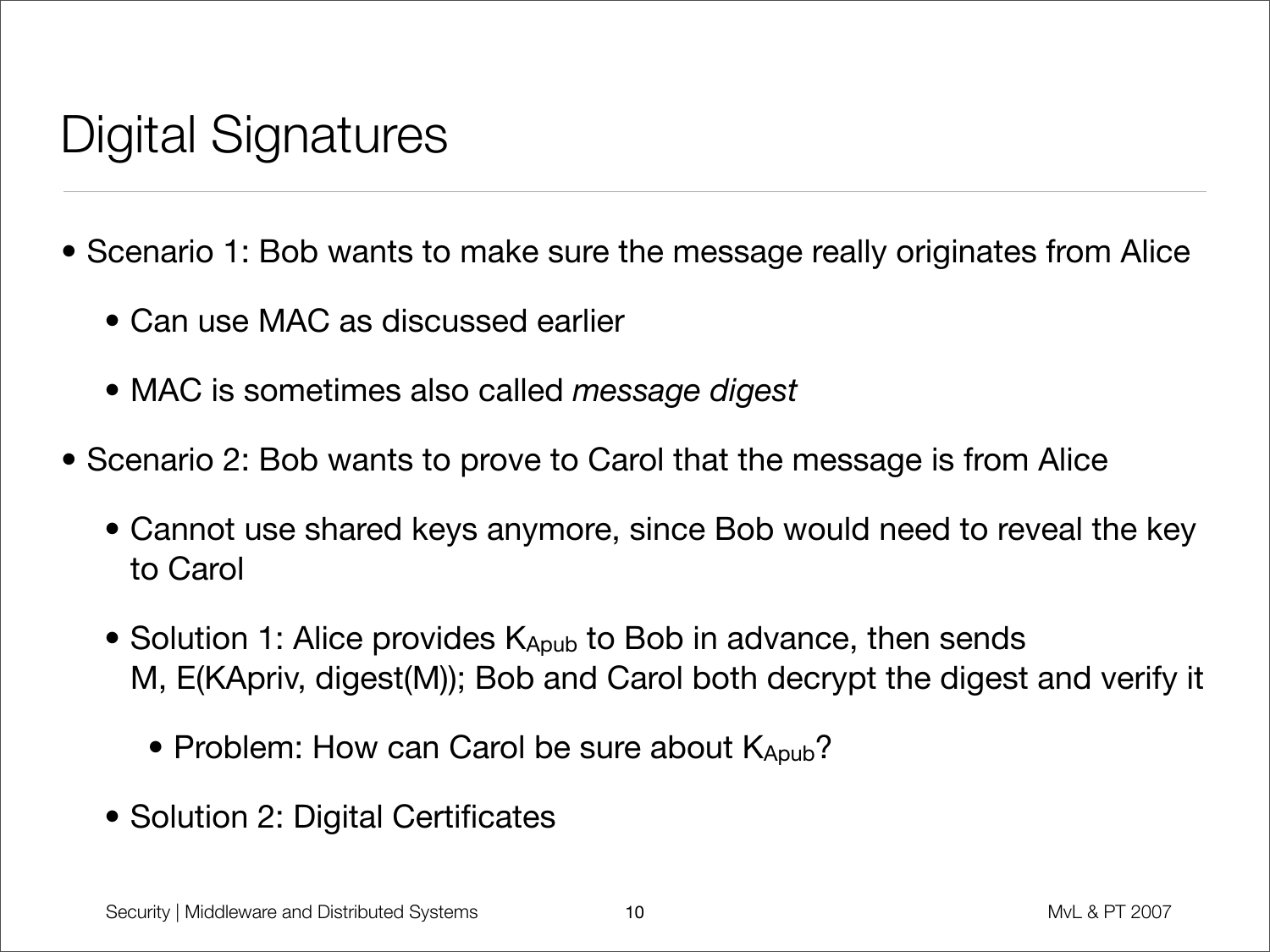## Digital Certificates and Digital Signatures

- Dave, an authority, publishes his public key  $K_{\text{Dpub}}$
- Alice identifies herself somehow to Dave, and simultaneously provides  $K_{Apub}$
- Dave returns to Alice  $C=E(K_{Dpriv}, K_{Apub})$
- Alice sends C, M, E(KApriv, digest(M)) to Bob
- Bob and Carol decrypt C with K<sub>Dpub</sub>, obtain *certified* K<sub>Apub</sub>, then decrypt the digest with KApub, and compare it with digest(M)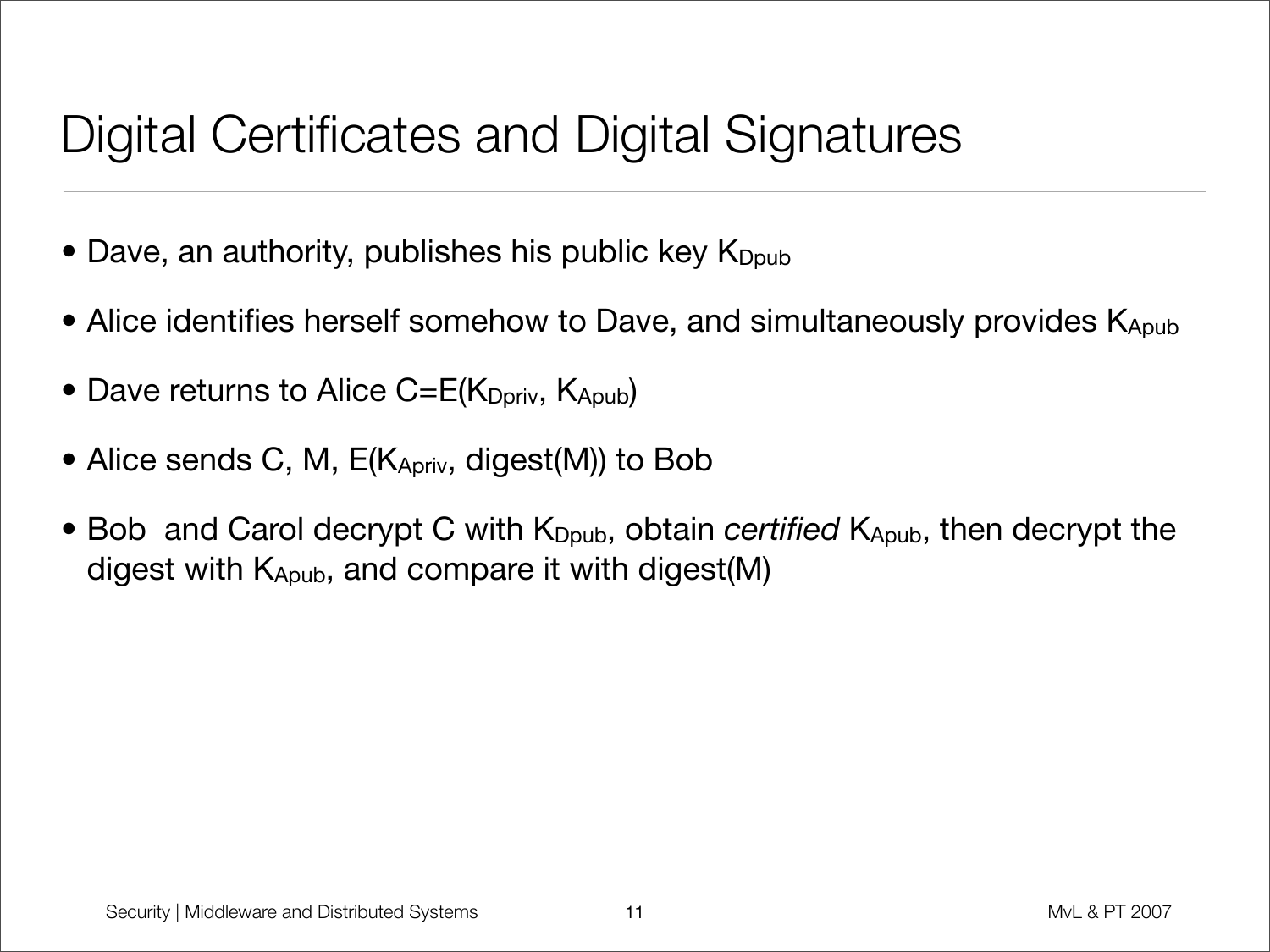### Access Control

- Protection domain: List of <resource, right> pairs given to a set of processes in a distributed system
	- typically established by a principal authenticating to the system, then processes acting on behalf of the principal
	- typically implemented through *capabilities* or *access control lists*
		- variations: role-bases access control (principals act in roles, and gain access based on their roles)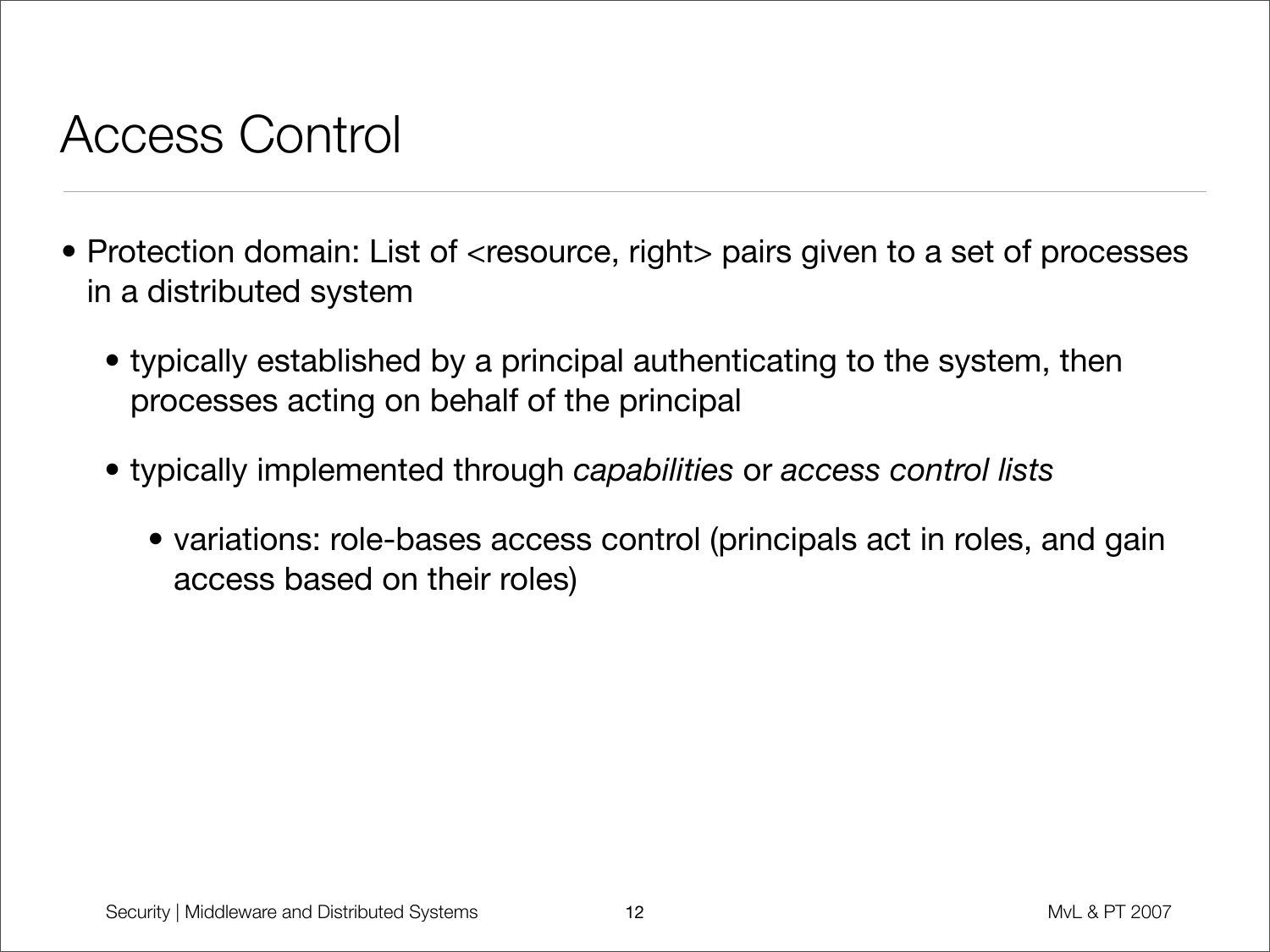## **Capabilities**

- tokens that enumerate the operations that a process may perform
	- similar to physical keys in the real world
- need to be unforgable in a distributed system
- client passes capability along with the request; server verifies it and performs the operation
- problem 1: key theft
	- may try to revoke capability when it is reported stolen
	- partial solution: include the holder in the capability
- problem 2: capability revocation
	- need to communicate to servers to "exchange the locks"
	- partial solution: add timeout (end of validity) to capability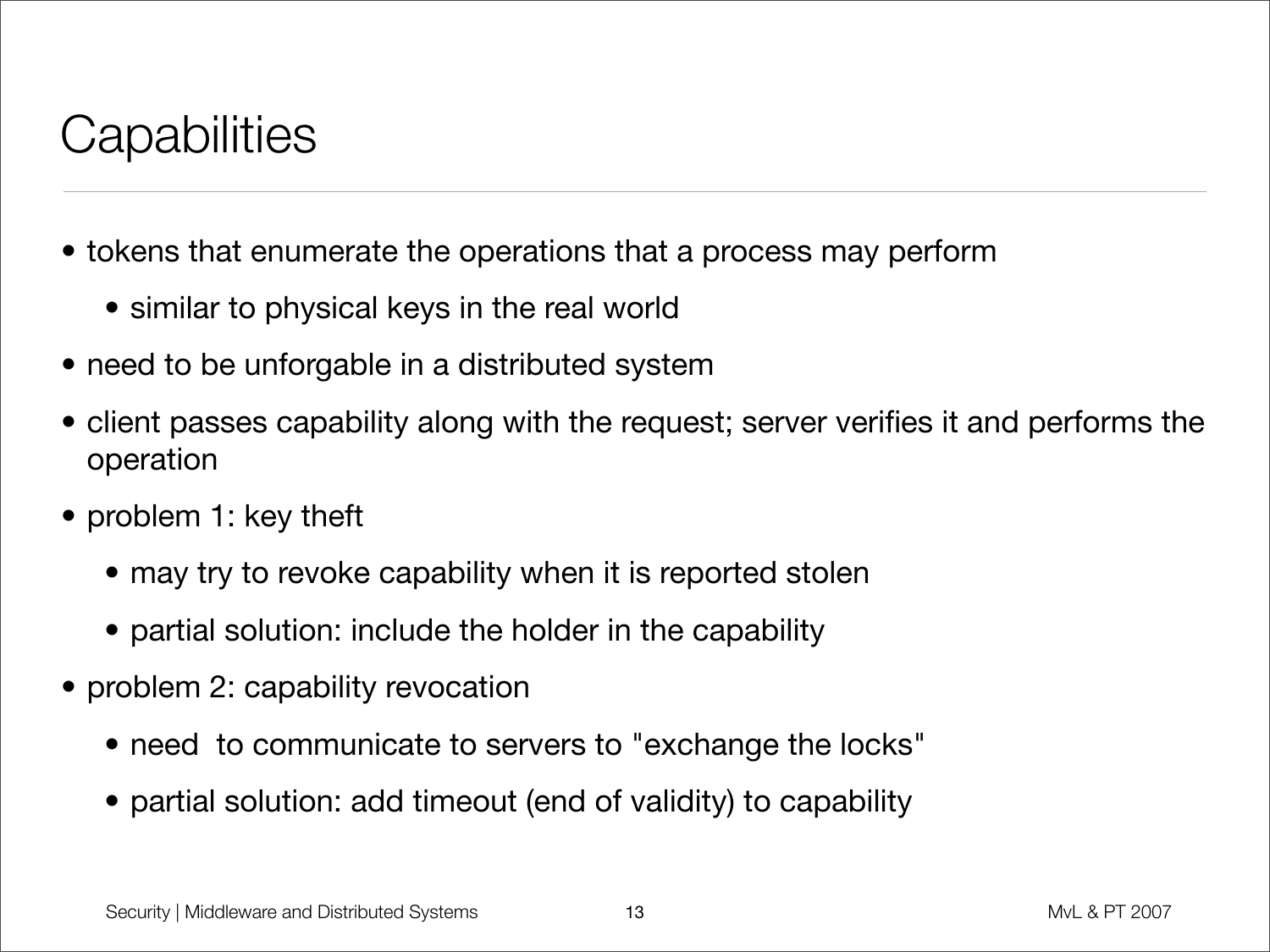### Access Control Lists

- add a list of <principal, operation> pairs to each resource
	- several variations, e.g. groups of principals, separate allow and deny entries, ...
- problem: assumes that principals can be reliably authenticated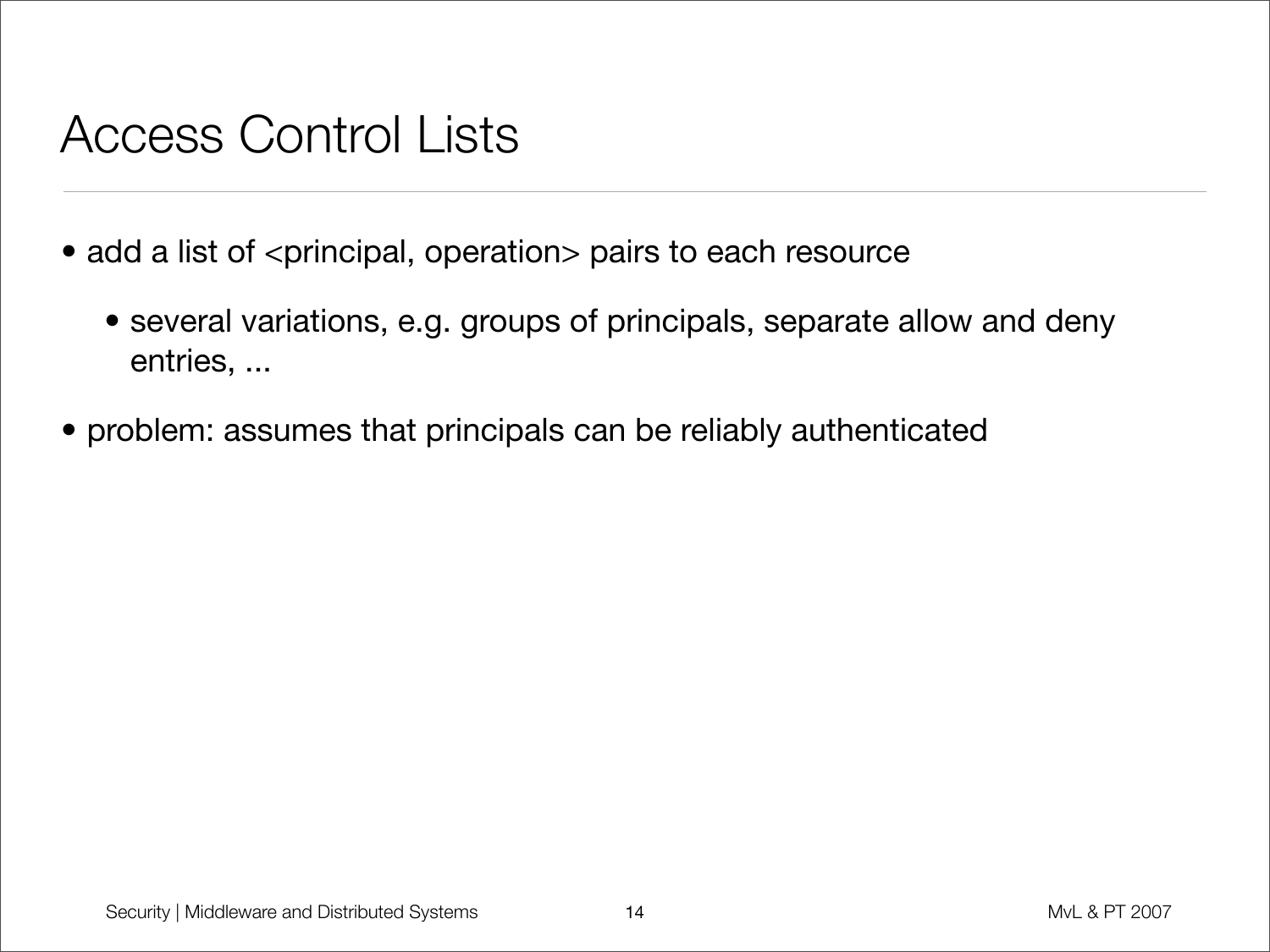## **Credentials**

- evidence provided by principal when requesting access to a resource
	- certificates, passwords, physical tokens, ...
- *• speaks-for* relationship: possession of credentials allows a principal to speak for another one
- delegation: passing of credentials from one process to another, to allow the other process to speak for the principal
	- *•* typically limited by permitted operations and by time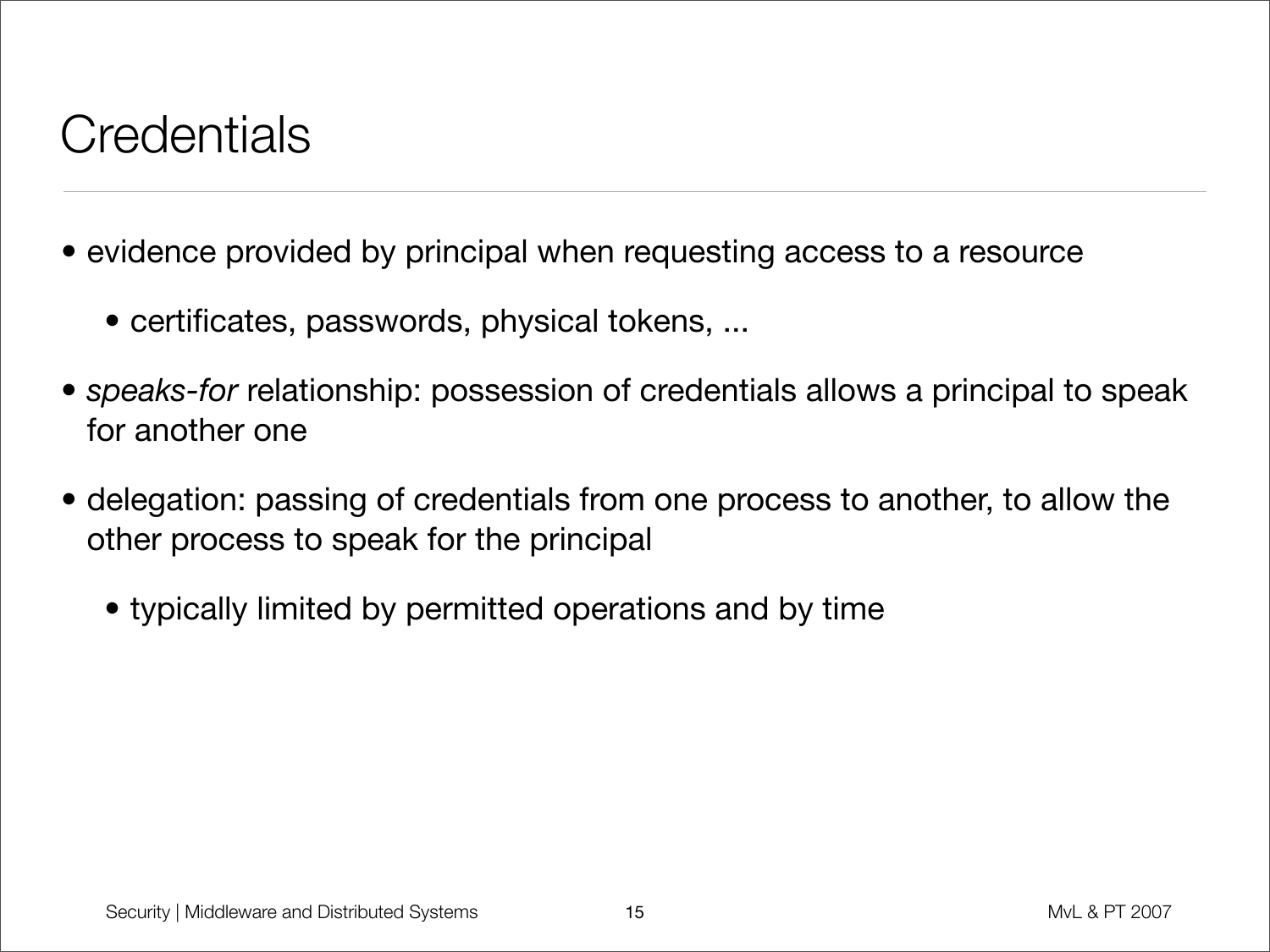## Cryptographic Algorithms

- Cryptoanalysis: known ciphertext, known plaintext, chosen plaintext; differential analysis (similar input data), related key analysis (similar keys)
	- algorithm considered *broken* if a better-than-brute-force attack is known
- Symmetric vs. asymmetric algorithms
- block ciphers: algorithms often operate on fixed-size blocks (e.g. 64 bits)
	- threat: attacker might recognize patterns, perform known plaintext analysis
- cipher block chaining: cipherblock i is XOR'ed with plaintext block i+1 before encryption
	- repeated plaintext data will not result in same cipertext anymore
	- threat: first encrypted block in a communication just based on plaintext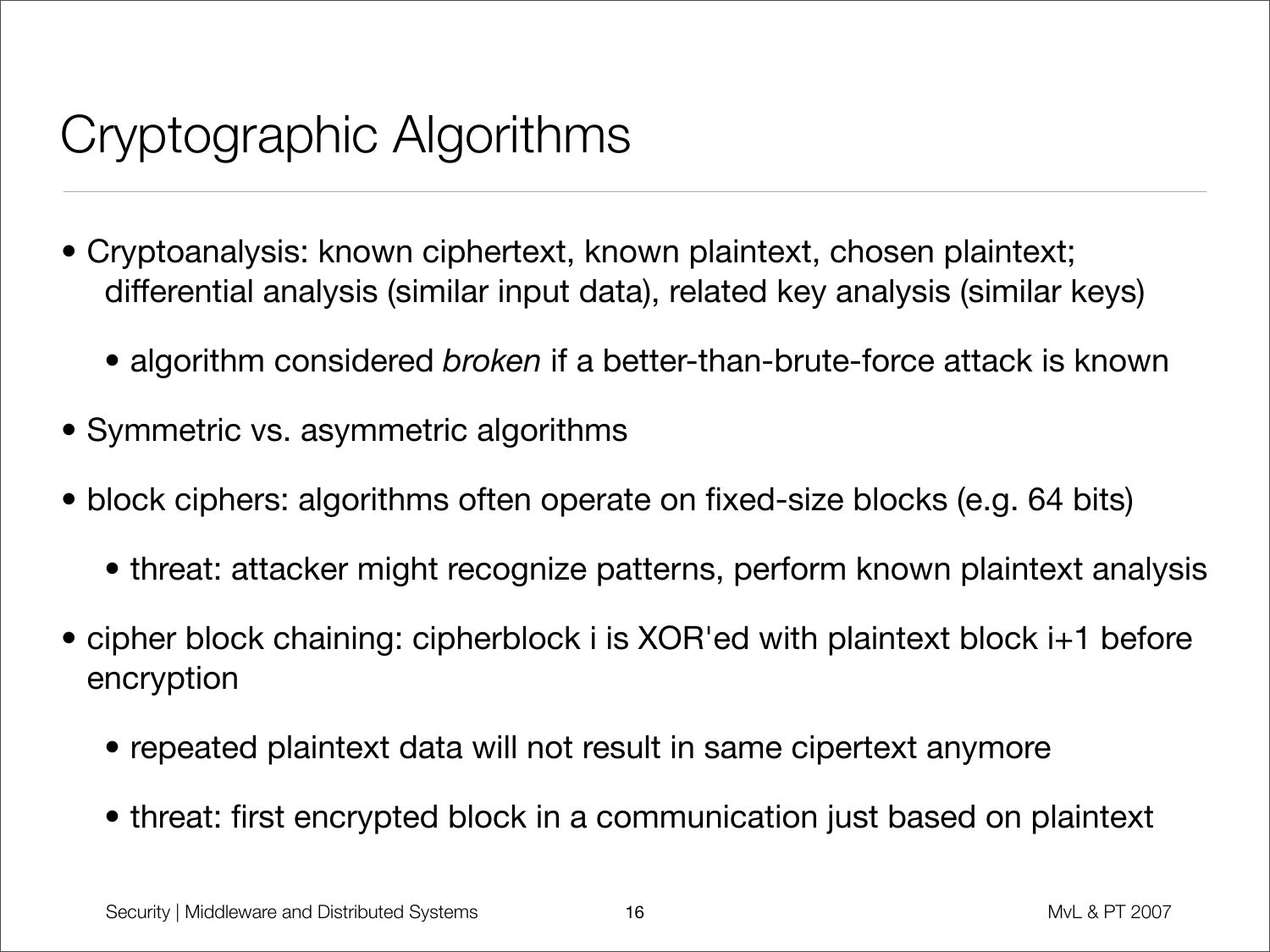# Cryptographic Algorithms (2)

- Stream ciphers: encrypting blocks of data might be inappropriate if data need to be transmitted quickly after the get produced
	- e.g. live AV data
	- encryption must encrypt bit-per-bit
	- solution: keystream generator produces a stream of key bits based on some initial state
- Quality of algorithm: diffusion and confusion (Shannon)
	- confusion: make output look different from input (e.g. combining multiple input bits into one)
	- diffusion: dissipate regular patterns in the input, to make output look "random" (Avalance Effect)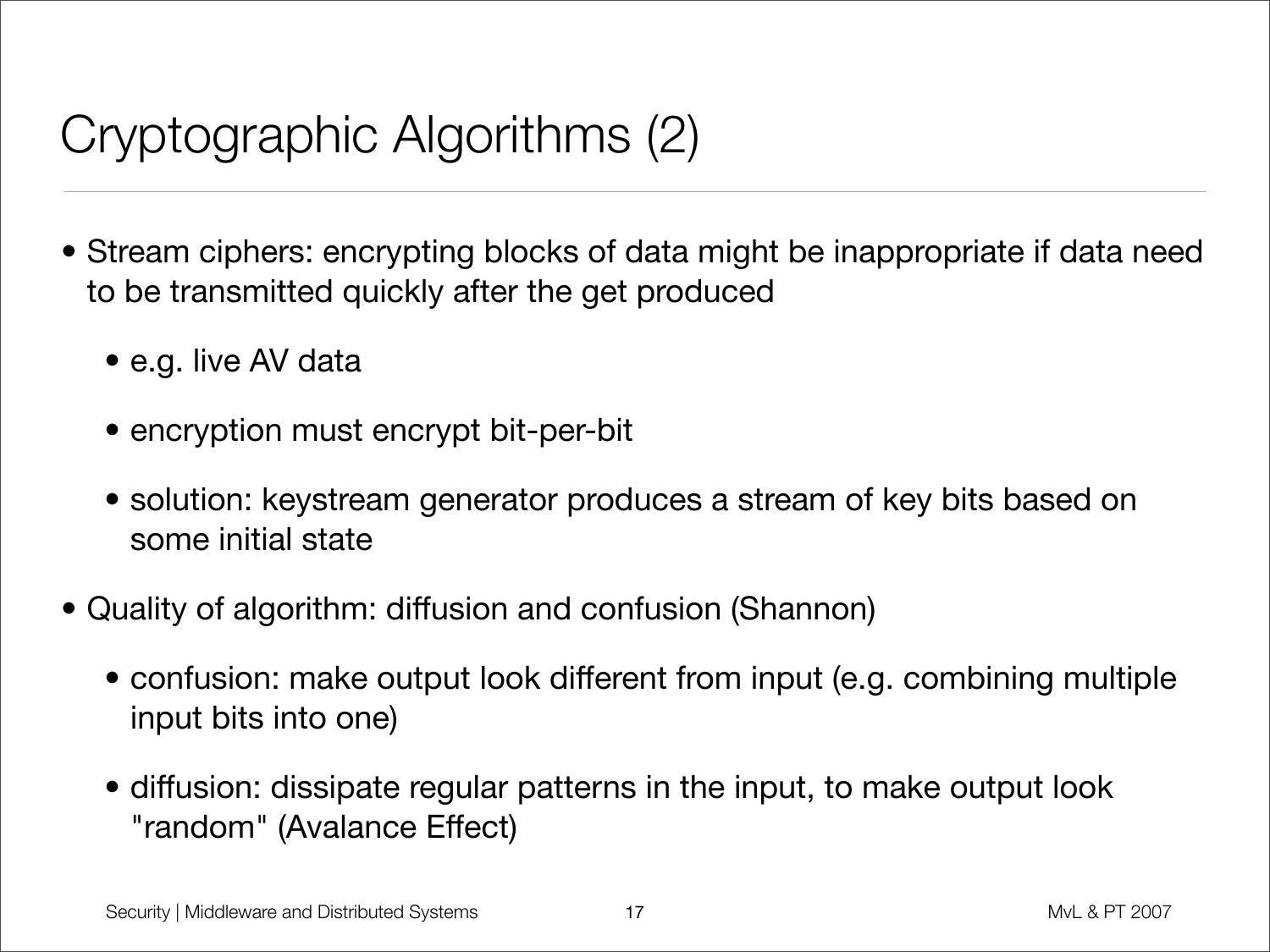## Shared-key (symmetric) algorithms

- TEA (Tiny Encryption Algorithm): Wheeler and Needham 1994
	- mainly for educational usage
	- 128 bit keys (4x32), 64 bit blocksize
- DES (Data Encryption Standard): U.S. National Bureau of Standards 1977
	- originally by IBM
	- 56-bit key, 64 bit blocksize
	- designed for efficient implementation in hardware
- IDEA (International Data Encryption Algorithm): Lai and Massey 1990
	- developed as successor to DES; 128-bit keys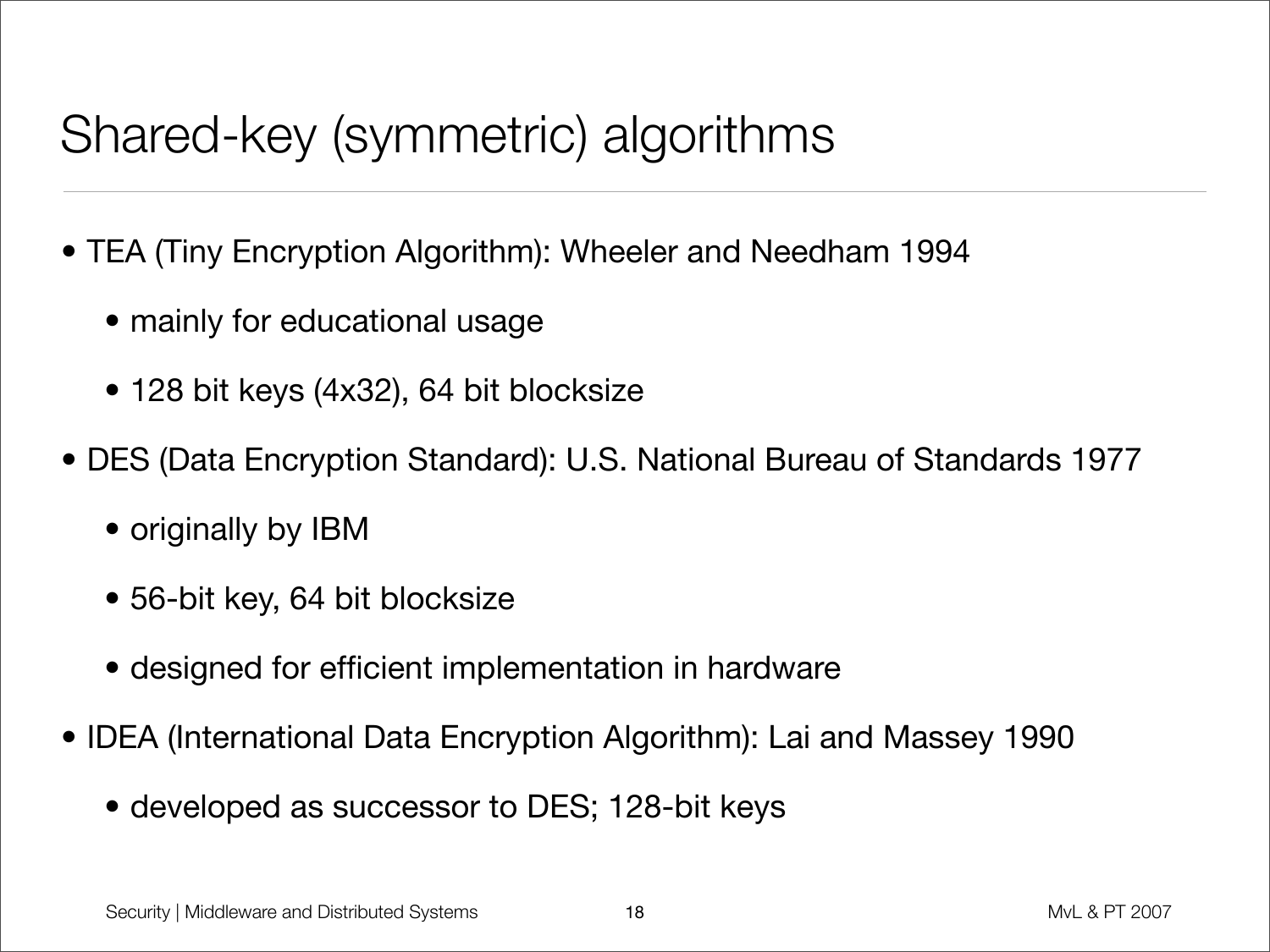## Shared-key algorithms (2)

- RC4: Rivest 1992
	- variable-length keys up to 256 bytes
	- allows for efficient implementation in software, used in 802.11
- AES (Advanced Encryption Standard): Daemen and Rijmen 2000
	- submitted to U.S. NIST under the name Rijndael
	- AES: block length 128 bits, key lengths 128, 192, 256
		- usable for U.S. SECRET data (TOP SECRET requires keys >= 192 bits)
	- Rijndael: block and key length multiple of 32, between 128 and 256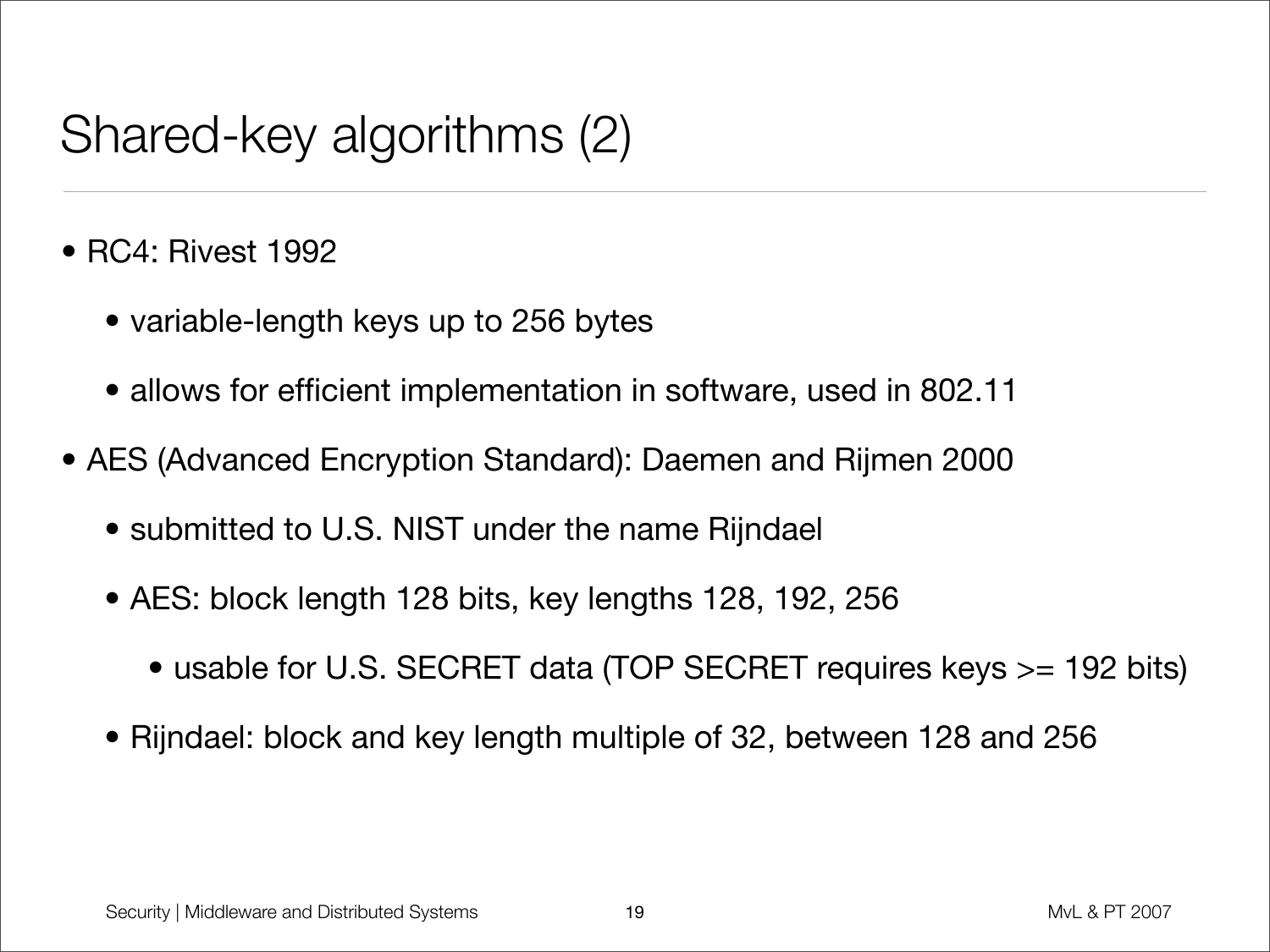$IFA$ 

- uses integer addition, XOR and shift for diffusion and confusion
	- bit shuffling: P-boxes (permutation)
	- non-linear functions: S-boxes (substitution)
- Feistel network:
	- encryption and decryption are very similar (reverse key schedule)
	- product cipher (output is product of several rounds)
- 32 rounds
- each round takes as input the two 32-bit parts of the text, and combines them with the 4 32-bit parts of the key and with each other
- delta added to obscure key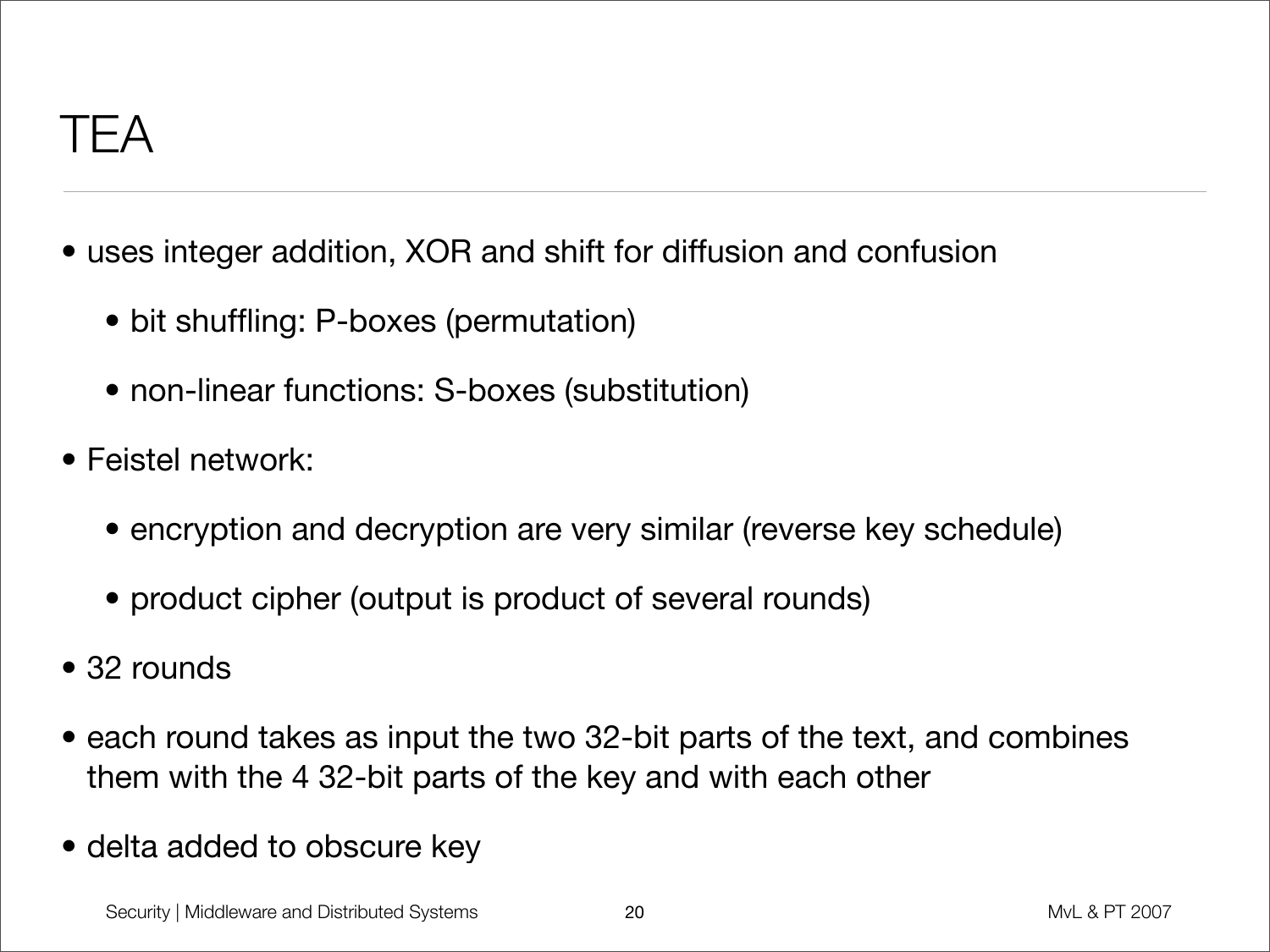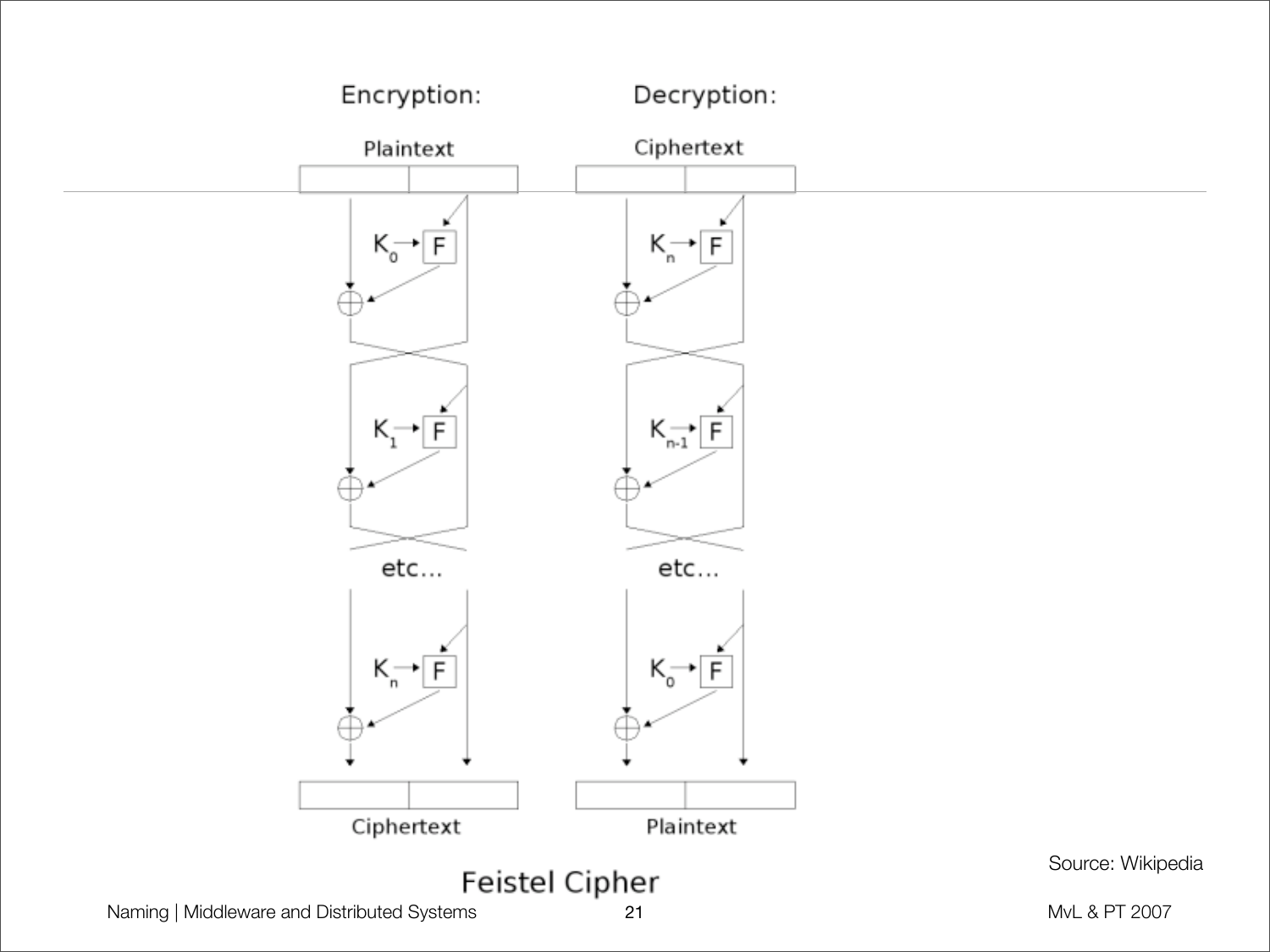## TEA: Encryption

```
void encipher(unsigned long *const v,unsigned long *const w,
    const unsigned long *const k)
\{ register unsigned long y=v[0],z=v[1],sum=0,delta=0x9E3779B9,
                                 a=k[0], b=k[1], c=k[2], d=k[3], n=32;while(n-->0) {
      sum += delta;
      y += (z << 4)+a \hat{ } z+sum (z >> 5)+b;
      z += (y \ll 4)+c \sim y+sum \sim (y \gg 5)+d;
       }
   w[0]=y; w[1]=z;}
```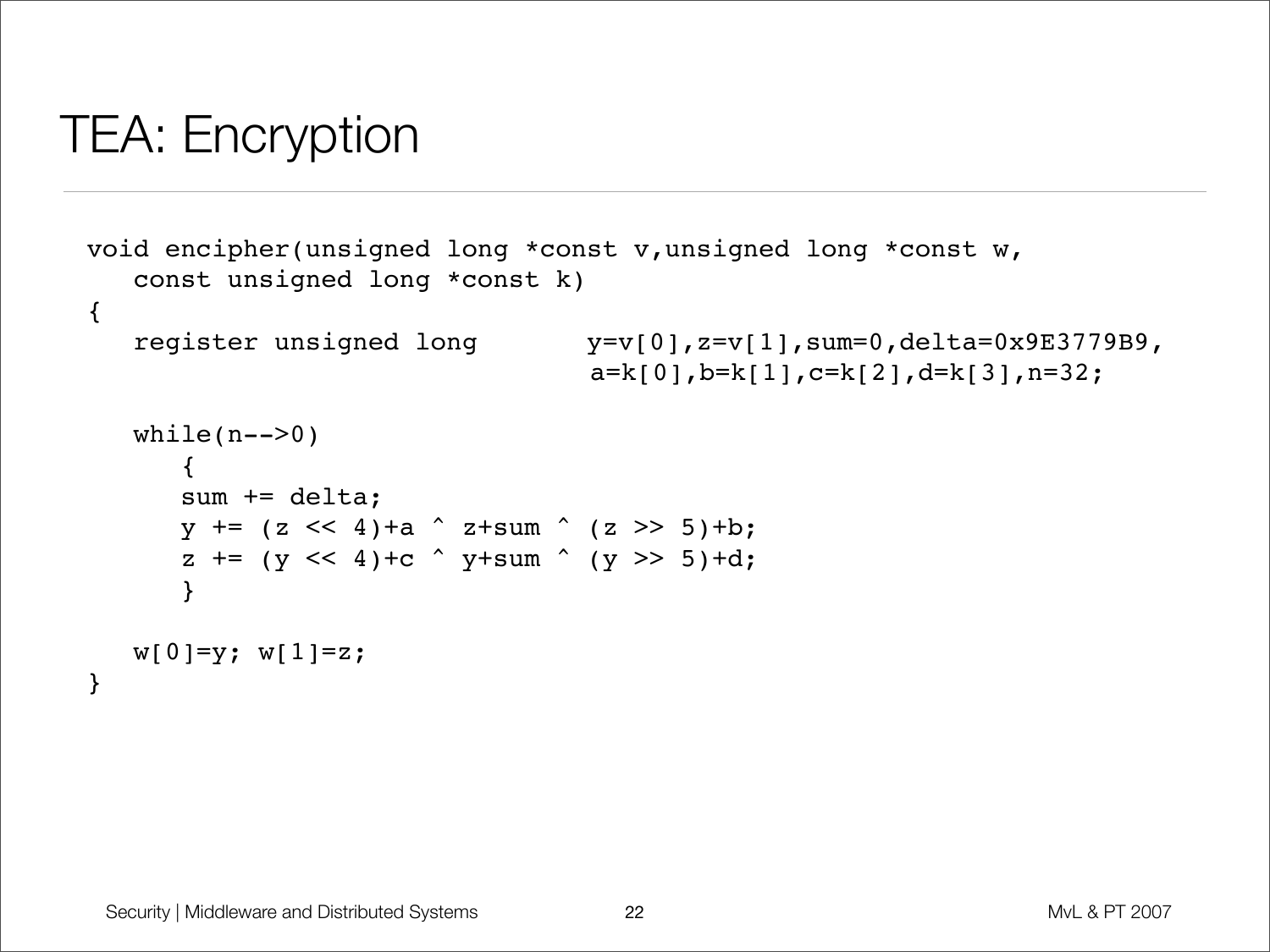## TEA: Decryption

```
void decipher(unsigned long *const v,unsigned long *const w,
    const unsigned long *const k)
{
    register unsigned long y=v[0],z=v[1],sum=0xC6EF3720,
                                 delta=0x9E3779B9,a=k[0],b=k[1],
                                 c=k[2], d=k[3], n=32;
   /* sum = delta<<5, in general sum = delta * n */
   while(n-->0)
 {
      z - (y << 4)+c \sim y+sum \sim (y >> 5)+d;
      y -= (z \ll 4) +a \sim z+sum \sim (z \gg 5) +b;
      sum -= delta;
       }
   w[0]=y; w[1]=z;}
```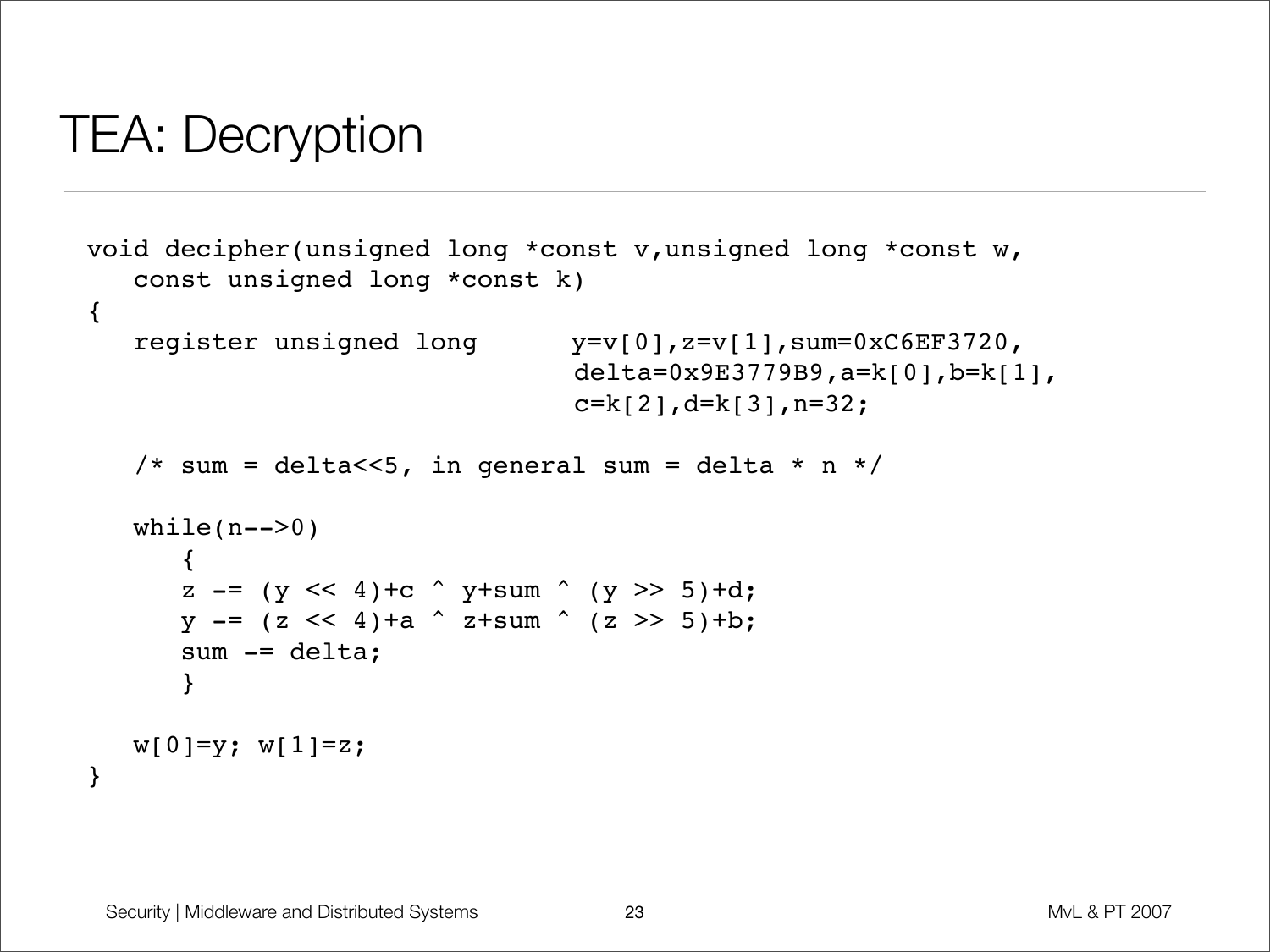### TEA weaknesses

- key equivalence: symmetric usage of key causes certain 4-tuples of keys to be equivalent
	- effective key size is only 126
- related key attacks: similar keys lead to similar output
	- need 2<sup>23</sup> chosen plaintexts for successful key discovery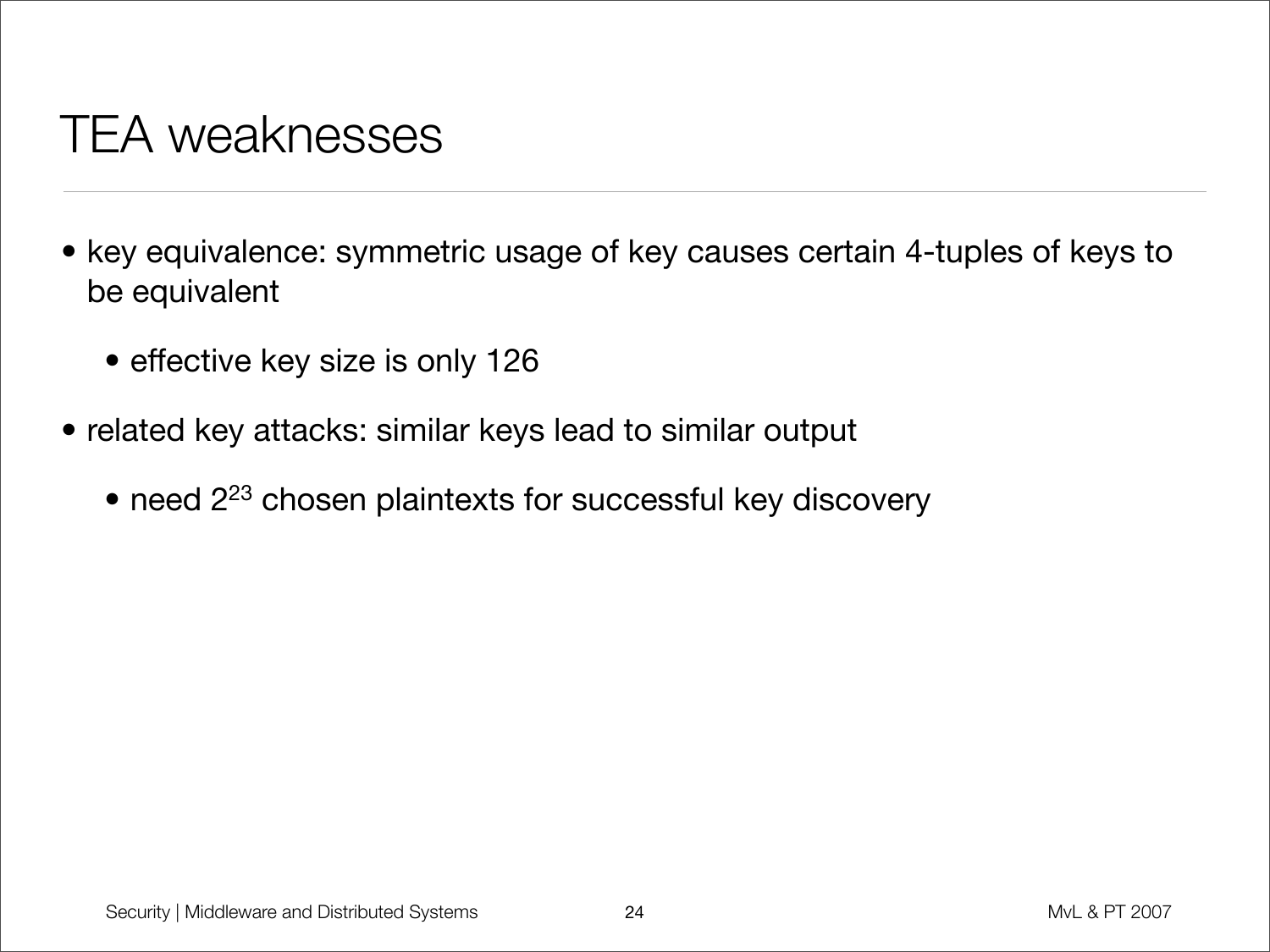- general substituion-permutation network
- key schedule: generate round keys from encryption key, expanding it to block size
- each round has four steps:
	- AddRoundKey: combine 4x4 bytes with round key
	- SubBytes: substitute each byte with another one according to a specified table
	- ShiftRows: shift each row of the table somewhat
	- MixColumns: apply a linear transformation on each column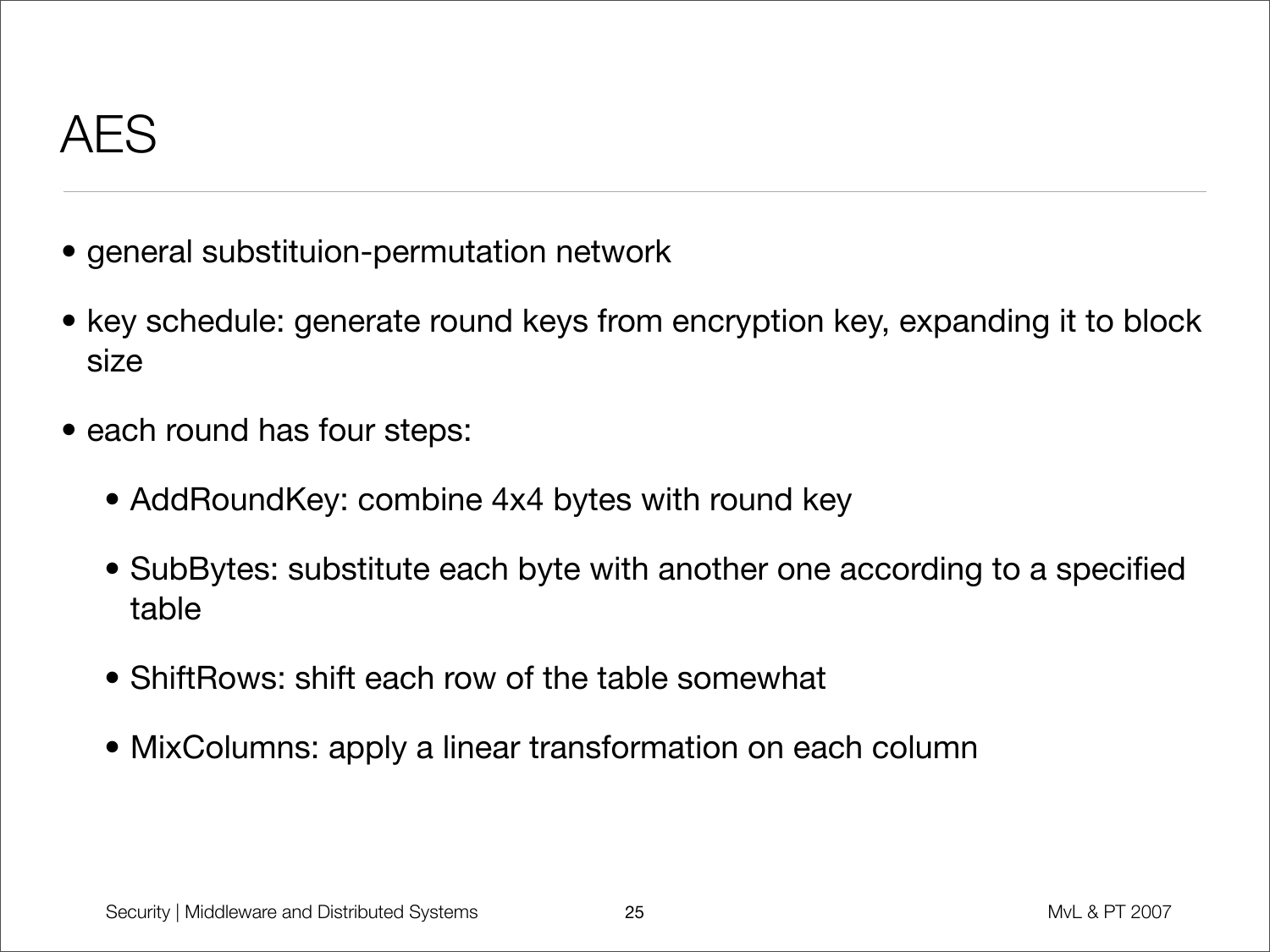## AES: AddRoundKey



Source: Wikipedia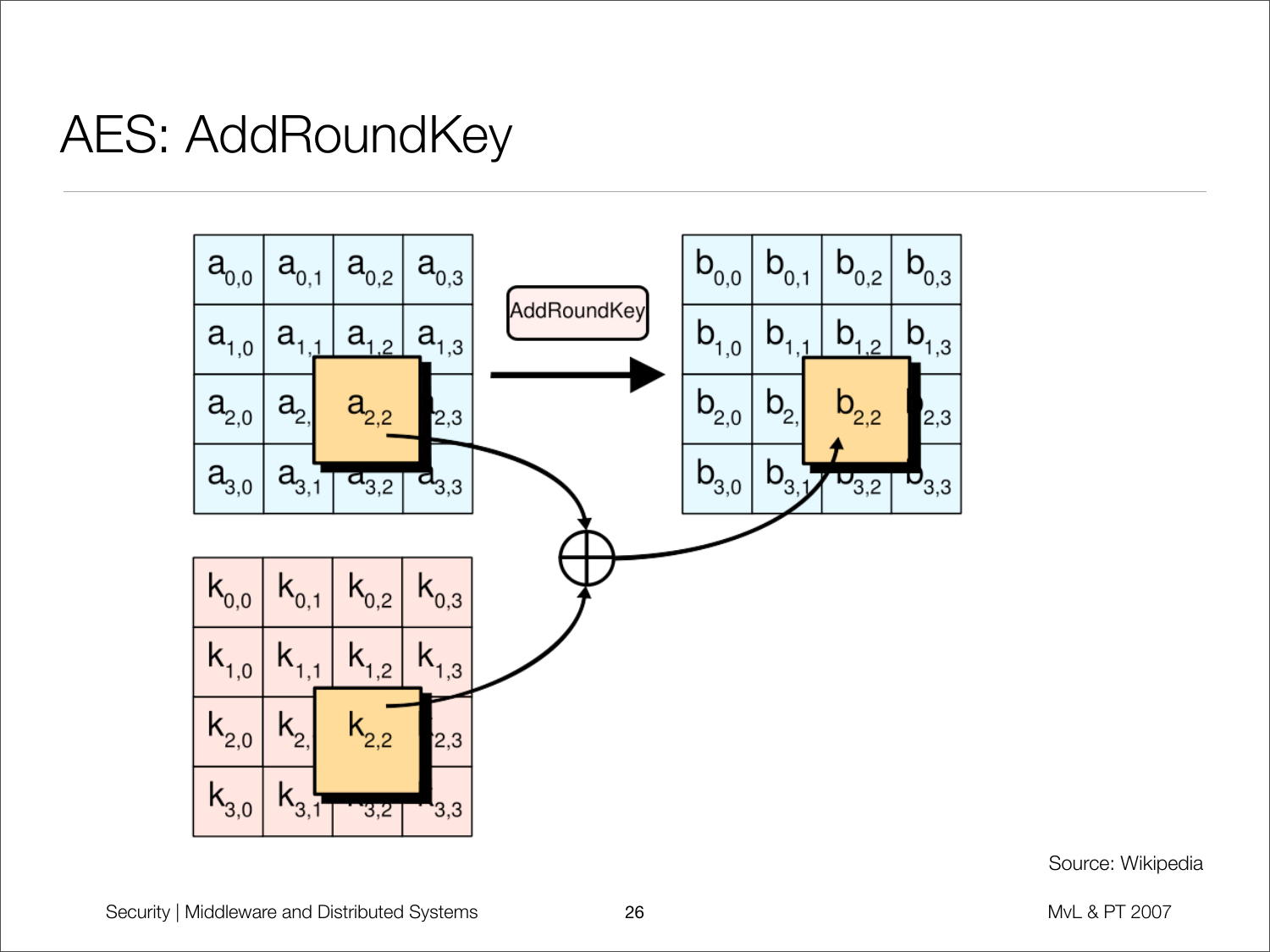## AES: SubBytes

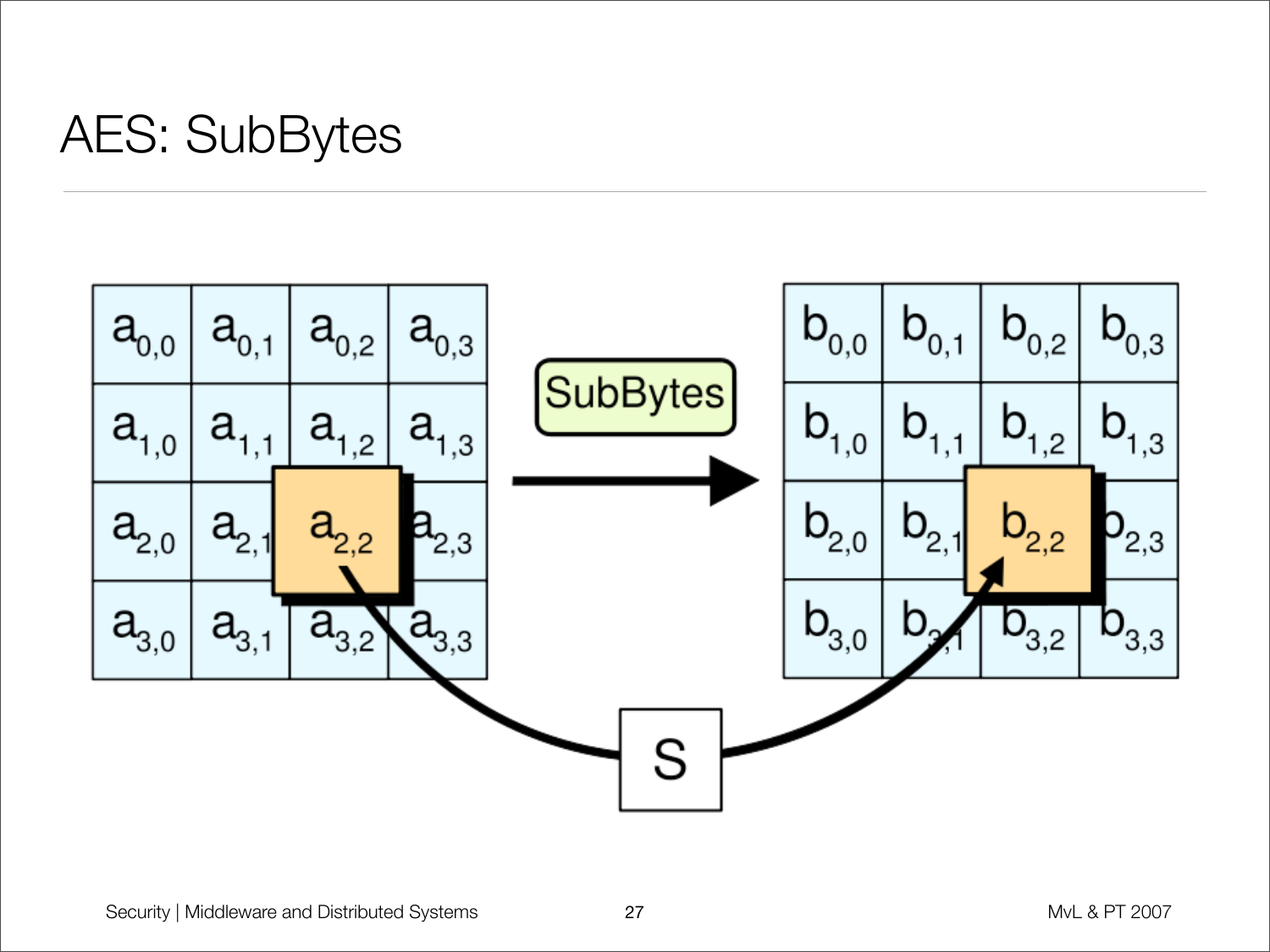## AES: ShiftRows

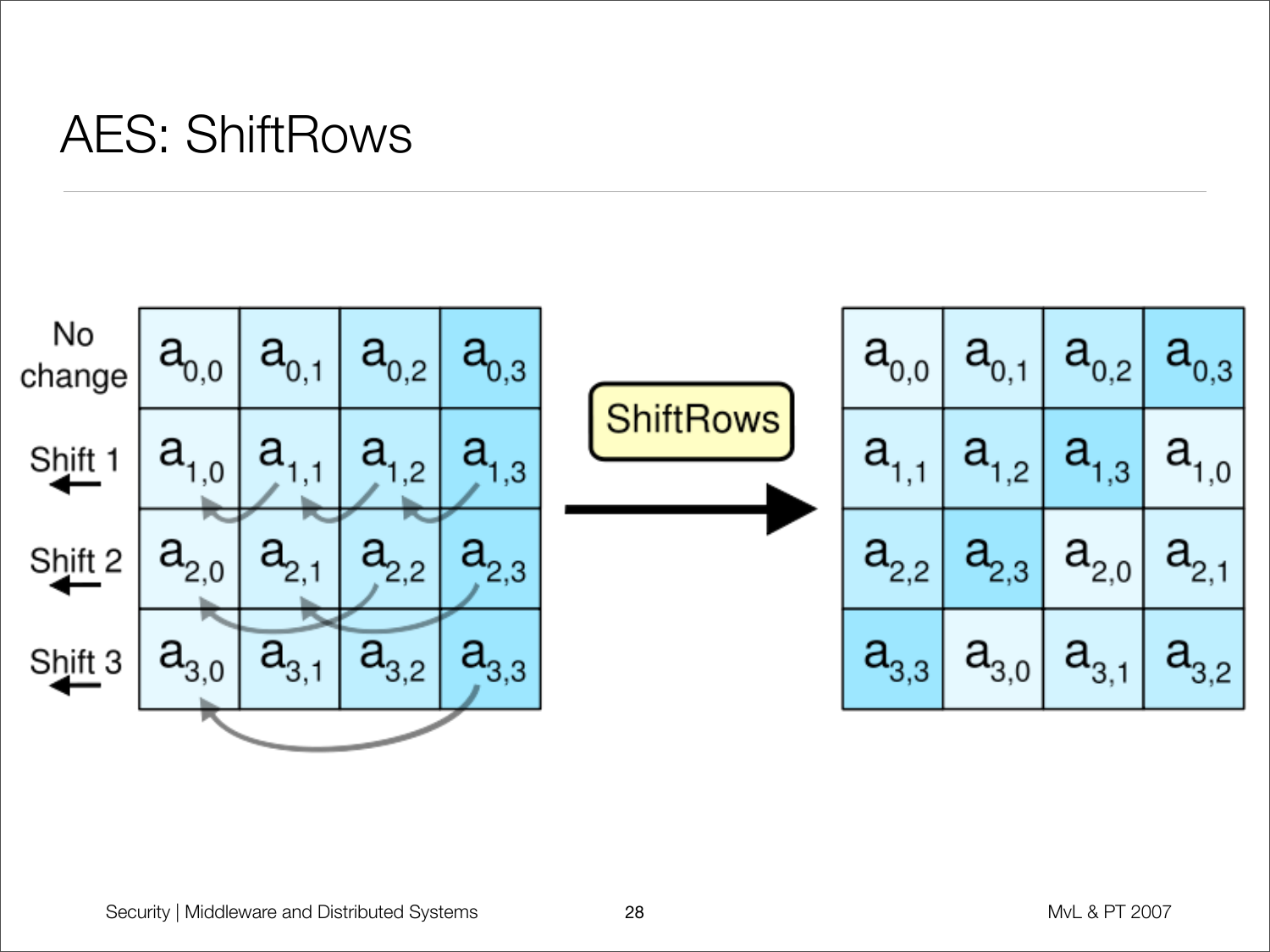## AES: MixColumns

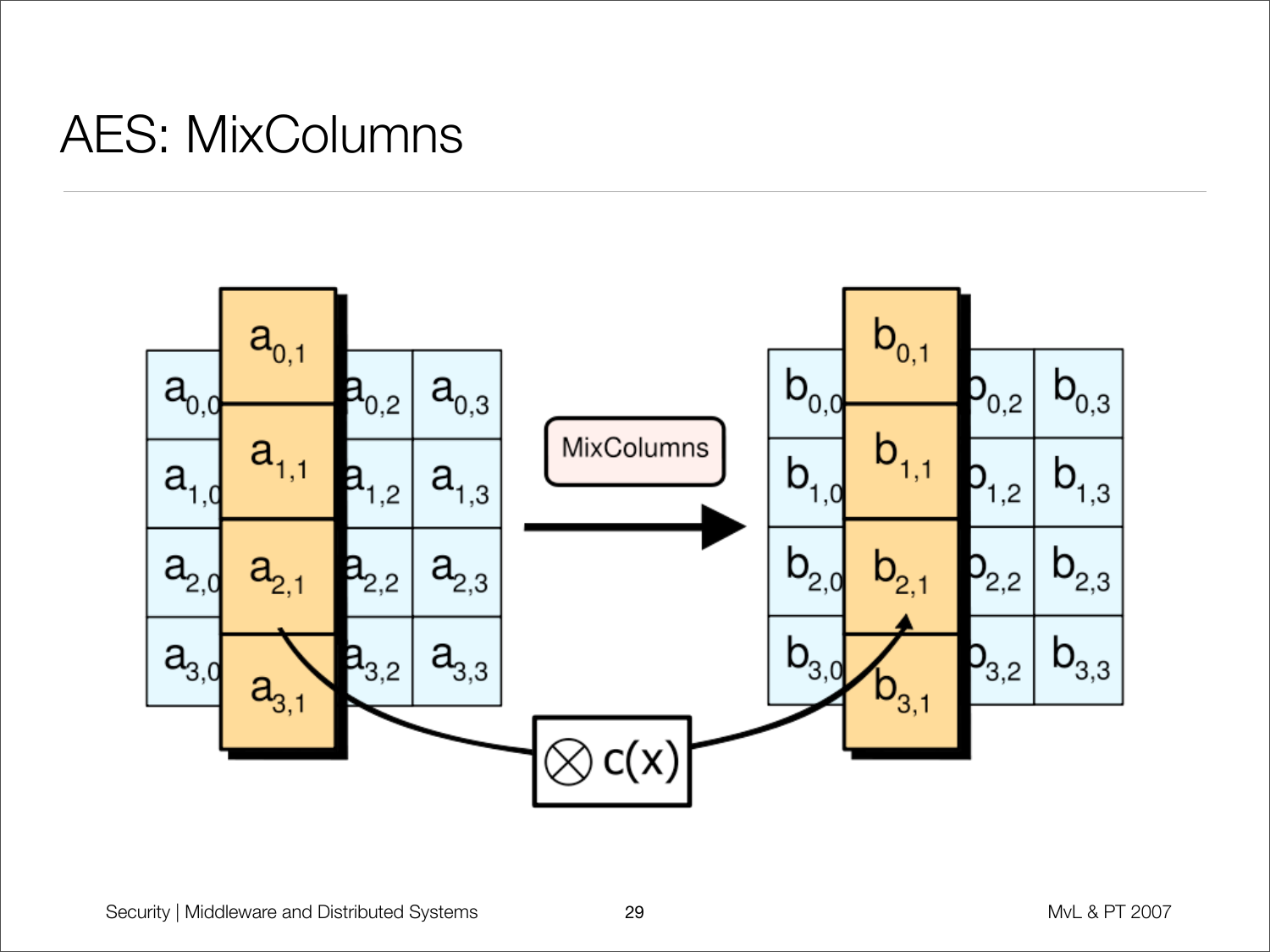## Public Key (asymmetric) Algorithms

- Key pair:  $K_e$ ,  $K_d$  so that  $D(K_d, E(K_e, M)) == M$ 
	- $K_e$  made known public;  $K_d$  kept secret
- Assumption: Derivation of  $K_d$  from  $K_e$  is computationally expensive; generation of a new pair  $K_d/K_e$  is not
- RSA (Rivest, Shamir, Adelman), 1978
	- arbitrary key sizes, must generate two large primes
- ElGamal: Taher Elgamal, 1984
	- need to compute a large prime and its generator
- Various algorithms based elliptic curves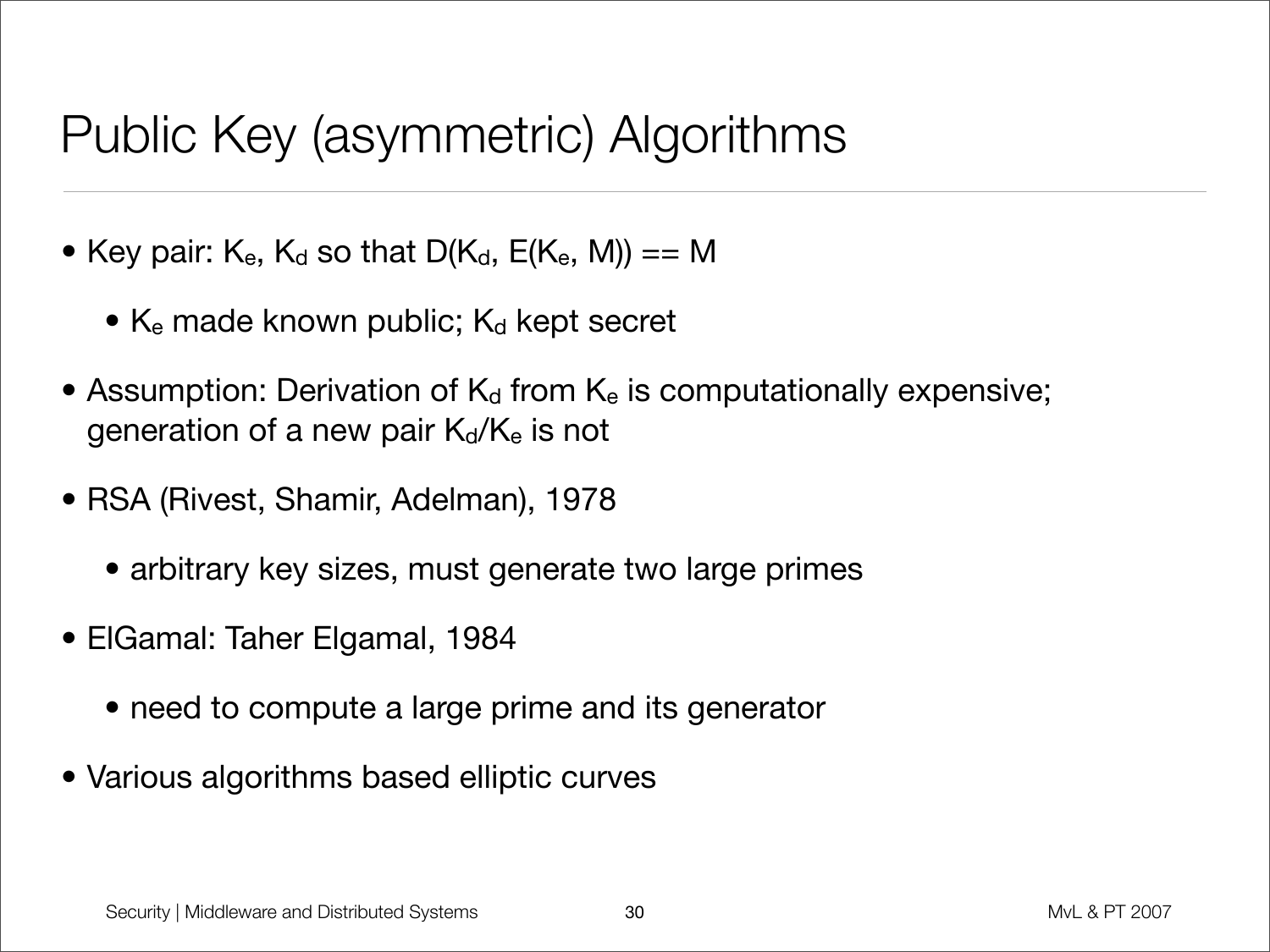- Choose two large primes P and Q,  $N = P \cdot Q$ ,  $Z = (P-1) \cdot (Q-1)$ 
	- Publish N, keep Z secret
- Choose d so that it is relatively prime with  $Z$  (lcd(d,  $Z$ ) = 1)
- Choose e so that  $e \cdot d \equiv 1 \pmod{Z}$ 
	- Compute through extended Euclidean algorithm
- E(e, M) =  $M<sup>e</sup>$  mod N
	- Compute through repeated quadration
- $D(d, M) = M<sup>d</sup> \text{ mod } N$ 
	- Idea:  $M^{ed} \equiv M \pmod{Z}$
	- Fermat-Euler-Theorem:  $M^Z \equiv 1 \pmod{N}$ 
		- hence  $M^{ed} \equiv M^{1+kZ} \equiv M^{1}M^{Zk} \equiv M^{1}M^{k} \equiv M (mod N)$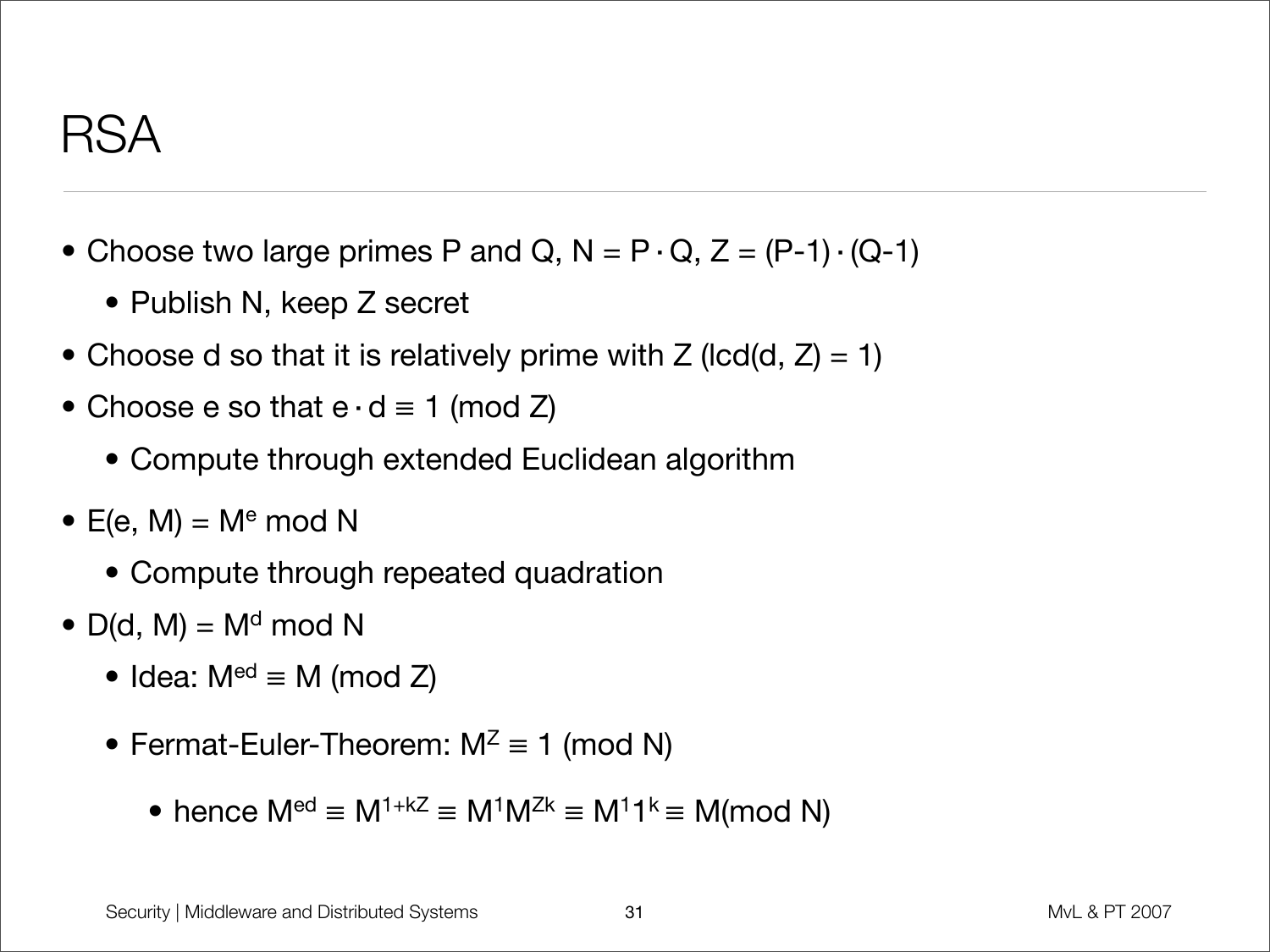## RSA Analysis

- Chosen plain-text attack: Encrypt all messages with the public key until the encrypted message is found
	- needs block size large enough to make this attack infeasible
- Compute private key from public key: Needs to factor N=PQ
	- feasibility depends on efficient factorization algorithm; none is known today
- Key generation: need to test primality of large numbers quickly
	- probabilistic tests: determine whether P, Q are "probable primes"
	- fast deterministic tests: cyclotomy test, elliptic curve primality test
- N not a power of two need padding to achieve bit-oriented block sizes
	- introduce randomized padding to protect better against brute force attacks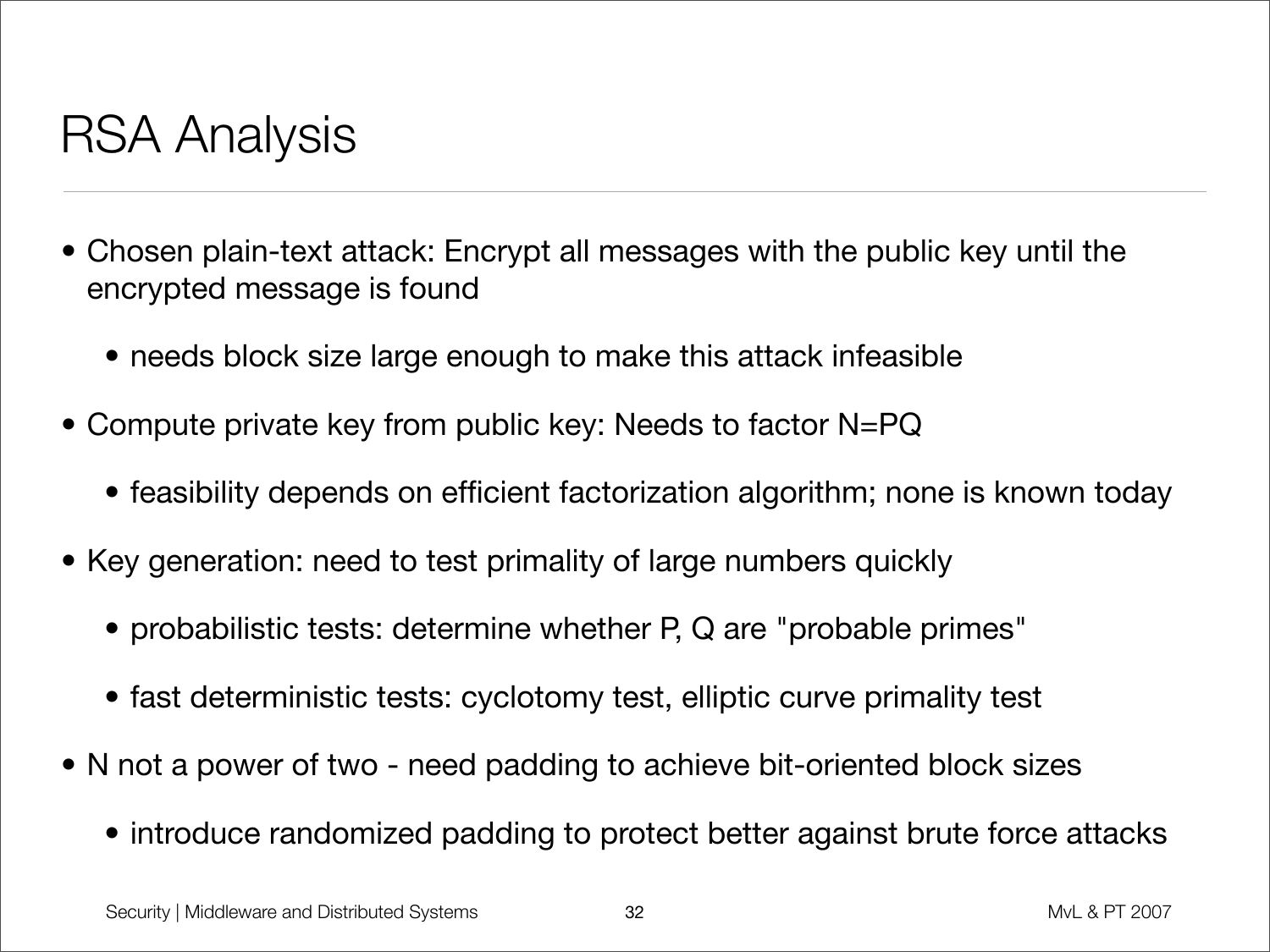## Secure Hashing

- fixed-length bit pattern that characterizes a message
	- Digest/Hash function H(M)
	- ideally: collision-free;  $M_1 \neq M_2 \Rightarrow H(M_1) \neq H(M_2)$
	- practically: if hash is short than message, there will be collisions
		- collisions should not appear in practice
	- ideally: irreversible (*one-way hash functions*)
- Birthday paradox (birthday attack): for a random sample of

$$
\sqrt{2 * ln(2) * N} \approx 1.2\sqrt{N}
$$
  
of N elements, there is a 5  
Systems 33

elements from a total of N elements, there is a 50% probability of duplicates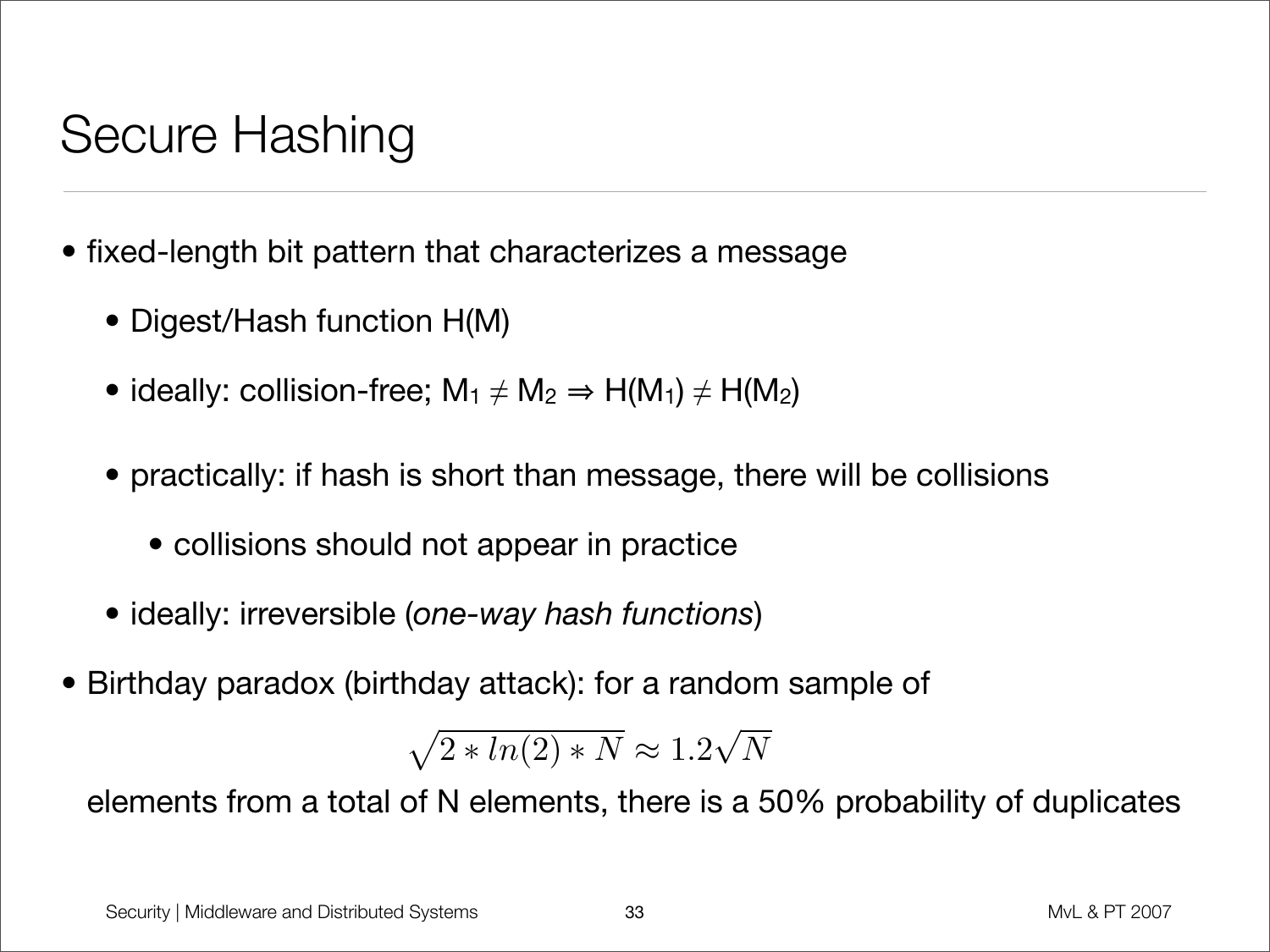## Secure Hashing (2)

- MD5 (Message Digest 5): Rivest 1992
	- arbitrary-sized input, 128 bit hash
	- broken; vulnerable to suffix attack (if MD5(A)==MD5(B) then for all X, Y  $MD5(X+A+Y) == MD5(X+B+Y)$
- SHA-1 (US Secure Hash Algorithm 1): NIST 1993
	- based on MD4, 160 bit hash
	- assumed broken: Xiaoyun Wang, Yiqun Lisa Yin, and Hongbo Yu report that fewer than 2<sup>69</sup> operations are necessary to produce collision
- SHA-2 (SHA-224, SHA-256, SHA-384, SHA-512): NIST 2002
	- different size of resulting hash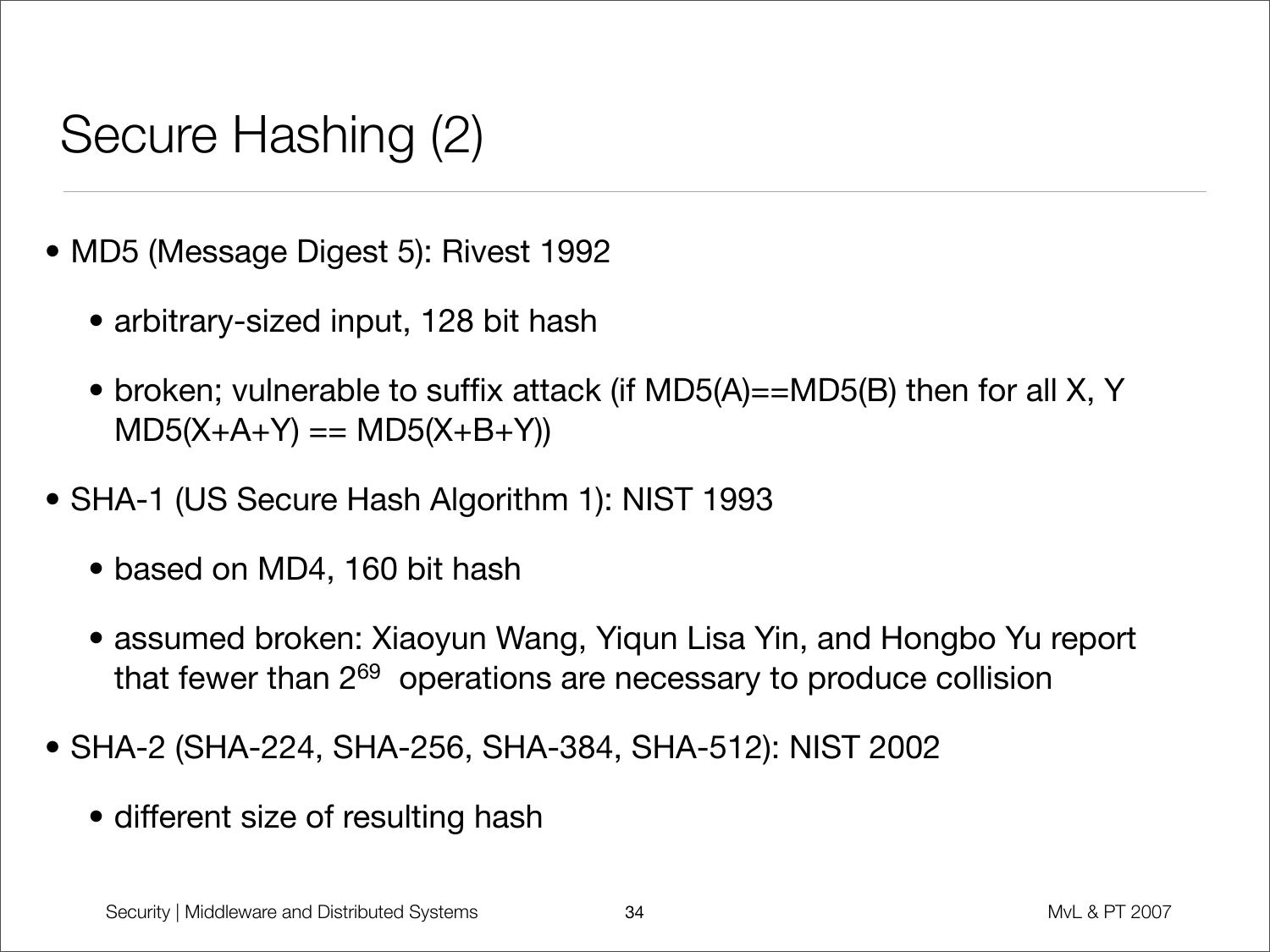### MD-5

- Input message split into 512-bit chunks; potentially padded
	- padding: last 64 bits specify size of the original message, preceded by zeros, preceded by a single 1-bit, preceded by the original message
	- multiple blocks are fed to algorithm
- state: 4 words
	- A = 01 23 45 67, B = 89 ab cd ef, C = fe dc ba 98, D = 76 54 32 10
- each 32-bit word is processed in four rounds
	- 16 words per chunk -> 64 rounds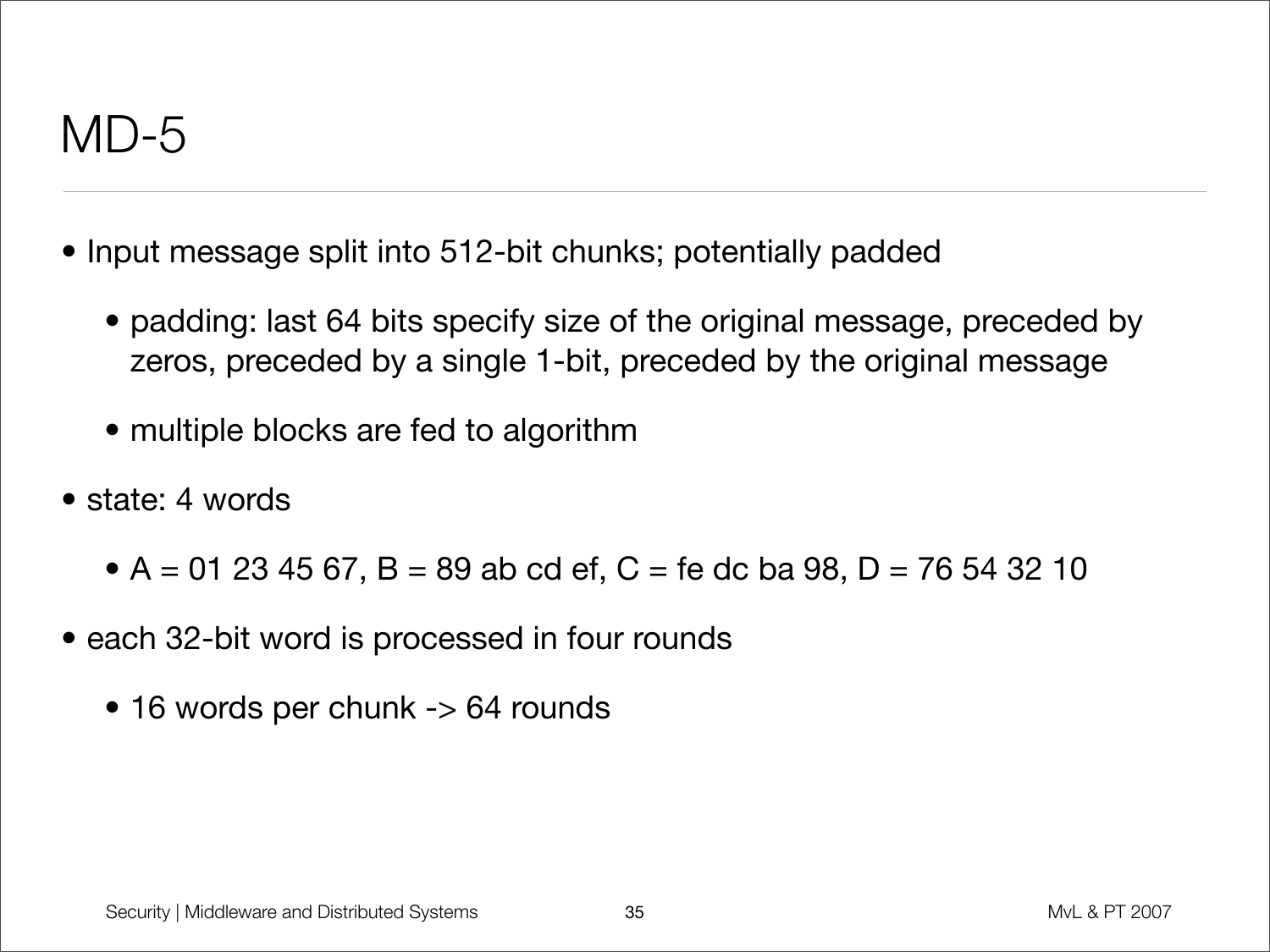

- 64 constant Ki, one per round (computed from sine values)
- 4 round functions:

$$
F(X, Y, Z) = (X \wedge Y) \vee (\neg X \wedge Z)
$$
  
\n
$$
G(X, Y, Z) = (X \wedge Z) \vee (Y \wedge \neg Z)
$$
  
\n
$$
H(X, Y, Z) = X \oplus Y \oplus Z
$$
  
\n
$$
I(X, Y, Z) = Y \oplus (X \vee \neg Z)
$$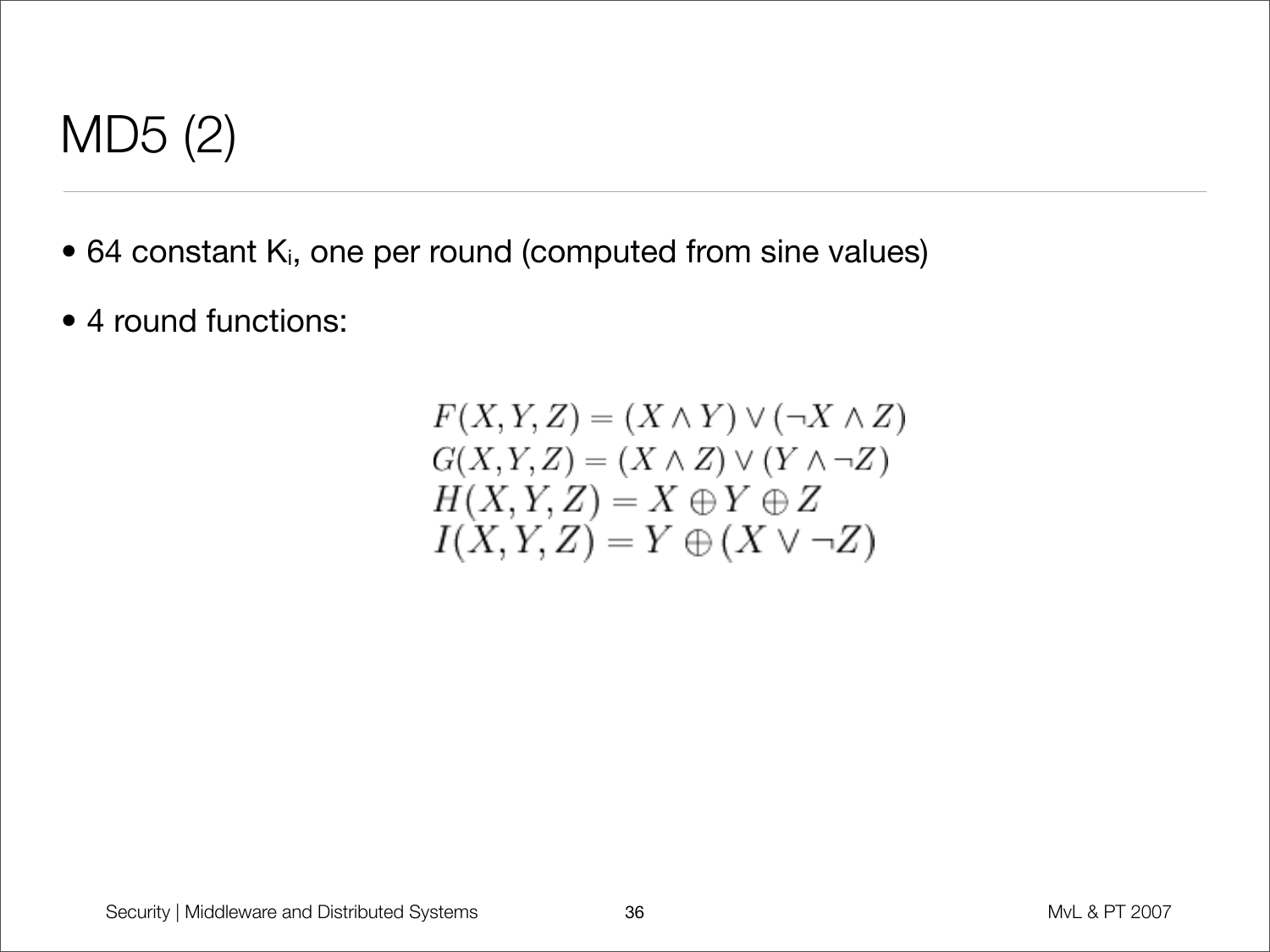# MD5 (3)

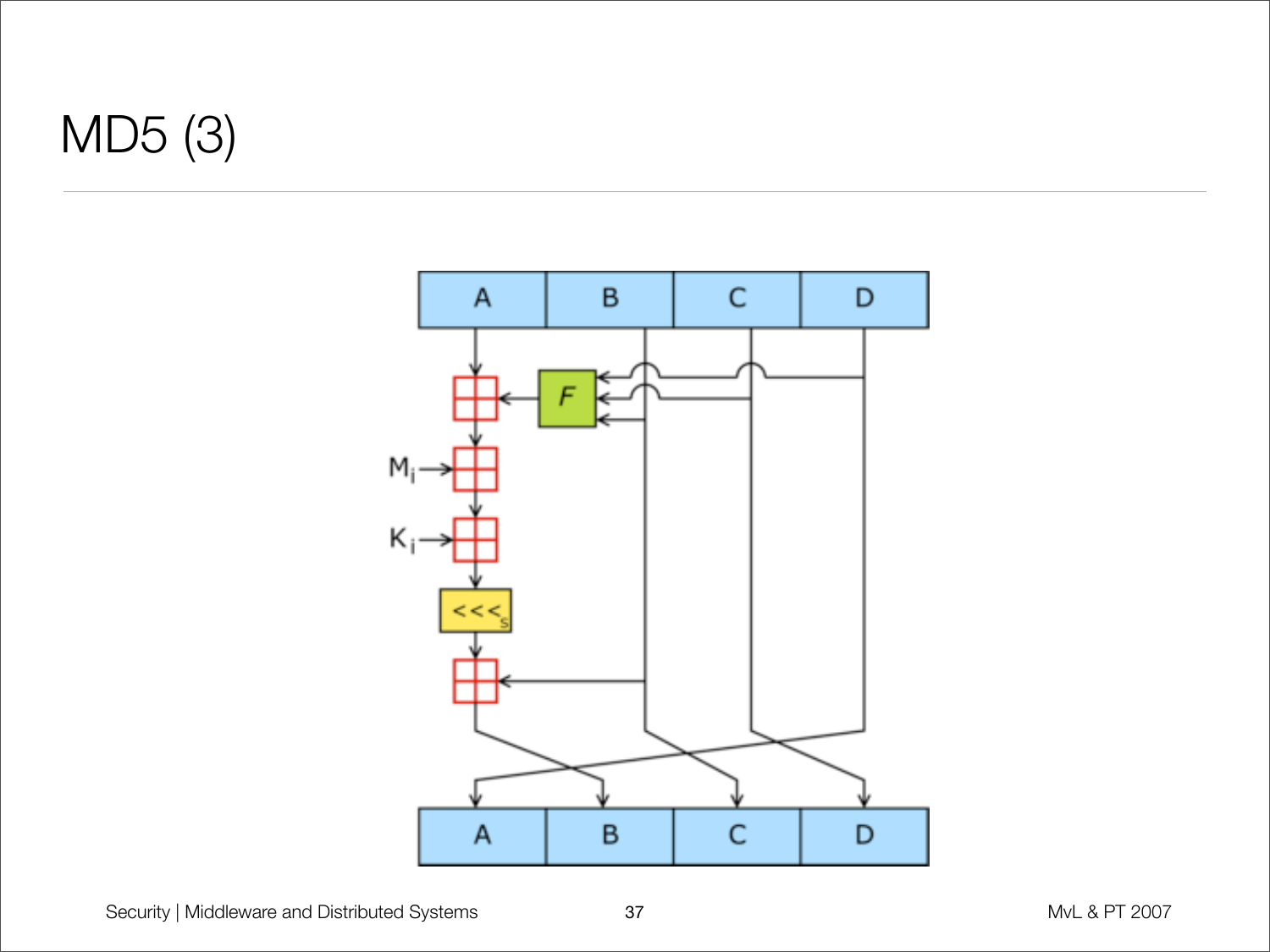## Public Key Infrastructure (PKI)

- X.509: Information technology Open Systems Interconnection The Directory: Public-key and attribute certificate frameworks, CCITT 1988
	- part of OSI Directory
	- RFC 3280 (obsoletes 2459): Internet X.509 Public Key Infrastructure Certificate and Certificate Revocation List (CRL) Profile
- Certificate Authority (CA): issuer/signer of public keys
	- removes need for independent verification of public keys, assuming CA is trusted
	- CA policy: under what conditions are certificates issued? how is the private key of the CA protected against theft? what information about the *subject* will be included?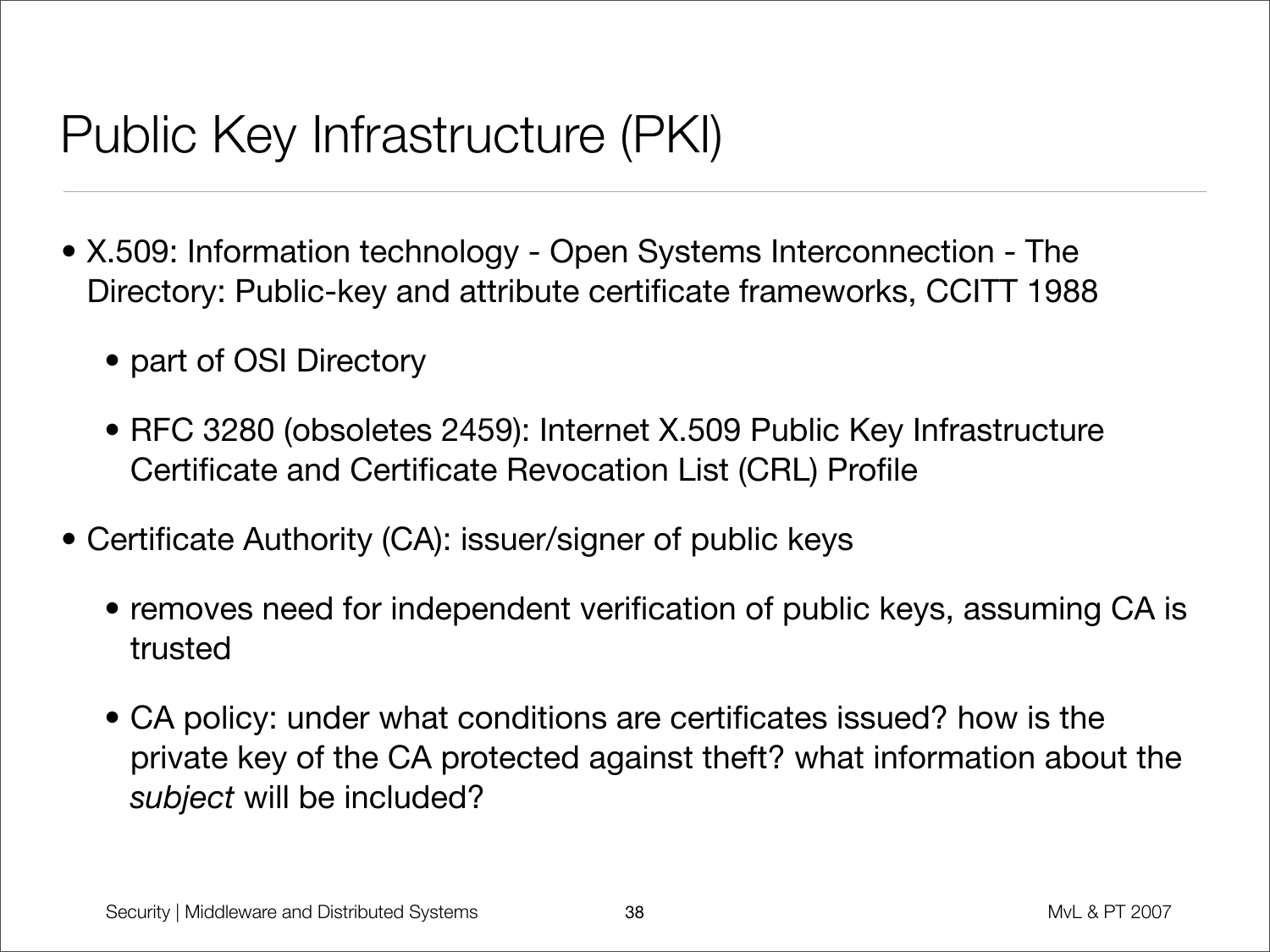# PKI (2)

- CA hierarchy: individual users don't obtain certificate from a single authority, but *root* CA certifies sub-ordinate CA
	- certificate chain: sequence of certificates leading up to root
- signed information in certificate:
	- subject: who is being certifified (distinguished name, public key
	- issuer: what CA issued the certificate (distinguished name, signature)
	- period of validity
	- additional attributes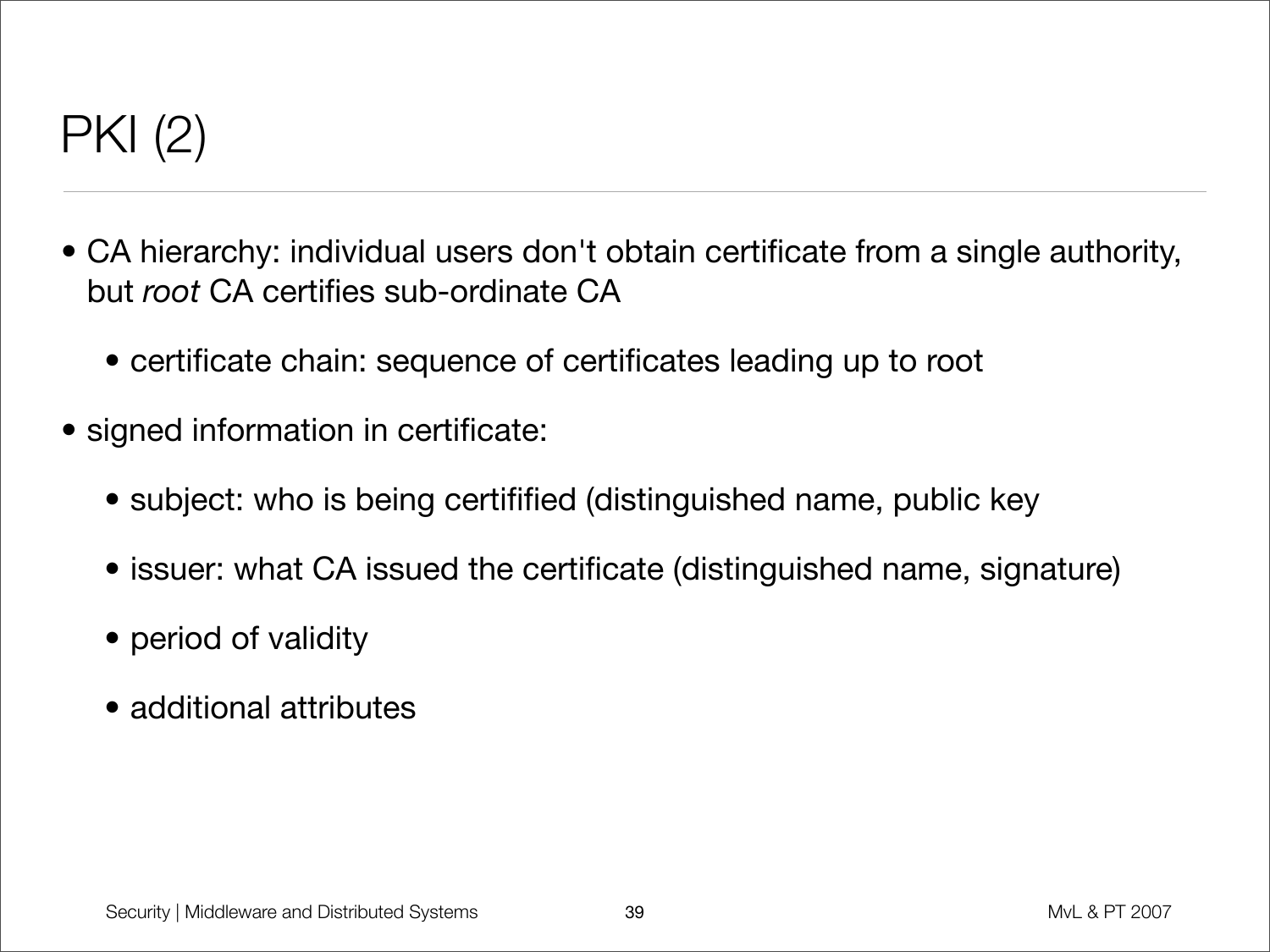### X.509: Certificate

Certificate ::= SEQUENCE { tbsCertificate TBSCertificate, signatureAlgorithm AlgorithmIdentifier, signatureValue BIT STRING }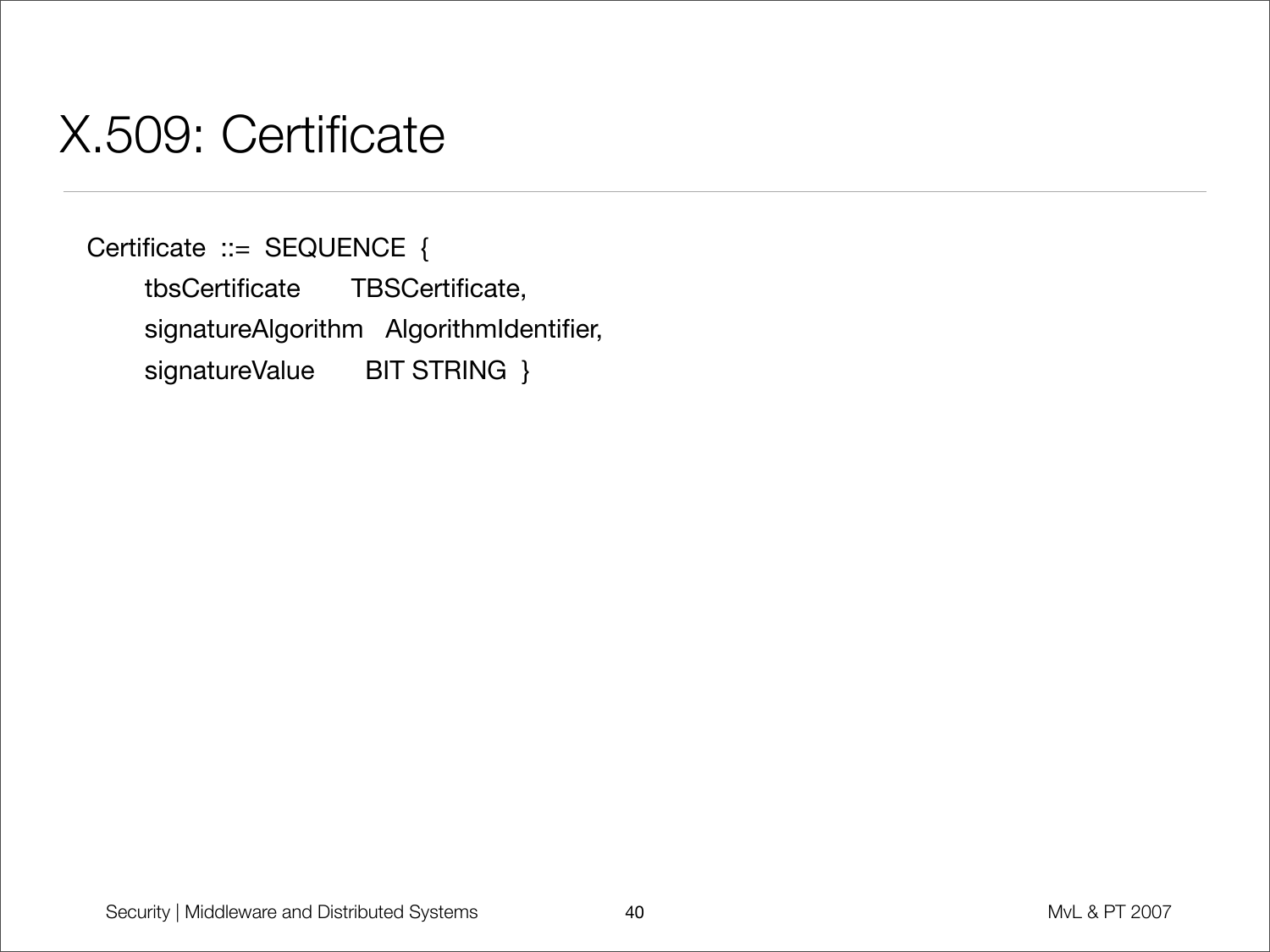## **TBSCertificate**

#### TBSCertificate ::= SEQUENCE {

|  | version                                                                                                                                                         | [0] EXPLICIT Version DEFAULT v1, -- today, always v3 |  |
|--|-----------------------------------------------------------------------------------------------------------------------------------------------------------------|------------------------------------------------------|--|
|  | serialNumber                                                                                                                                                    | CertificateSerialNumber,                             |  |
|  | signature                                                                                                                                                       | AlgorithmIdentifier,                                 |  |
|  | <i>issuer</i>                                                                                                                                                   | Name,                                                |  |
|  | validity                                                                                                                                                        | Validity,                                            |  |
|  | subject                                                                                                                                                         | Name,                                                |  |
|  | subjectPublicKeyInfo SubjectPublicKeyInfo,<br>issuerUniqueID [1] IMPLICIT UniqueIdentifier OPTIONAL,<br>subjectUniqueID [2] IMPLICIT UniqueIdentifier OPTIONAL, |                                                      |  |
|  |                                                                                                                                                                 |                                                      |  |
|  |                                                                                                                                                                 |                                                      |  |
|  | extensions                                                                                                                                                      | [3] EXPLICIT Extensions OPTIONAL                     |  |
|  |                                                                                                                                                                 |                                                      |  |
|  |                                                                                                                                                                 |                                                      |  |

```
Version ::= INTEGER { v1(0), v2(1), v3(2) }
```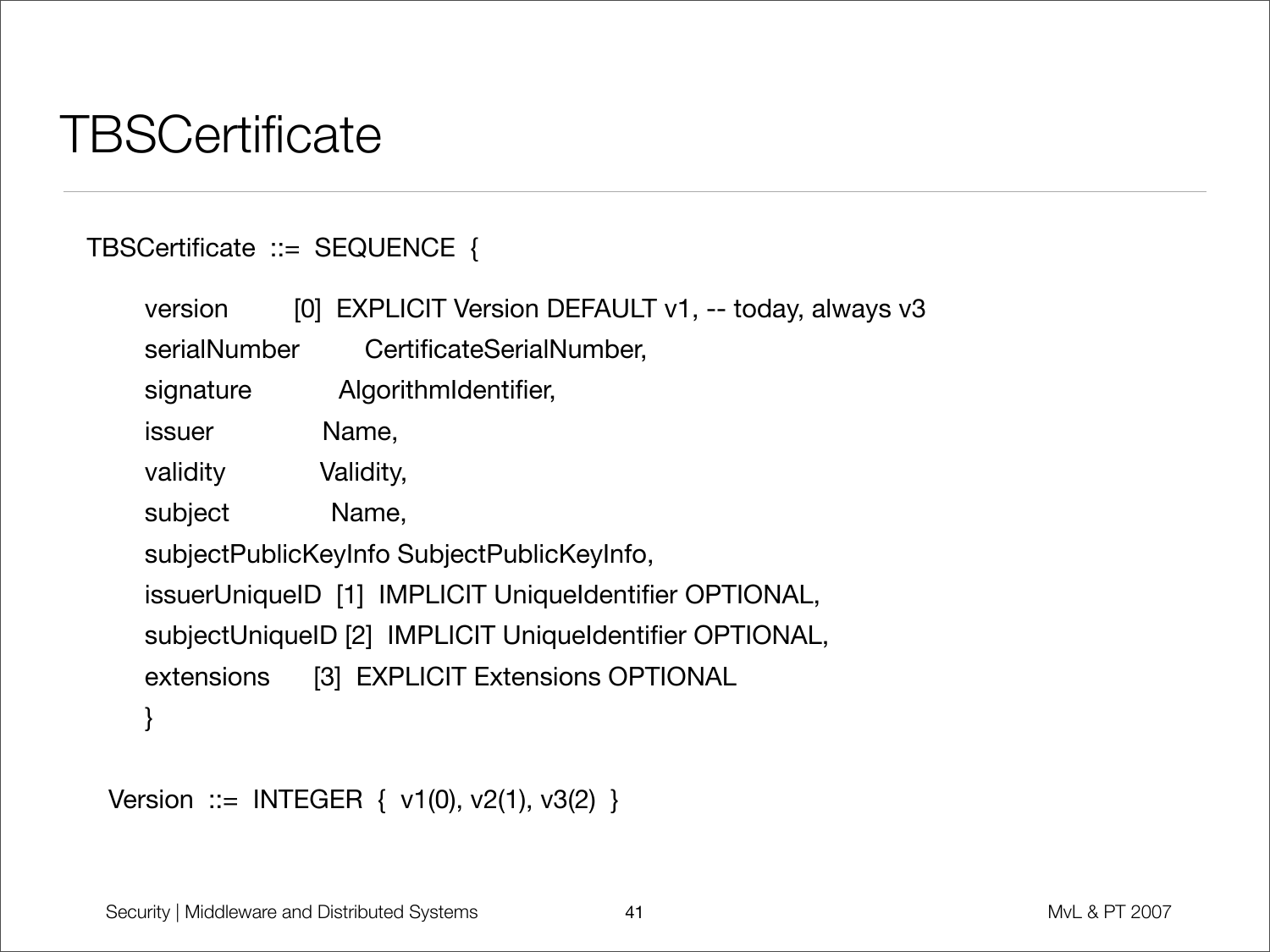## Certificate fields

CertificateSerialNumber ::= INTEGER

Validity ::= SEQUENCE {

notBefore Time,

notAfter Time }

Time  $::=$  CHOICE {

utcTime UTCTime, -- UNIVERSAL 23

generalTime GeneralizedTime }

UniqueIdentifier ::= BIT STRING

SubjectPublicKeyInfo ::= SEQUENCE {

algorithm AlgorithmIdentifier,

subjectPublicKey BIT STRING }

Extensions ::= SEQUENCE SIZE (1..MAX) OF Extension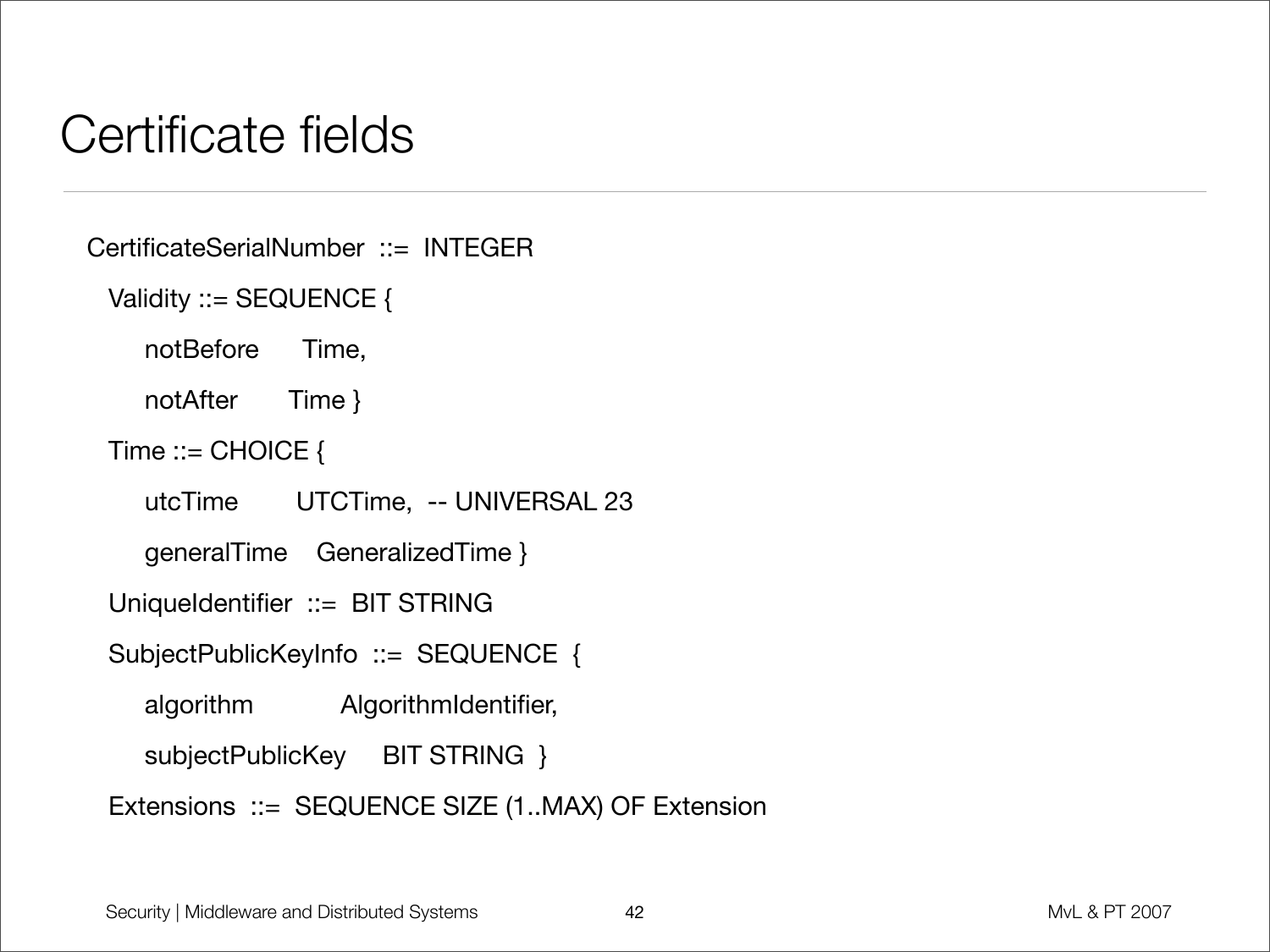## Algorithms

AlgorithmIdentifier ::= SEQUENCE {

algorithm OBJECT IDENTIFIER,

parameters ANY DEFINED BY algorithm OPTIONAL }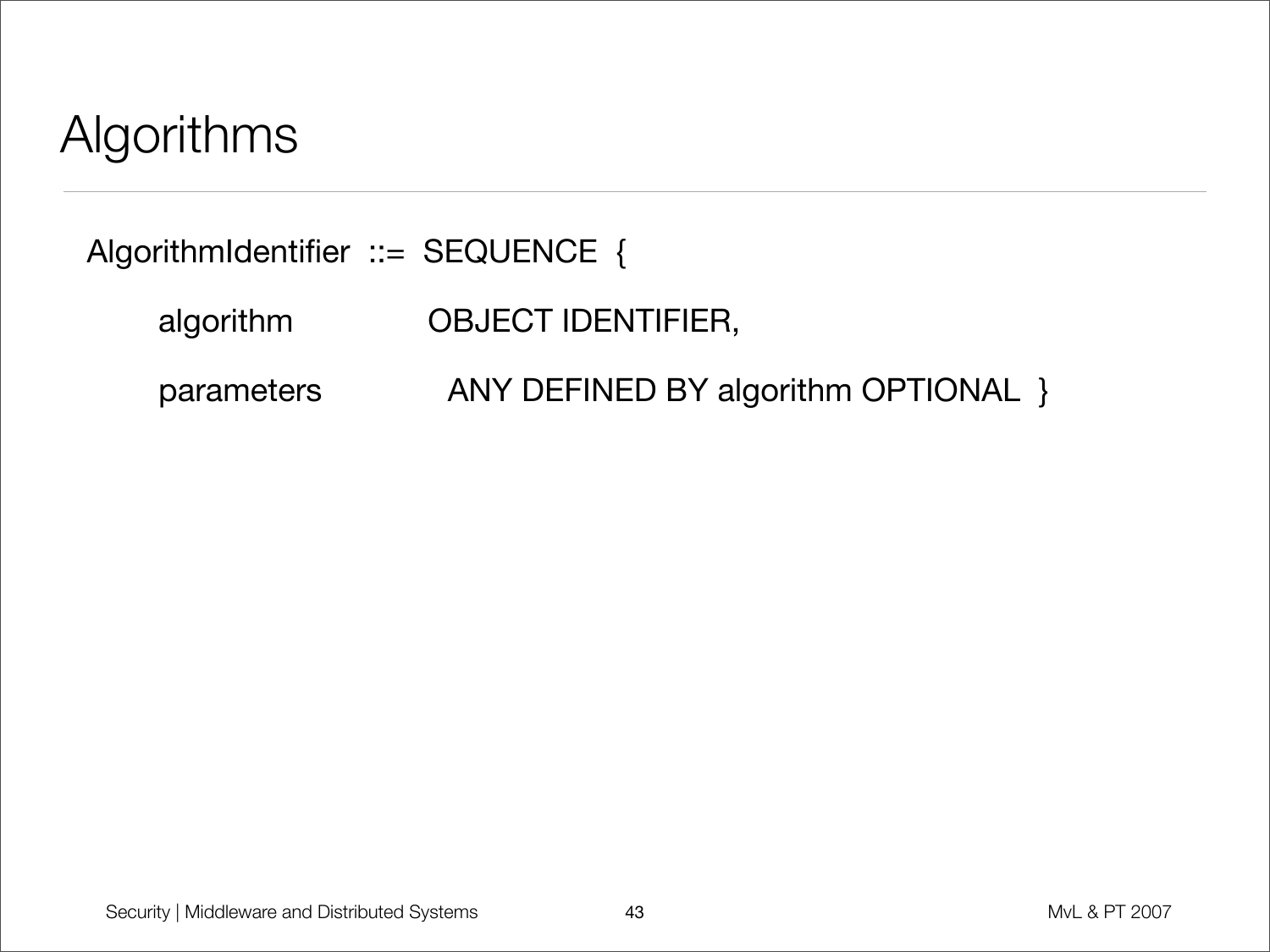### Names

Name ::= CHOICE { RDNSequence }

RDNSequence ::= SEQUENCE OF RelativeDistinguishedName

RelativeDistinguishedName ::= SET OF AttributeTypeAndValue

AttributeTypeAndValue ::= SEQUENCE {

type AttributeType,

value AttributeValue }

AttributeType ::= OBJECT IDENTIFIER

AttributeValue ::= ANY DEFINED BY AttributeType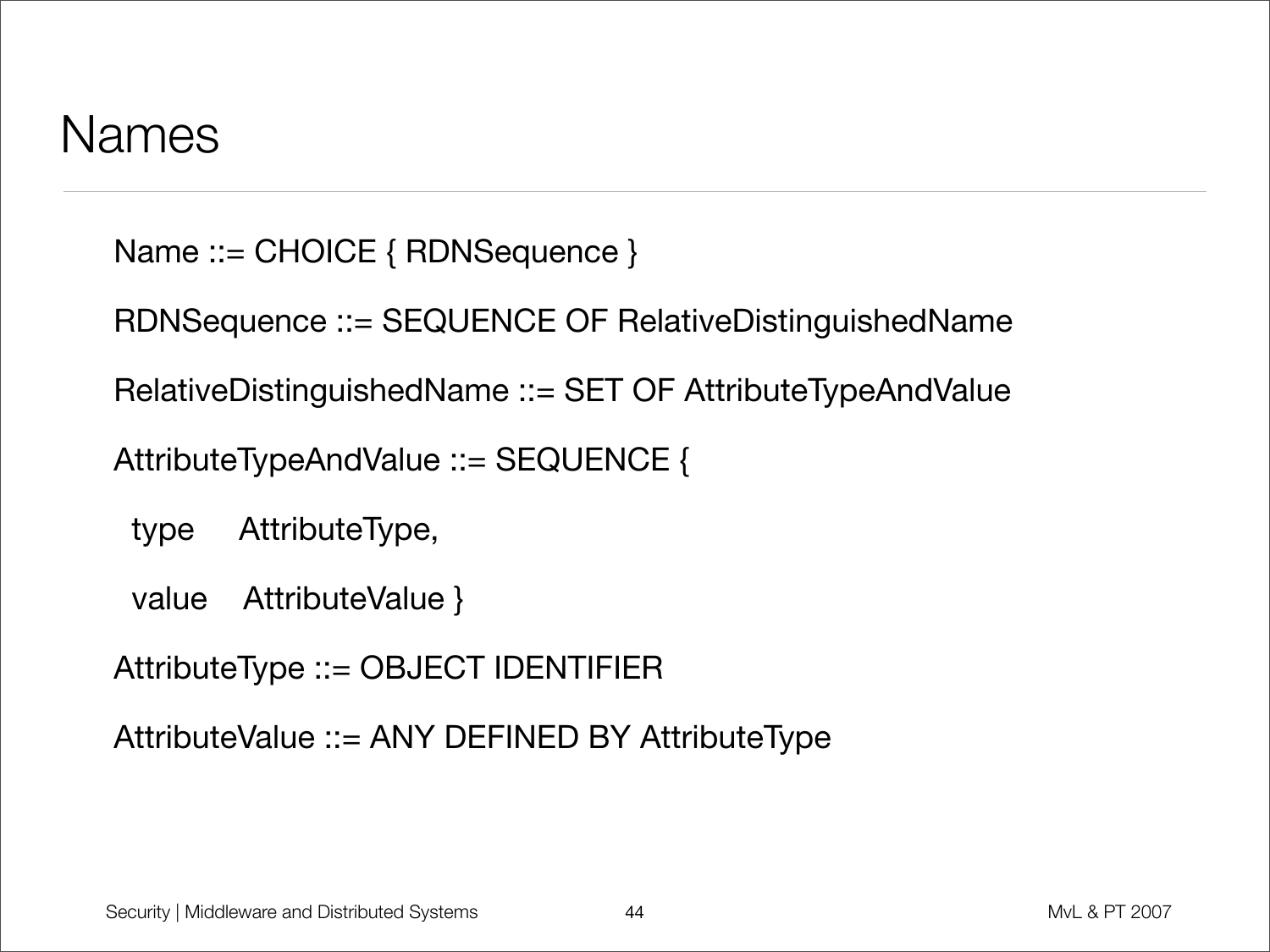### **Extensions**

Extension ::= SEQUENCE {

extnID OBJECT IDENTIFIER,

critical BOOLEAN DEFAULT FALSE,

extnValue OCTET STRING }

Predefined extensions:

```
id-ce OBJECT IDENTIFIER \cdots = \{ joint-iso\}-ccitt(2) ds(5) 29 \}
```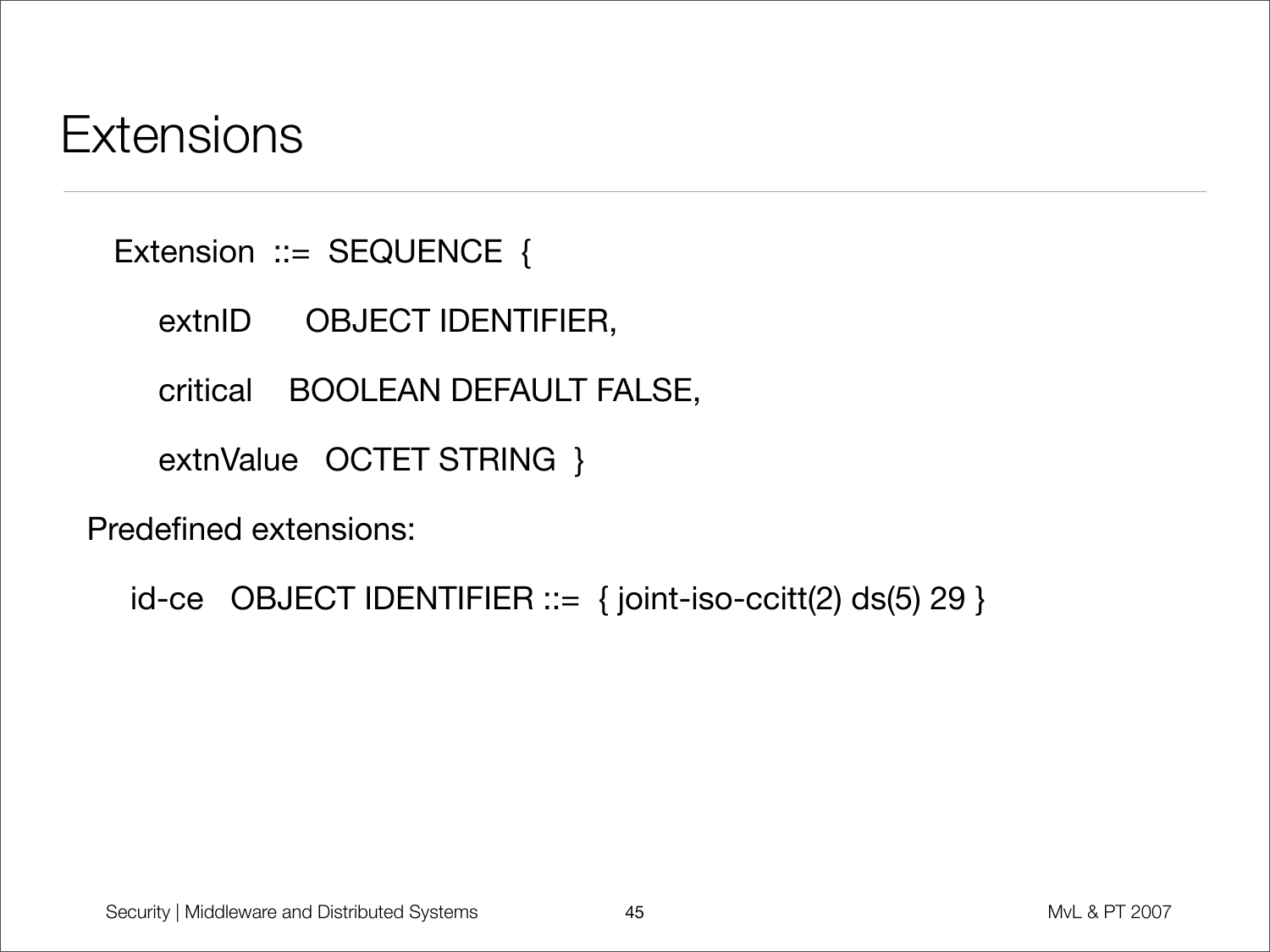## OIDs for Algorithms

- 1.3.14.3.2.3 md5WithRSA
- 1.3.14.3.2.6 des-ecb
- 1.3.14.3.2.7 des-cbc
- 1.3.14.3.2.13 DSA-SHA
- 1.3.14.3.2.15 RSA-SHA
- 1.3.14.3.2.26 sha1
- 1.2.840.113549.1.1.1 rsaEncryption
- 1.2.840.113549.1.1.4 md5WithRSAEncryption
- 1.2.840.113549.1.1.5 sha1WithRSAEncryption
- 1.2.840.113549.1.1.11 sha256WithRSAEncryption
- 1.2.840.113549.1.1.13 sha512WithRSAEncryption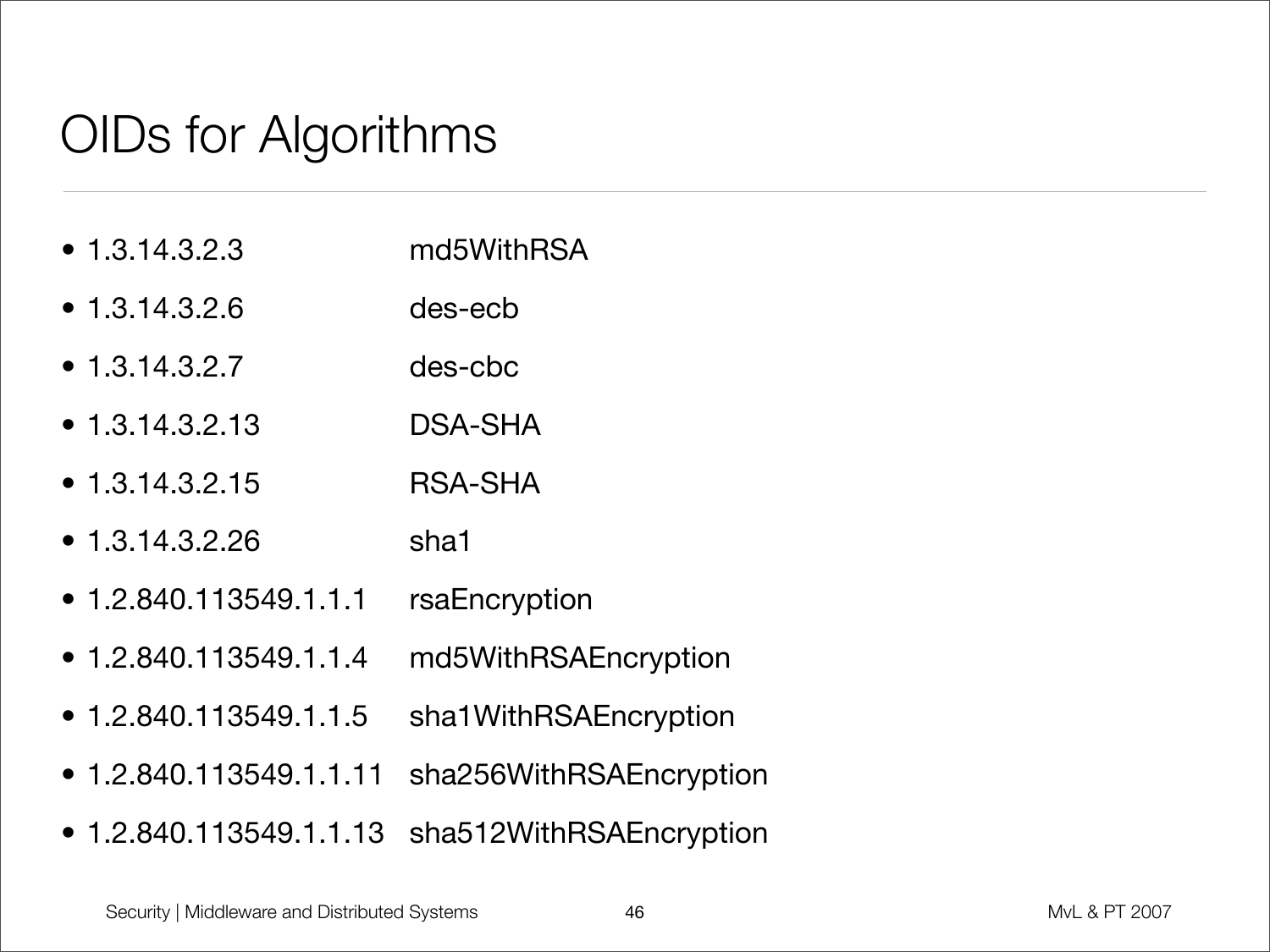## OIDs for Names

- 2.5.4.3 CN • 2.5.4.4 SN • 2.5.4.5 serialNumber • 2.5.4.6 C  $• 2.5.4.7$ • 2.5.4.8 ST • 2.5.4.9 streetAddress • 2.5.4.10 O • 2.5.4.11 OU • 2.5.4.72 role • 0.9.2342.19200300.100.1.1 userId
- 1.2.840.113549.1.9.1 emailAddress

Security | Middleware and Distributed Systems **MVL ACC 1999** 47 MVL & PT 2007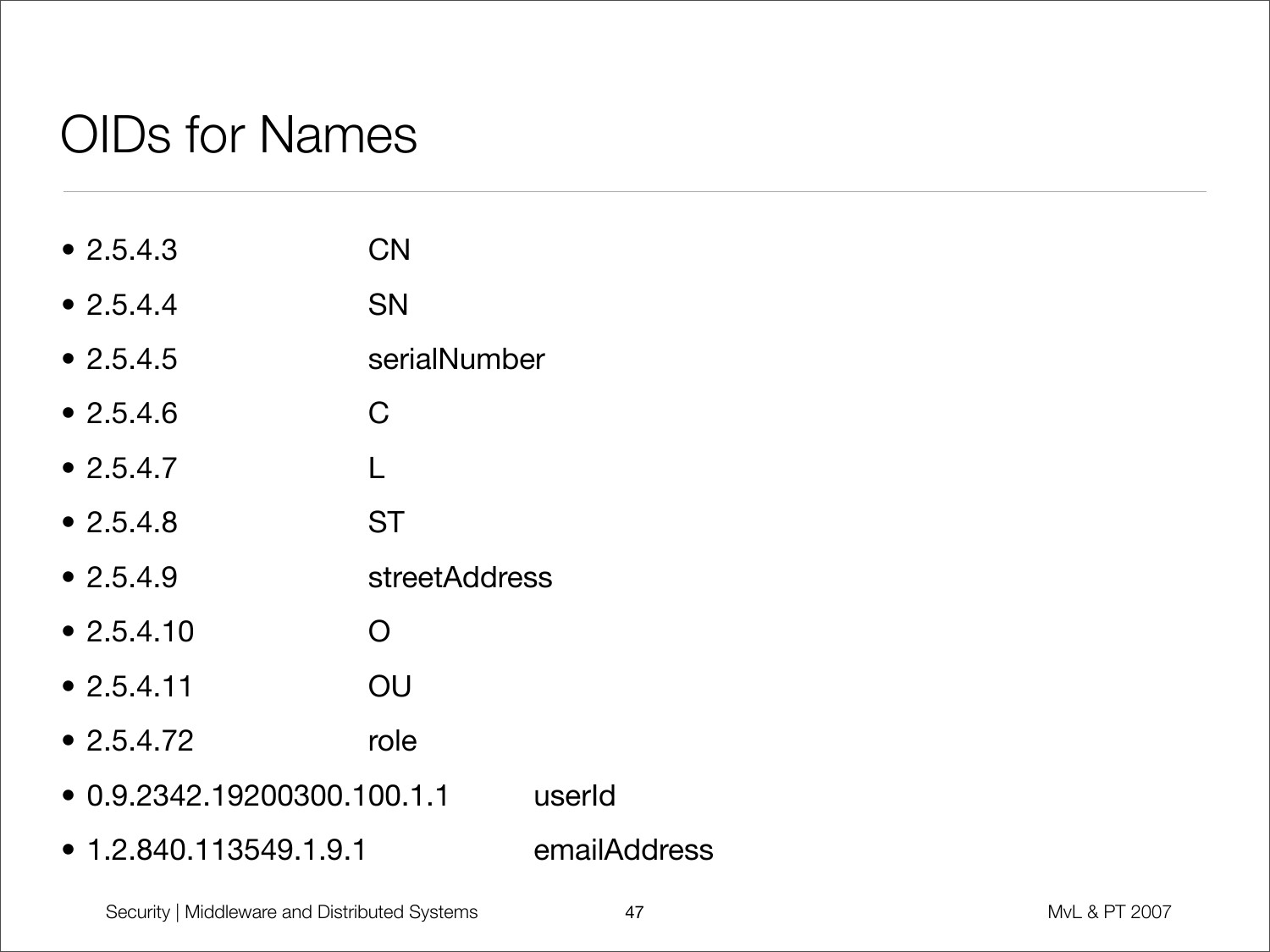## OIDs for Extensions

- 2.5.29.14 Subject Key Identifier
- 2.5.29.15 Key Usage
- 2.5.29.17 Subject Alternative Name
- 2.5.29.18 Issuer Alternative Name
- 2.5.29.19 Basic Constraints
- 2.5.29.37 Extended Key Usage
- 2.16.840.1.113730.1.2 Netscape Base Url
- 2.16.840.1.113730.1.3 Netscape Revocation Url
- 2.16.840.1.113730.1.13 Netscape Comment
- 1.3.6.1.4.1.311.20.2 Microsoft Certificate Type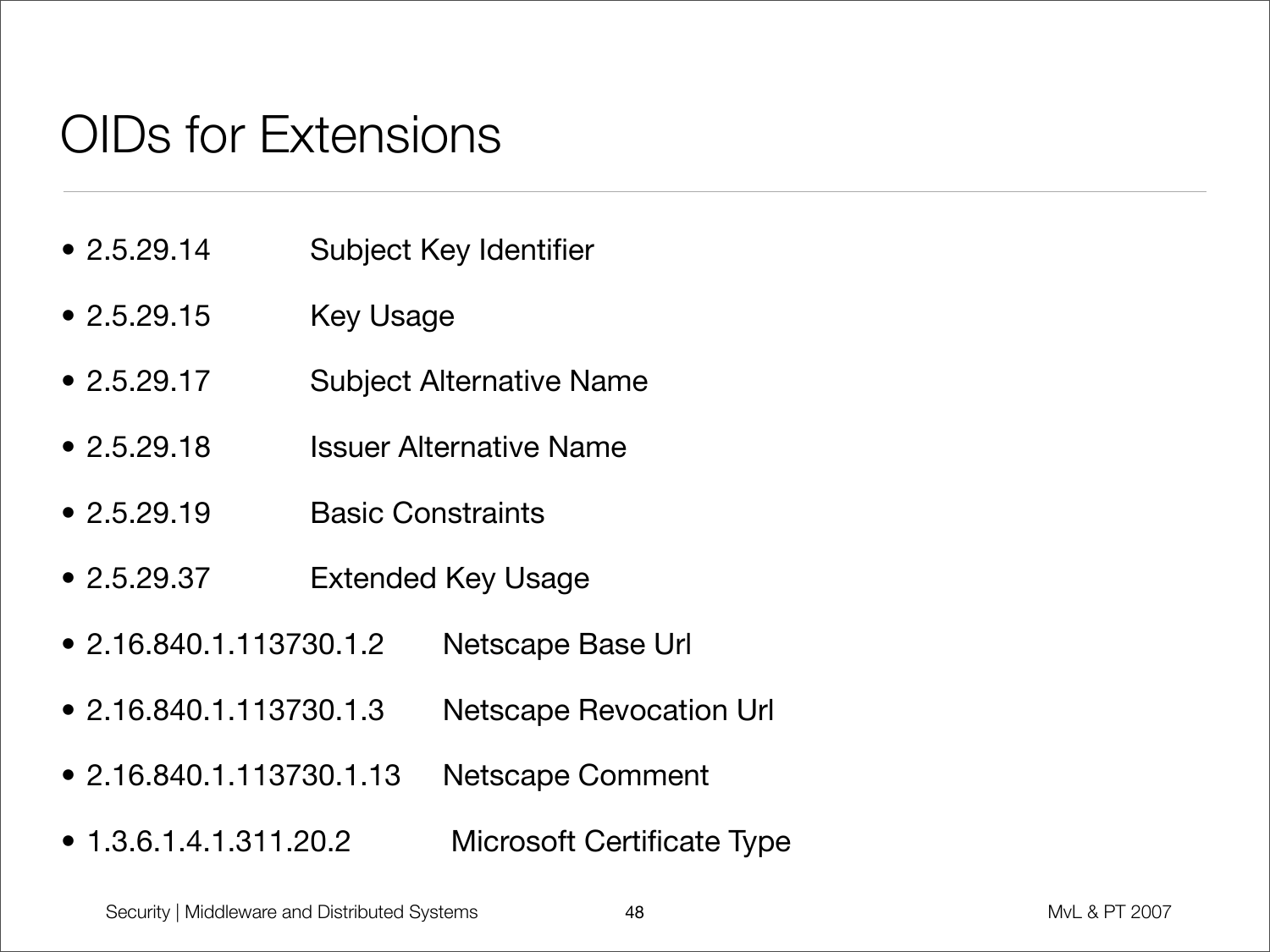### Key Usage Extension

id-ce-keyUsage OBJECT IDENTIFIER ::= { id-ce 15 }

KeyUsage ::= BIT STRING {

| digitalSignature | (0), |
|------------------|------|
|------------------|------|

- nonRepudiation (1),
- keyEncipherment (2),
- dataEncipherment (3),
- keyAgreement (4),
- keyCertSign (5),
- cRLSign (6),
- encipherOnly (7),
- decipherOnly (8) }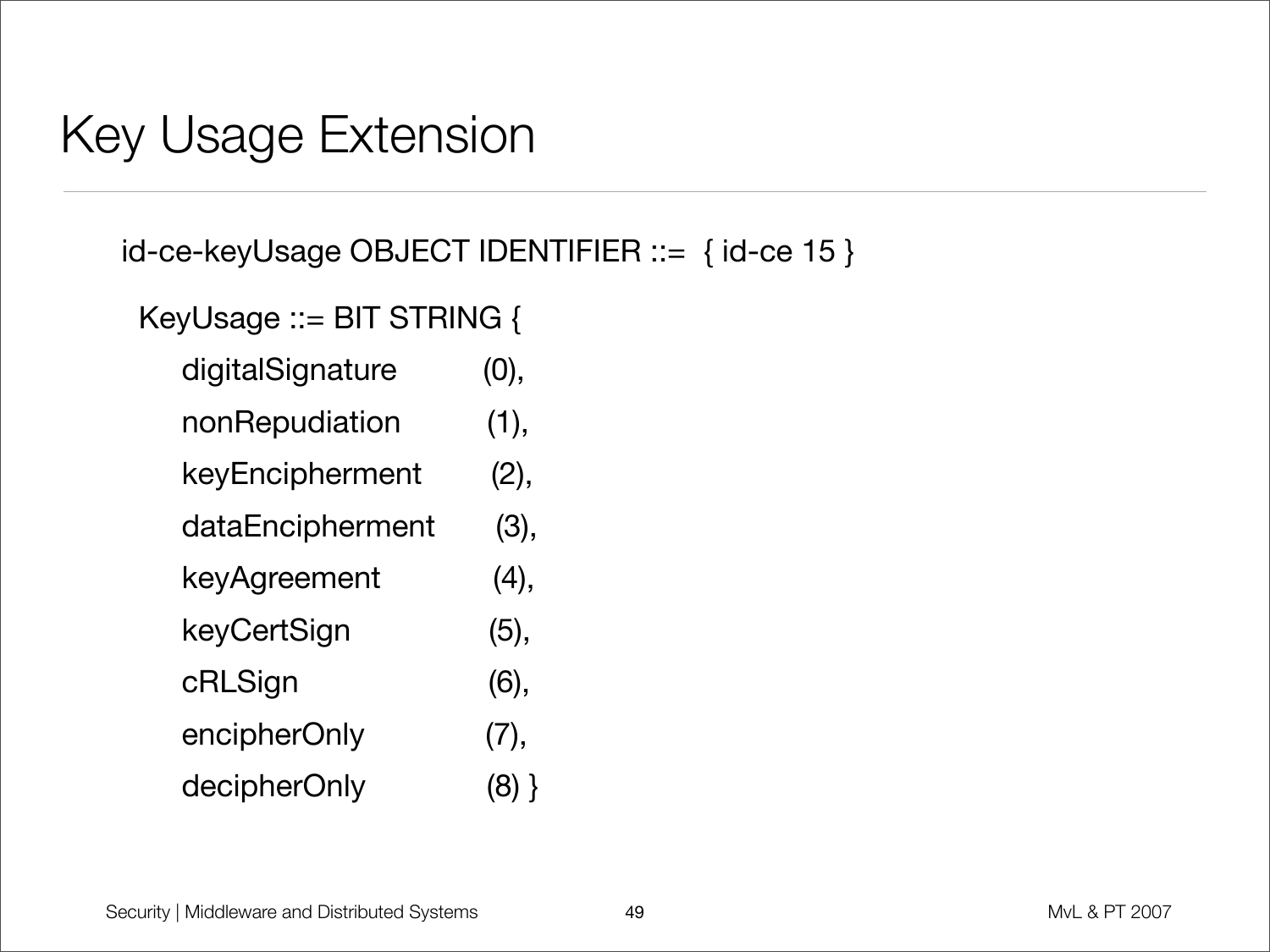## Subject Alternative Name Extension

### GeneralNames ::= SEQUENCE SIZE (1..MAX) OF GeneralName GeneralName ::= CHOICE {

- otherName [0] OtherName,
- rfc822Name [1] IA5String,
- dNSName [2] IA5String,
- x400Address [3] ORAddress,
- directoryName [4] Name,
- ediPartyName [5] EDIPartyName,
- uniformResourceIdentifier [6] IA5String,
- iPAddress [7] OCTET STRING,
- 
- registeredID [8] OBJECT IDENTIFIER }

### OtherName ::= SEQUENCE {

- type-id OBJECT IDENTIFIER,
- value [0] EXPLICIT ANY DEFINED BY type-id }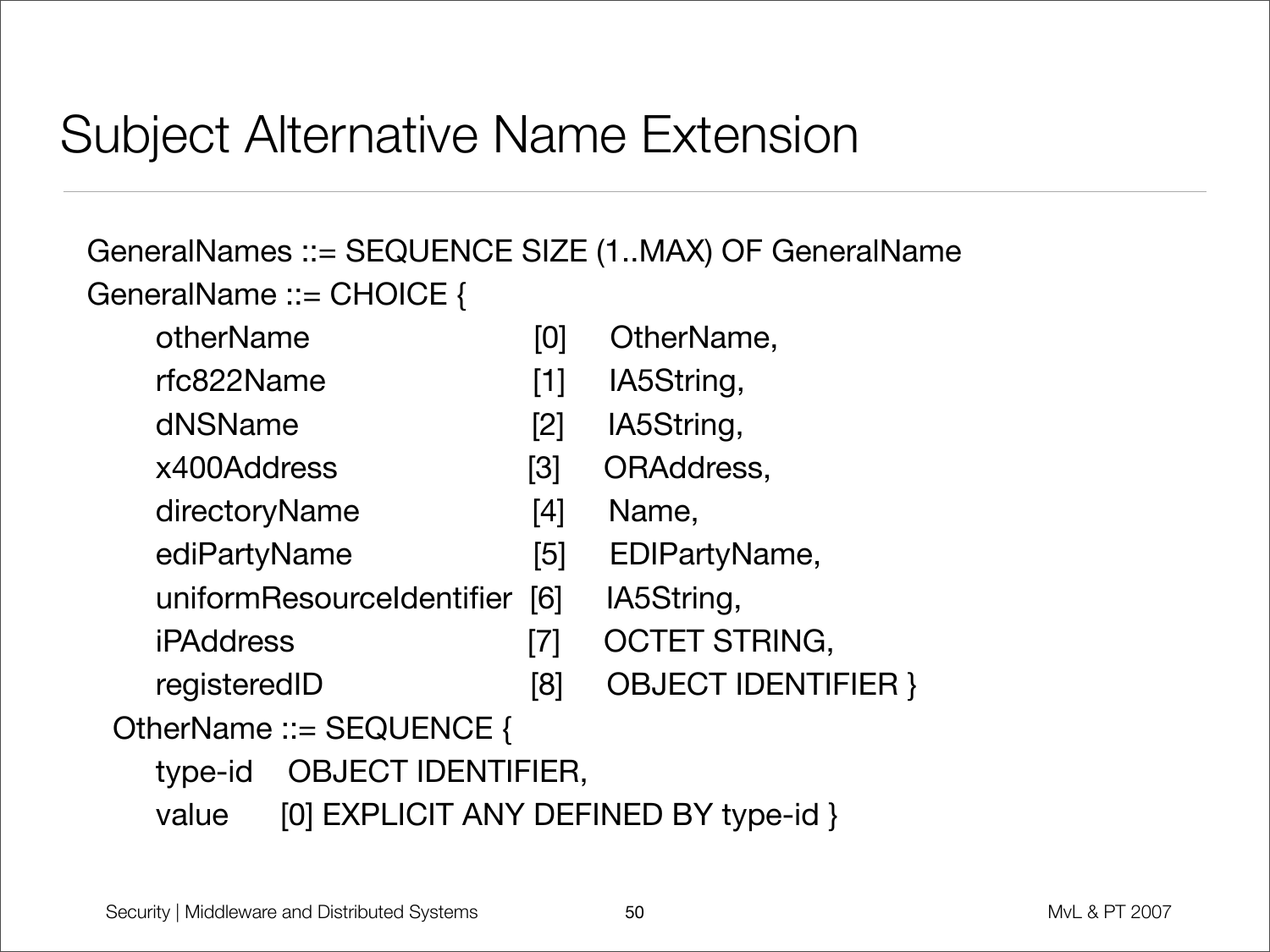## Extended Key Usage Extension

- ExtKeyUsageSyntax ::= SEQUENCE SIZE (1..MAX) OF KeyPurposeId
- KeyPurposeId ::= OBJECT IDENTIFIER
- 1.3.6.1.5.5.7.3.1 Server Authentication
- 1.3.6.1.5.5.7.3.2 Client Authentication
- 1.3.6.1.5.5.7.3.3 Code Signing
- 1.3.6.1.5.5.7.3.4 Email Protection
- 1.3.6.1.5.5.7.3.8 Time Stamping
- 1.3.6.1.5.5.7.3.9 OCSP Signing
- 1.3.6.1.4.1.311.10.3.4 Microsoft Encrypting File System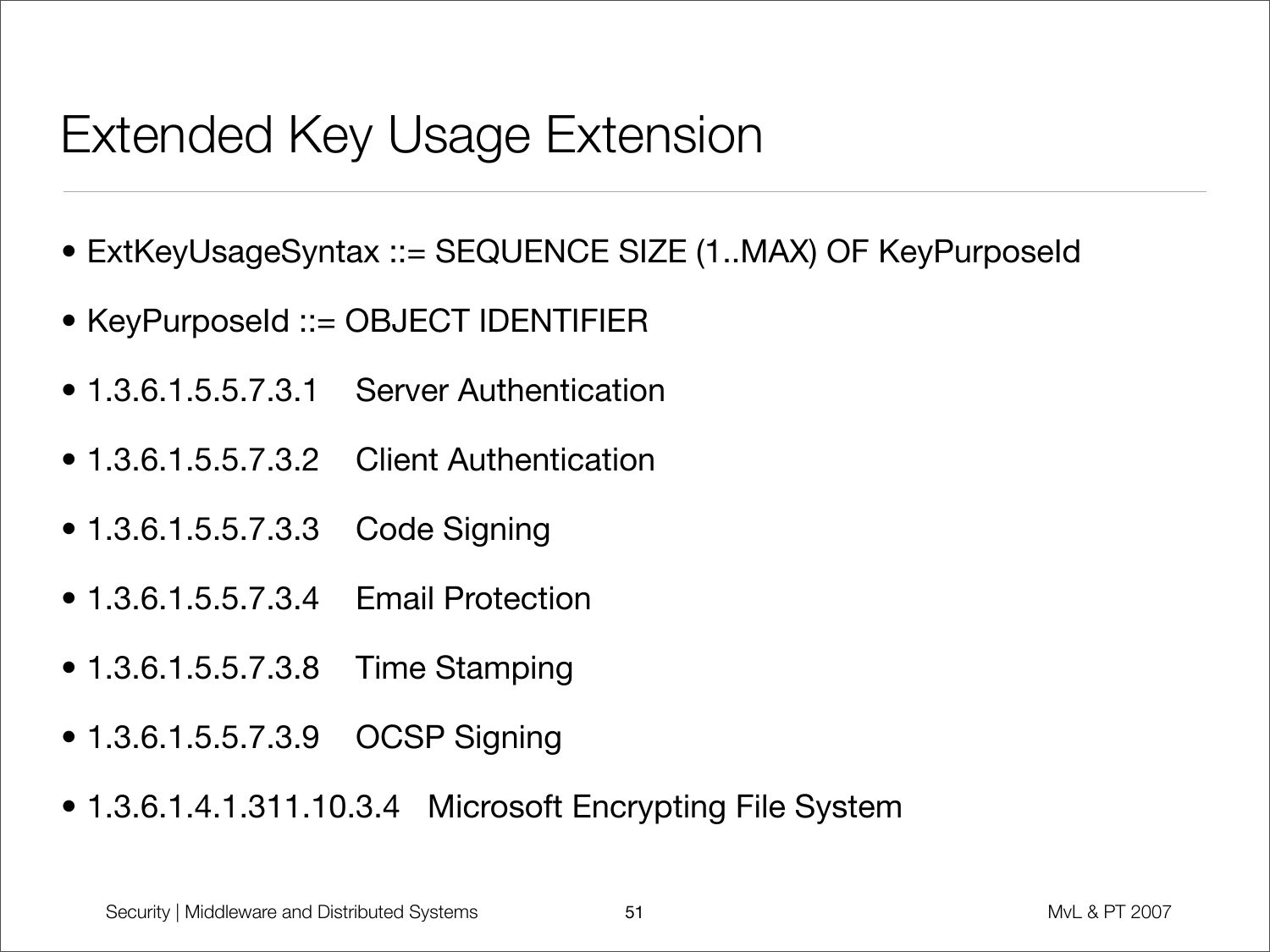## Transport Layer Security

- RFC 2246
- goal: provide privacy and data integrity, interoperable, extensible, efficient
- two layers: record protocol, handshake protocol
- record protocol:
	- private connection (DES, RC4, ...)
	- reliable transport (SHA, MD5, ...)
- handshake protocol: allow client and server to authenticate to each other, using asymmetric algorithms
	- one peer does not need to authenticate
	- negotiate shared secret for communication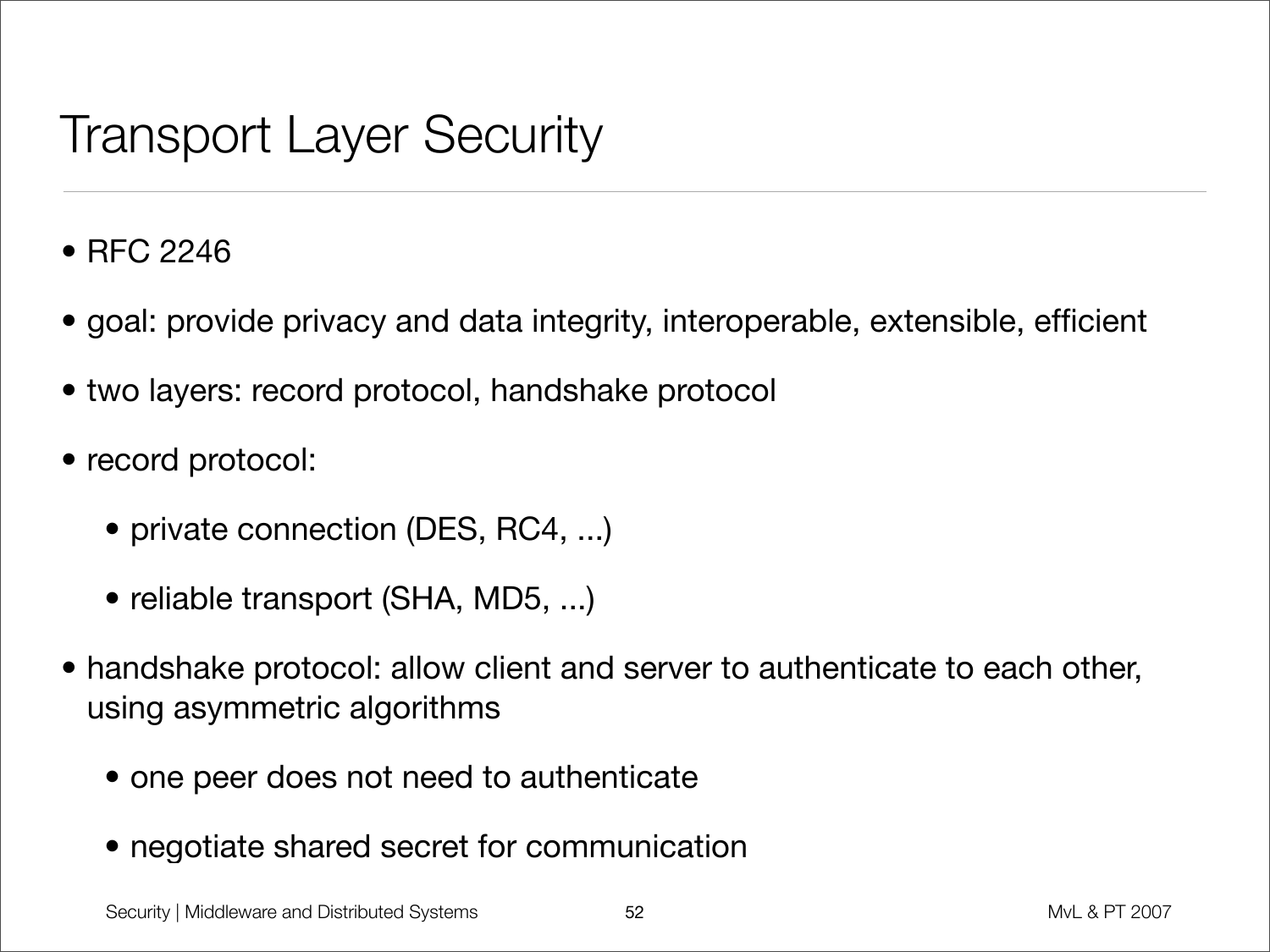### Kerberos

- Originally RFC 1510 (Kerberos v5), recently revised in RFC 4120
- based on Needham/Schroeder algorithm
- developed for MIT Project Athena
- KDC: Key Distribution Center
- Realm: Scope of a KDC
- Principal: uniquely named client or server
- Server: principal which provides a resource to clients
- Ticket: record to authenticate a client to a server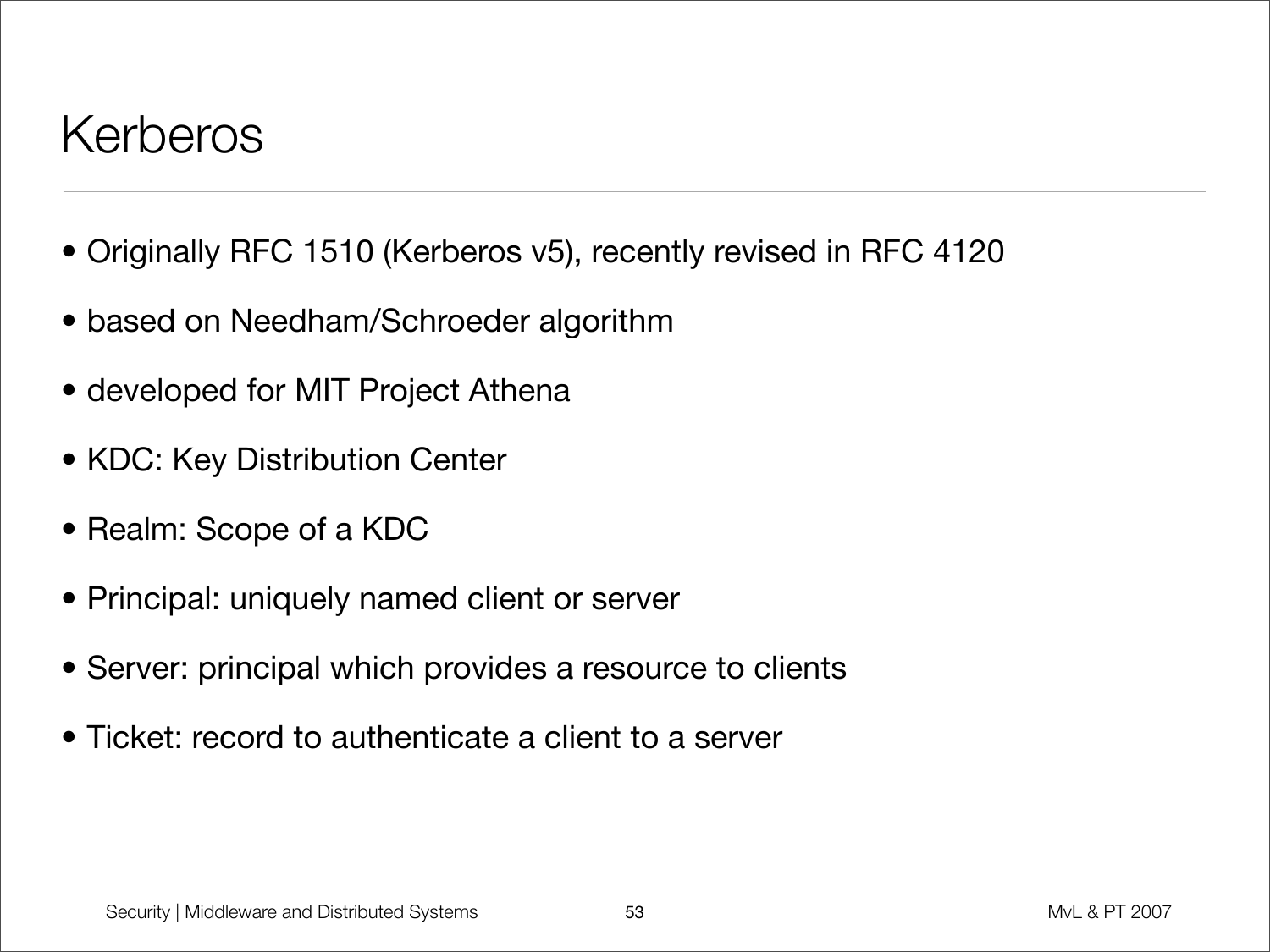### Kerberos: Basic Operation

- Client requests TGT (Ticket Granting Ticket) from AS (Authentication service)
	- KRB\_AS\_REQ and KRB\_AS\_REP
- Client requests ticket for specific service from TGS (Ticket-Granting Service)
	- KRB\_TGS\_REQ and KRB\_TGS\_REP; ticket carries session key
	- client caches all tickets in ticket cache
- Client communicates session key to service
	- KRB\_AP\_REQ and KRB\_AP\_REP (only for mutual authentication)
	- Messages include "authenticator": nonce values computed from system time and principal name, signed with session key
		- time stamp prevents replay attacks; server needs replay cache for clock skew
- Client and server exchange KRB\_PRIV and KRB\_SAFE messages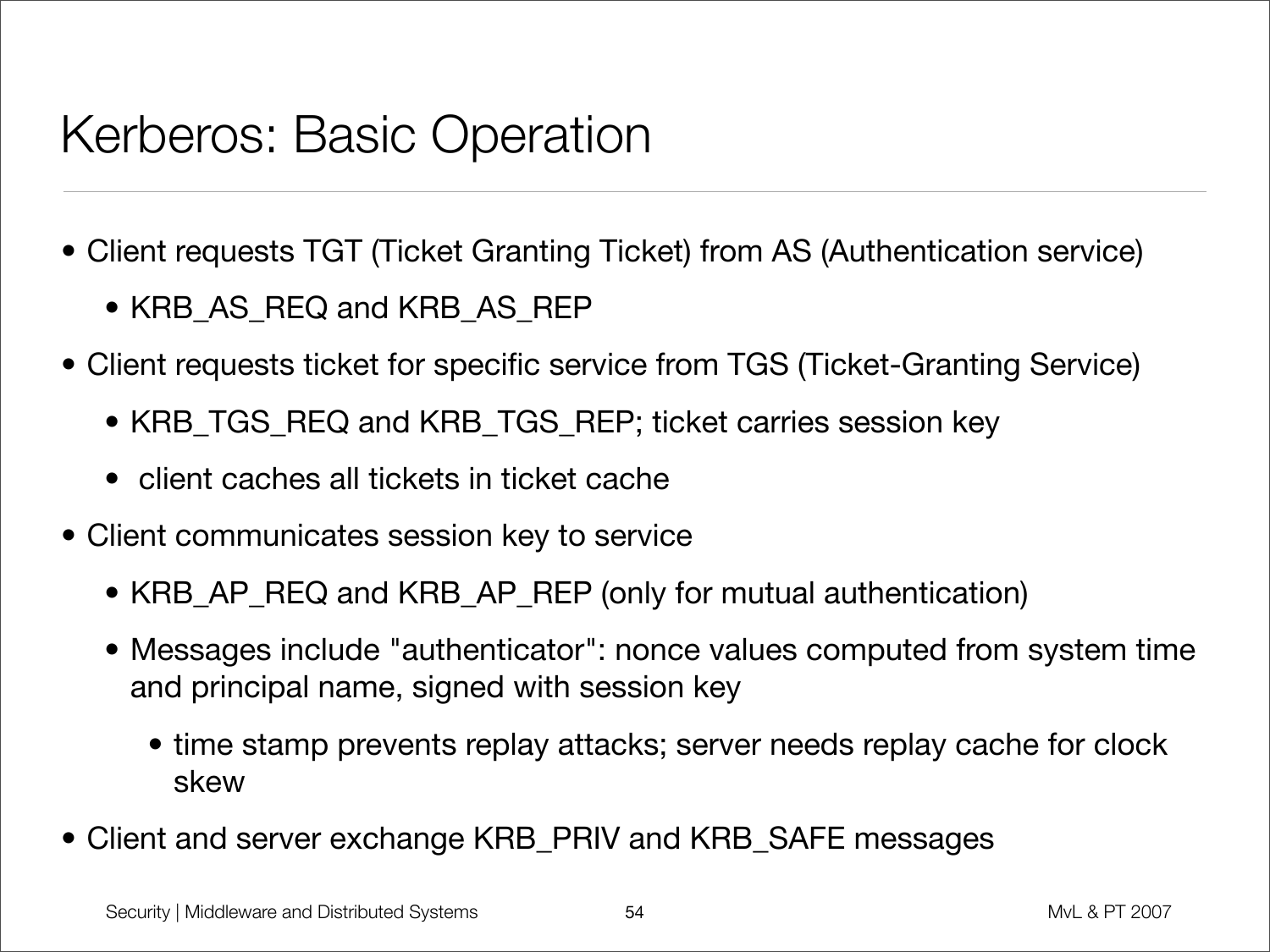### Kerberos: Tickets

```
Ticket ::= [APPLICATION 1] SEQUENCE {
           tkt-vno[0] INTEGER, -- 5
           realm[1] Realm,
           sname[2] PrincipalName,
           enc-part[3] EncryptedData
}
Realm ::= GeneralString
PrincipalName ::= SEQUENCE {
      name-type[0] INTEGER,
      name-string[1] SEQUENCE OF GeneralString
}
```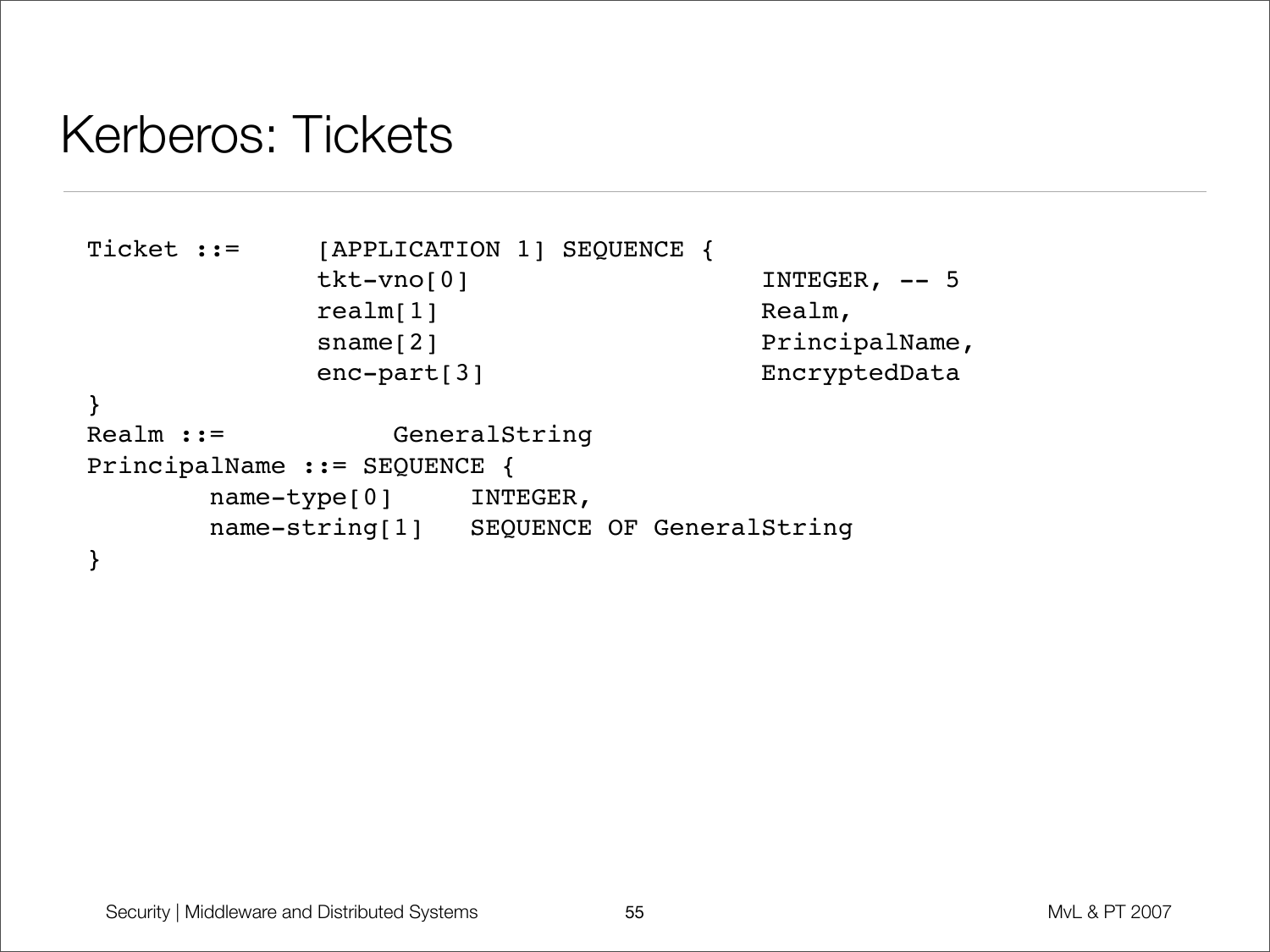## Kerberos: Tickets (2)

```
EncTicketPart ::= [APPLICATION 3] SEQUENCE {
              flags[0] TicketFlags,
              key[1] EncryptionKey,
              crealm[2] Realm,
              cname[3] PrincipalName,
              transited[4] TransitedEncoding,
              authtime[5] KerberosTime,
              starttime[6] KerberosTime OPTIONAL,
              endtime[7] KerberosTime,
               renew-till[8] KerberosTime OPTIONAL,
               caddr[9] HostAddresses OPTIONAL,
               authorization-data[10] AuthorizationData OPTIONAL
}
```
KerberosTime ::= GeneralizedTime -- Specifying UTC time zone (Z)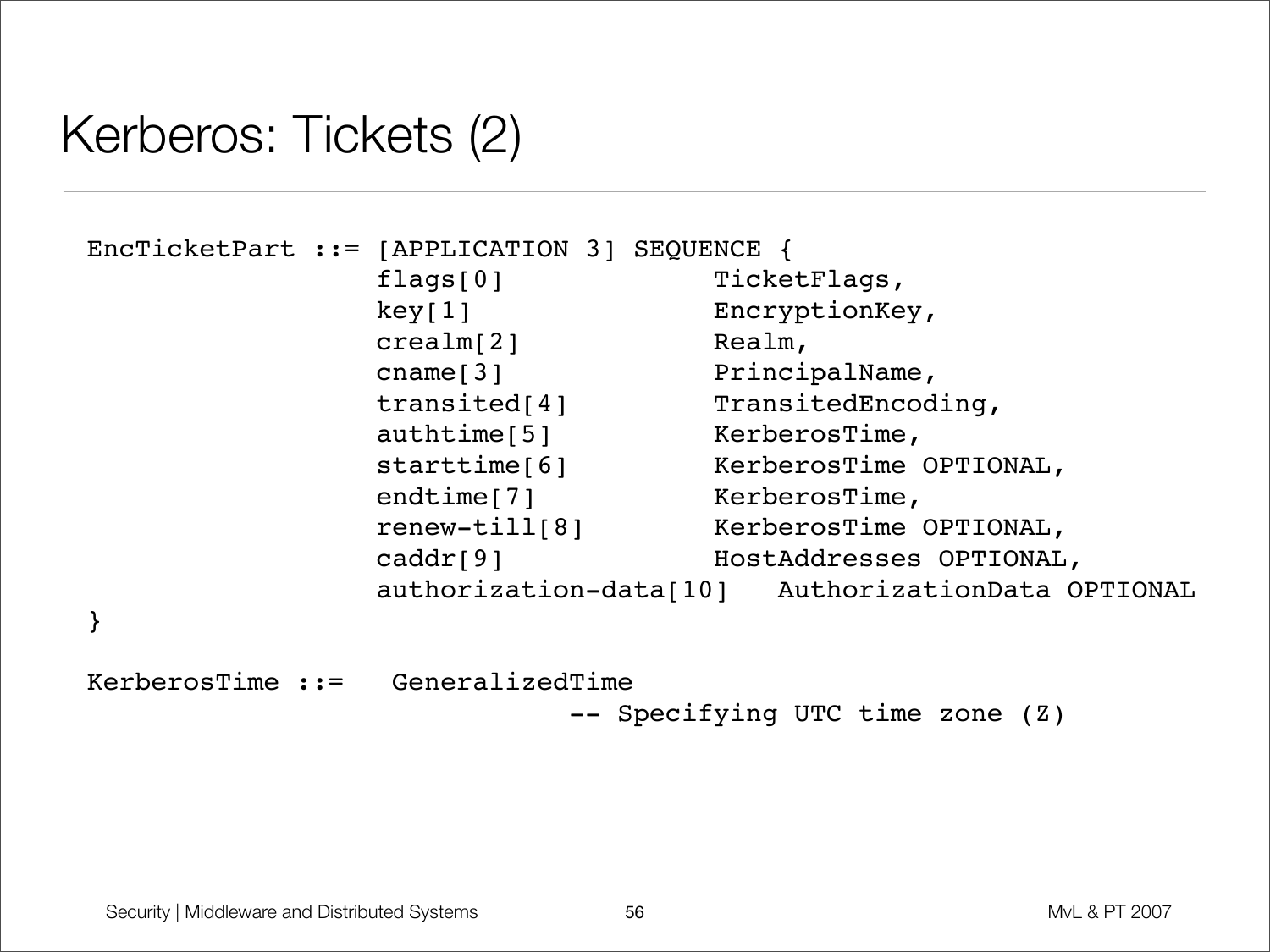## **TicketFlags**

```
TicketFlags ::= BIT STRING {
                   reserved(0),
                   forwardable(1),
                   forwarded(2),
                   proxiable(3),
                   proxy(4),
                   may-postdate(5),
                   postdated(6),
                   invalid(7),
                   renewable(8),
                   initial(9),
                   pre-authent(10),
                   hw-authent(11)
 }
```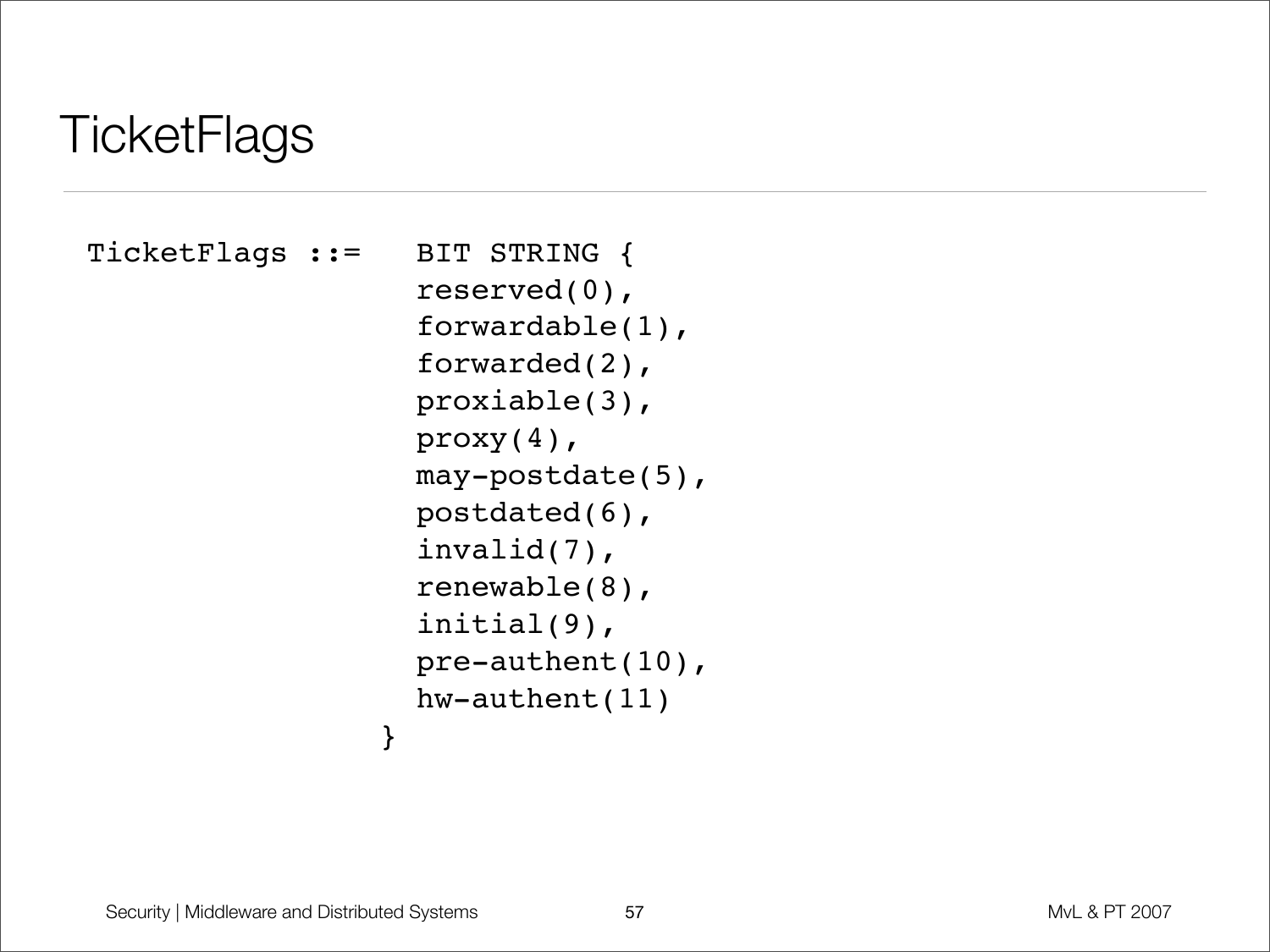## TicketFlags (2)

- initial: ticket originates from AS
- pre-authenticated: the client has authenticated itself to the KDC
	- required in Active Directory; client needs to encrypt time stamp with password hash
	- designed to prevent offline attacks against the shared secret
- HW-authenticated: the client has authenticated itself using a hardware token
- forwardable/forwarded: TGT can be moved to a different network
- proxiable/proxy: ticket allows the service to act on the principal's behalf
- renewable: ticket can be renewed until renew-till; KDC might check whether it was reported stolen
- may-postdate/postdated: ticket starts validity at a future point in time